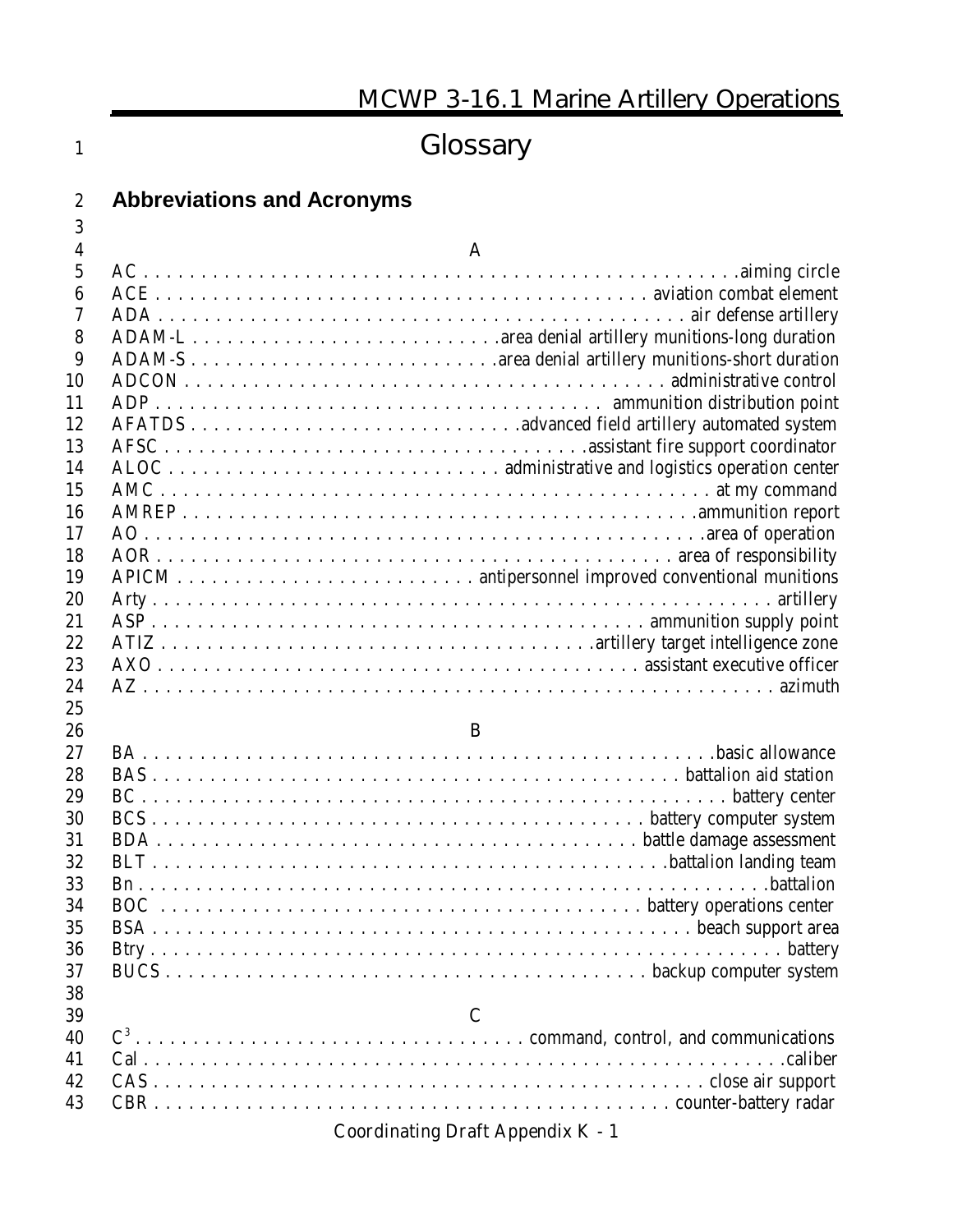| $\mathbf{1}$    |   |
|-----------------|---|
| $\overline{2}$  |   |
| 3               |   |
| 4               |   |
| $\overline{5}$  |   |
| $6\phantom{1}6$ |   |
| 7               |   |
| 8               |   |
| 9               |   |
| 10              |   |
| 11              |   |
| 12              |   |
| 13              |   |
| 14              |   |
| 15              |   |
| 16              |   |
| 17              |   |
| 18              |   |
| 19              |   |
| 20              |   |
| 21              |   |
| 22              |   |
| 23              | D |
| 24              |   |
| 25              |   |
| 26              |   |
| 27              |   |
| 28              |   |
| 29              |   |
| 30              |   |
| 31<br>32        |   |
| 33              |   |
| 34              |   |
|                 |   |
| 35              |   |
| 36<br>37        |   |
| 38              |   |
| 39              | E |
| 40              |   |
| 41              |   |
| 42              |   |
| 43              |   |
| 44              |   |
| 45              |   |
|                 |   |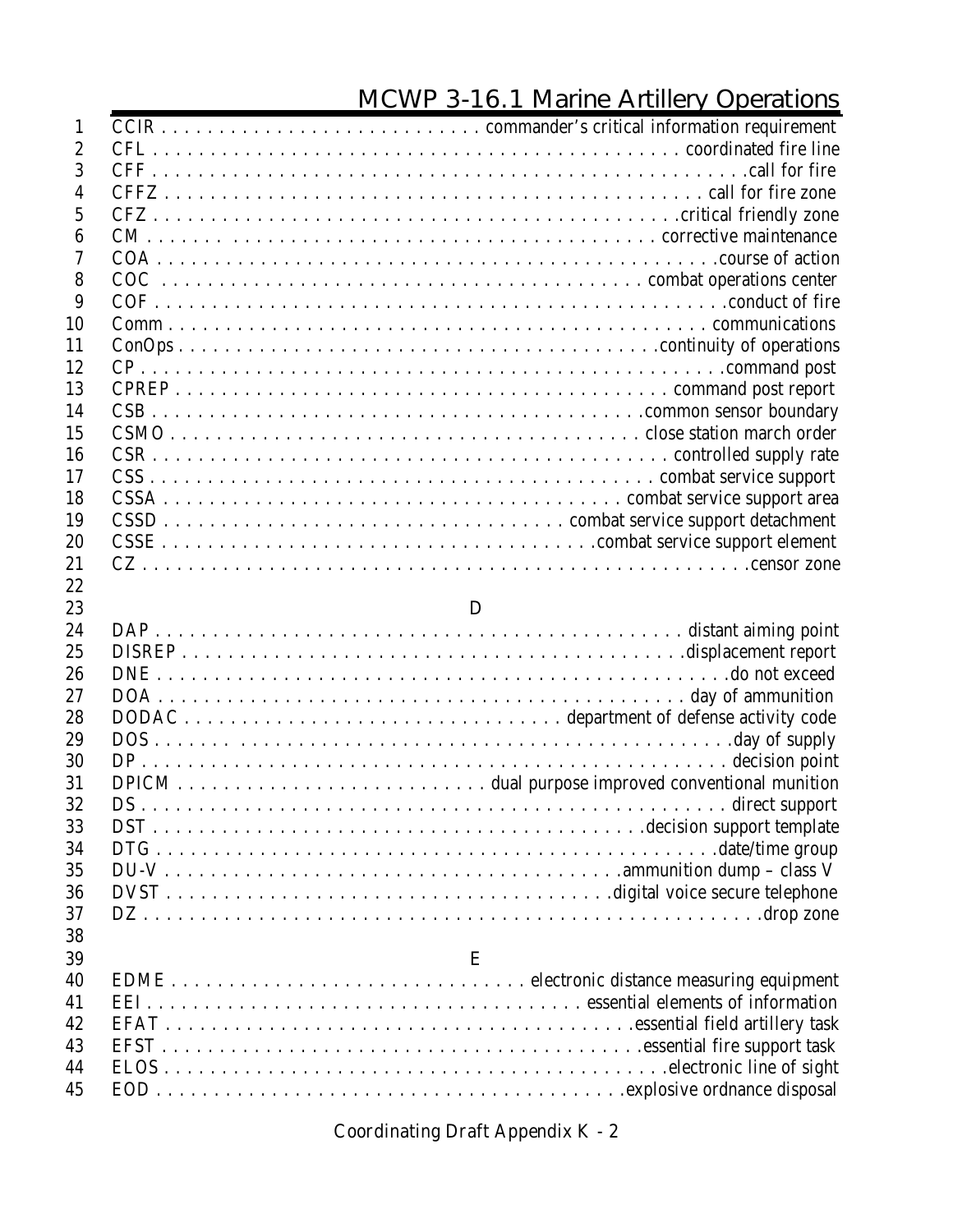| $\mathbf{1}$     |              |
|------------------|--------------|
| $\boldsymbol{2}$ |              |
| 3                |              |
| $\overline{4}$   |              |
| $\overline{5}$   |              |
| $6\phantom{.}6$  | $\mathbf{F}$ |
| $\tau$           |              |
| 8                |              |
| 9                |              |
| 10               |              |
| 11               |              |
| 12               |              |
| 13               |              |
| 14               |              |
| 15               |              |
| 16               |              |
| 17               |              |
| 18               |              |
| 19               |              |
| 20               |              |
| 21               |              |
| 22               |              |
| 23               |              |
| 24               |              |
| 25               |              |
| 26               |              |
| 27               | G            |
| 28               |              |
| 29               |              |
| 30               |              |
| 31               |              |
| 32               |              |
| 33               |              |
| 34               |              |
| 35               | $\bf{H}$     |
| 36               |              |
| 37               |              |
| 38               |              |
| 39               |              |
| 40               |              |
| 41               |              |
| 42               |              |
| 43               |              |
| 44               |              |
| 45               |              |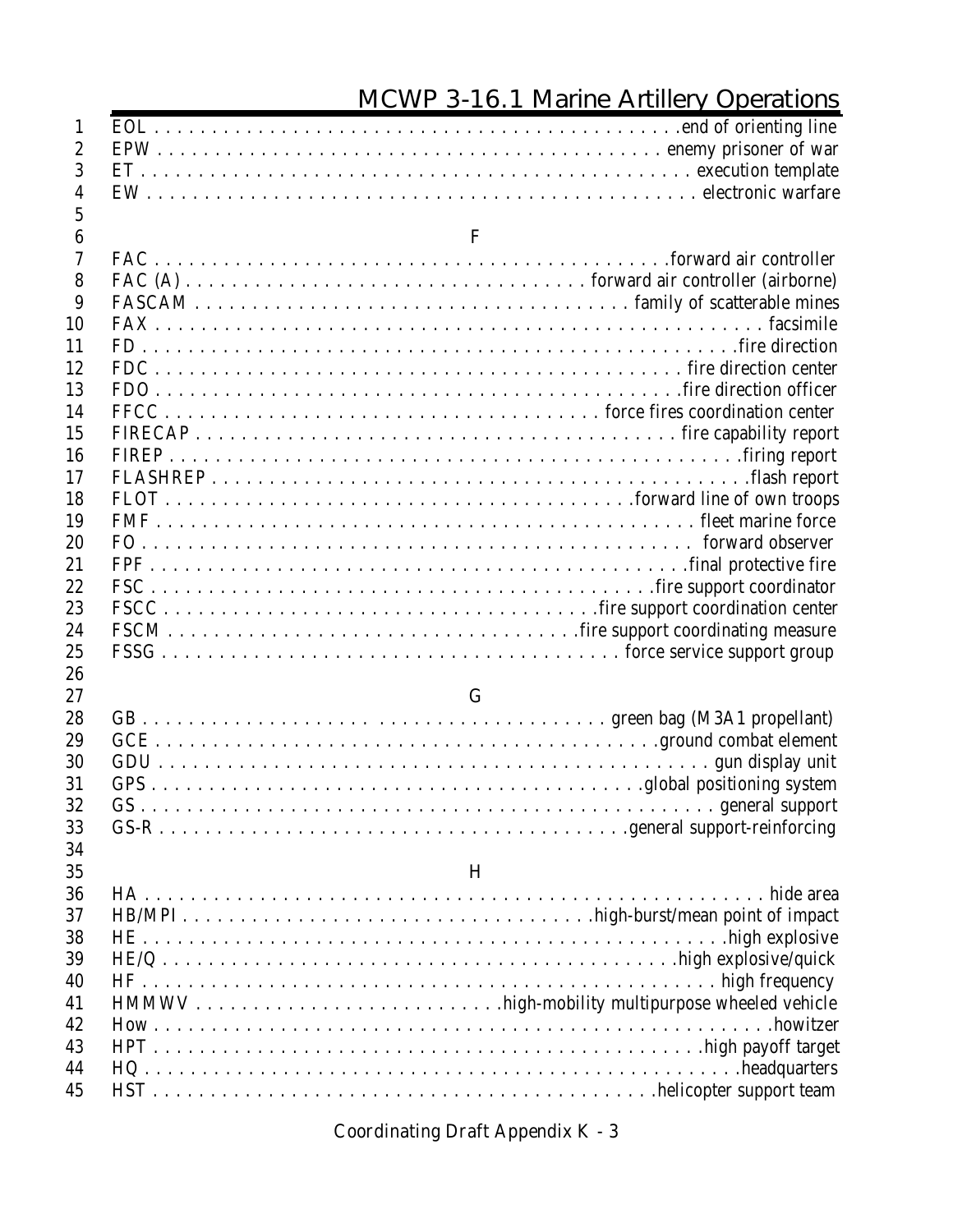| $\mathbf{1}$                                                                                |          |
|---------------------------------------------------------------------------------------------|----------|
| $\boldsymbol{2}$                                                                            |          |
| 3<br>$\boldsymbol{4}$<br>$\overline{5}$<br>$6\phantom{.}6$<br>$\overline{\mathcal{U}}$<br>8 | $\bf{I}$ |
| 9                                                                                           | L        |
| 10<br>11<br>12<br>13<br>14<br>15<br>16<br>17<br>18                                          |          |
| 19                                                                                          | M        |
| 20                                                                                          |          |
| 21<br>22                                                                                    |          |
| 23                                                                                          |          |
| 24                                                                                          |          |
| 25<br>26                                                                                    |          |
| 27                                                                                          |          |
| 28                                                                                          |          |
| 29                                                                                          |          |
| 30                                                                                          |          |
| 31                                                                                          |          |
| 32                                                                                          |          |
| 33                                                                                          |          |
| 34                                                                                          |          |
| 35                                                                                          |          |
| 36                                                                                          |          |
| 37                                                                                          |          |
| 38                                                                                          |          |
| 39                                                                                          |          |
| 40                                                                                          |          |
| 41                                                                                          |          |
| 42<br>43                                                                                    |          |
| 44                                                                                          |          |
| 45                                                                                          |          |
|                                                                                             |          |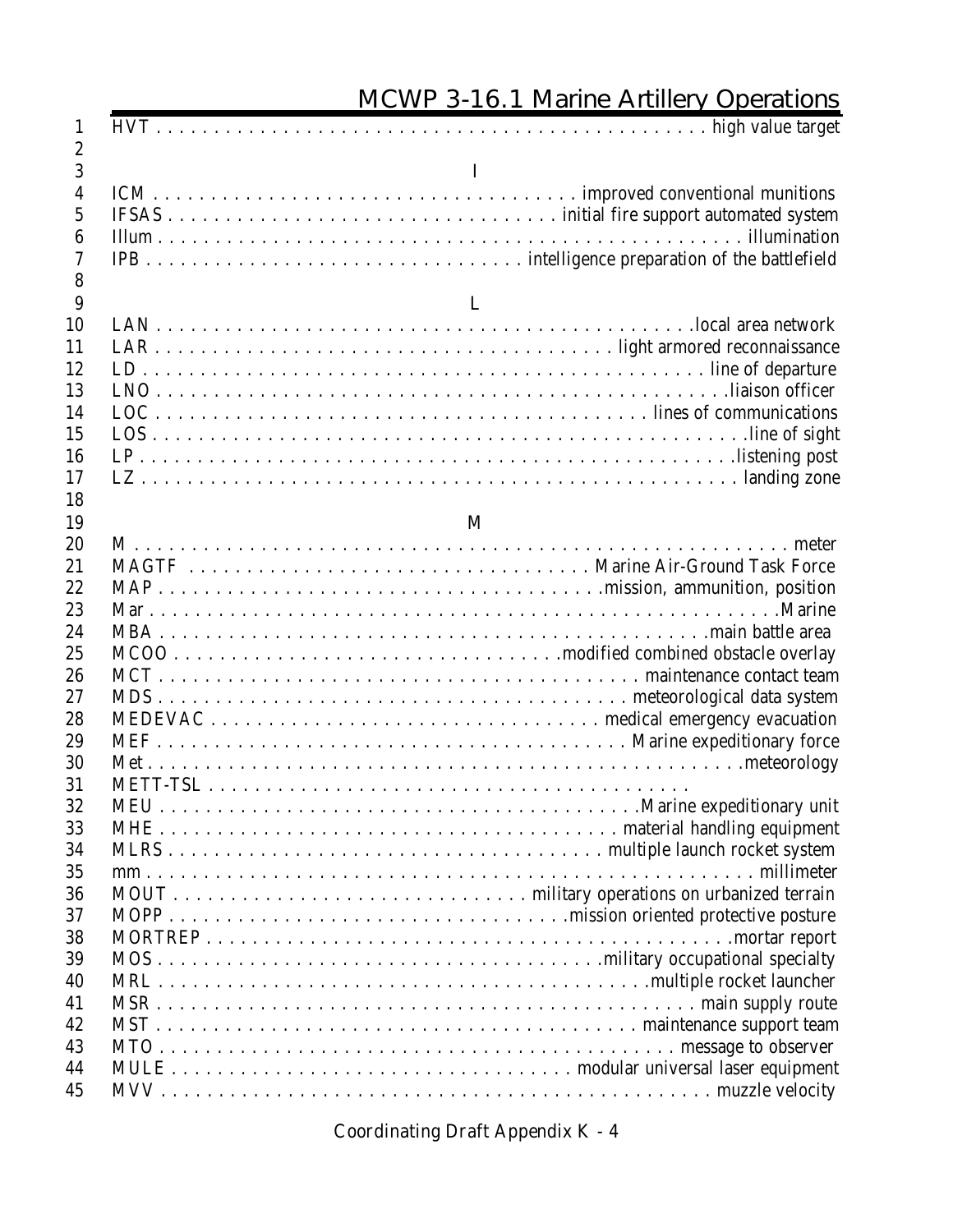| 1                |              |
|------------------|--------------|
| $\boldsymbol{2}$ | N            |
| 3                |              |
| 4                |              |
| $\overline{5}$   |              |
| 6                |              |
| 7                |              |
| 8                |              |
| 9                | $\mathbf{O}$ |
| 10               |              |
| 11               |              |
| 12               |              |
| 13               |              |
| 14               |              |
| 15               |              |
| 16               |              |
| 17               | P            |
| 18               |              |
| 19               |              |
| 20               |              |
| 21               |              |
| 22               |              |
| 23               |              |
| 24               |              |
| 25<br>26         |              |
| 27               |              |
| 28               |              |
| 29               |              |
| 30               |              |
| 31               | Q            |
| 32               |              |
| 33               |              |
| 34               | $\bf{R}$     |
| 35               |              |
| 36               |              |
| 37               |              |
| 38               |              |
| 39               |              |
| 40               |              |
| 41               |              |
| 42               |              |
| 43               |              |
| 44               |              |
| 45               |              |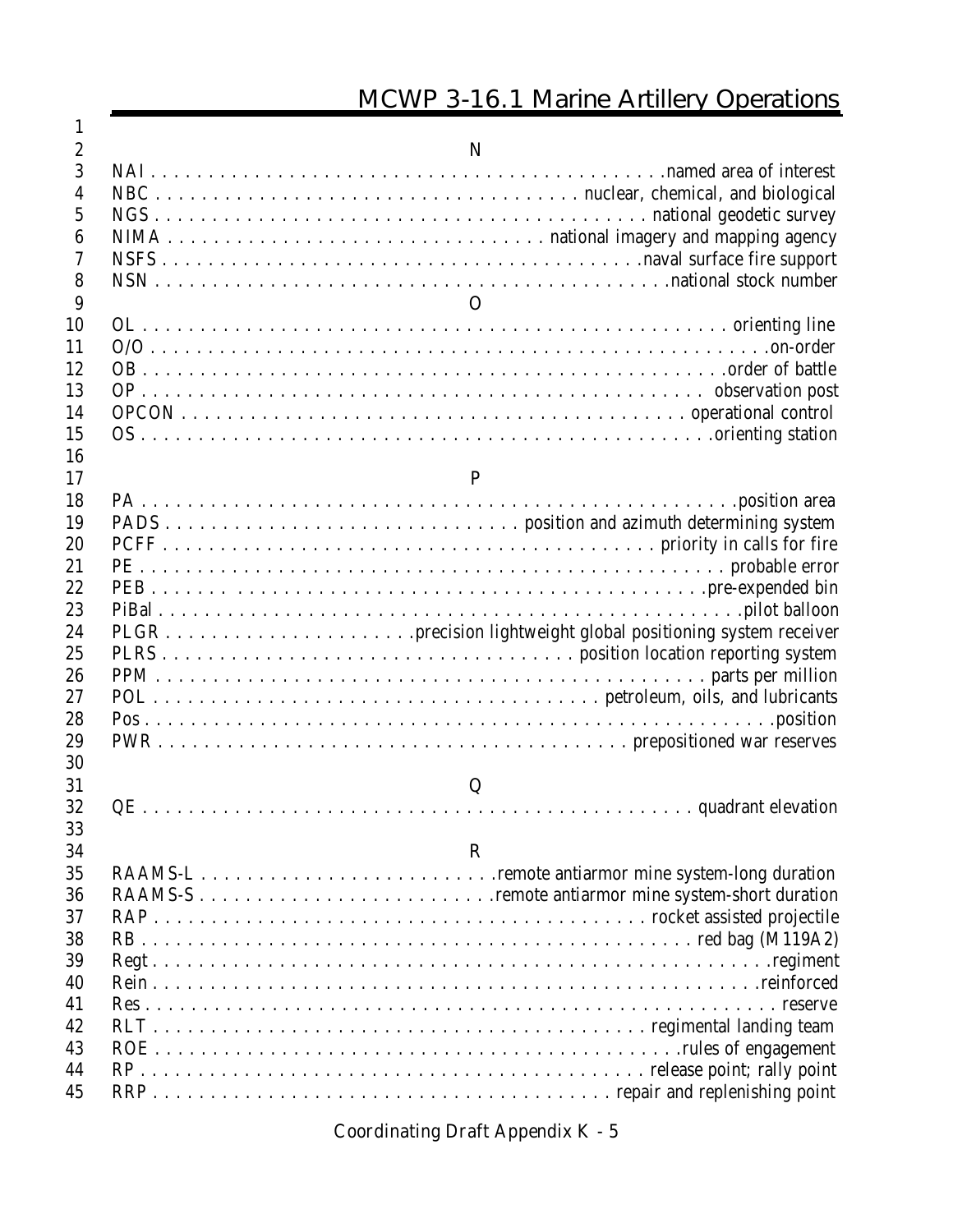| $\mathbf{1}$     |                                                                                     |
|------------------|-------------------------------------------------------------------------------------|
| $\boldsymbol{2}$ |                                                                                     |
| 3                |                                                                                     |
| $\overline{4}$   |                                                                                     |
| $\mathbf{5}$     | S                                                                                   |
| $\boldsymbol{6}$ |                                                                                     |
| 7                |                                                                                     |
| 8                |                                                                                     |
| 9                |                                                                                     |
| 10               |                                                                                     |
| 11               |                                                                                     |
| 12               |                                                                                     |
| 13               |                                                                                     |
| 14               |                                                                                     |
| 15               |                                                                                     |
| 16               | SPEARR security, position, establish communications, azimuth of fire, record, recon |
| 17               |                                                                                     |
| 18               |                                                                                     |
| 19               |                                                                                     |
| 20               |                                                                                     |
| 21               | T                                                                                   |
| 22               |                                                                                     |
| 23               |                                                                                     |
| 24               |                                                                                     |
| 25               |                                                                                     |
| 26               |                                                                                     |
| 27               |                                                                                     |
| 28               |                                                                                     |
| 29               |                                                                                     |
| 30               |                                                                                     |
| 31               |                                                                                     |
| 32               |                                                                                     |
| 33               |                                                                                     |
| 34               |                                                                                     |
| 35               |                                                                                     |
| 36               |                                                                                     |
| 37               |                                                                                     |
| 38               |                                                                                     |
| 39               | $\mathbf U$                                                                         |
| 40               |                                                                                     |
| 41               |                                                                                     |
| 42               |                                                                                     |
| 43               |                                                                                     |
| 44               | V                                                                                   |
| 45               |                                                                                     |
|                  |                                                                                     |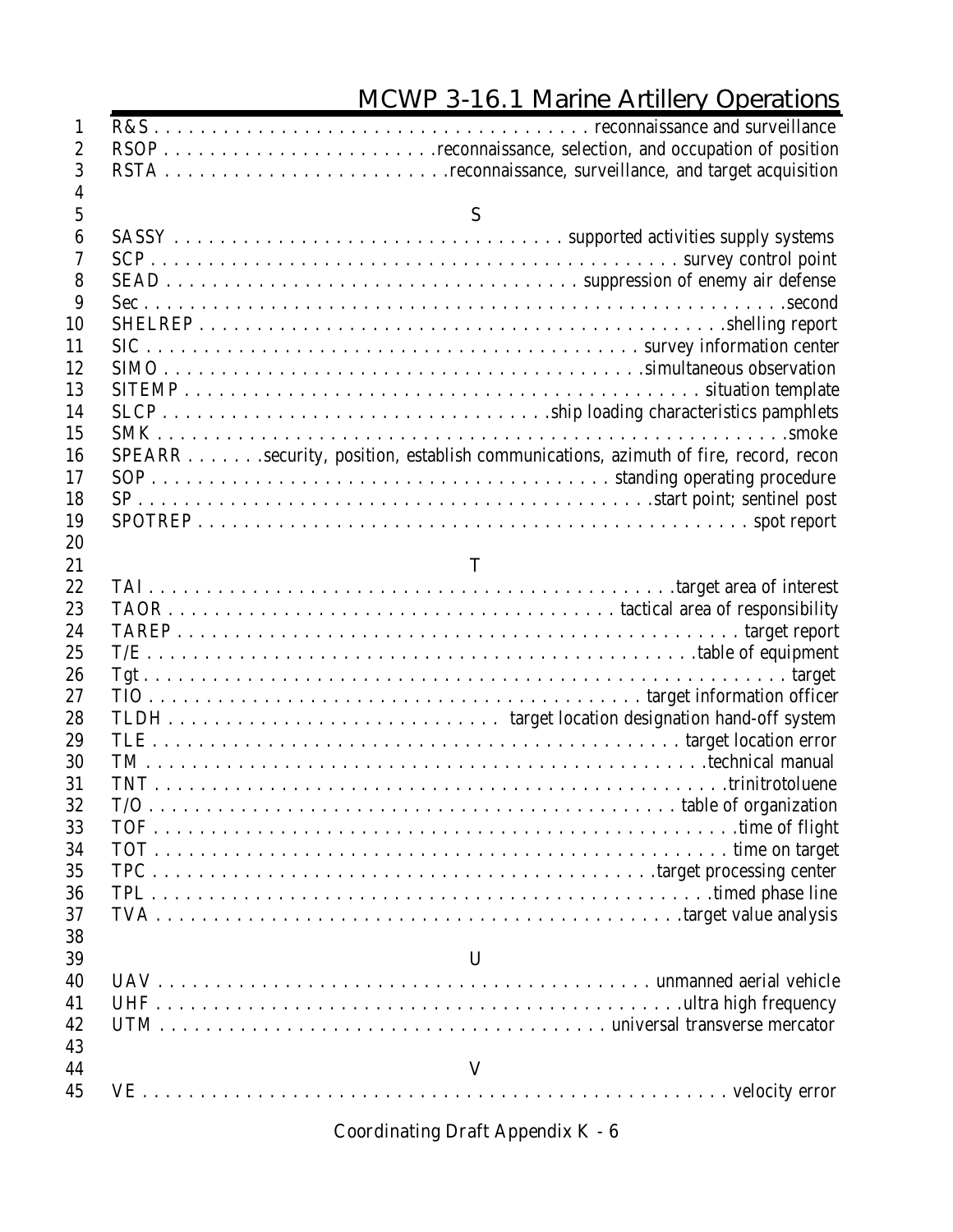#### **MCWP 3-16.1 Marine Artillery Operations** VHF . . . . . . . . . . . . . . . . . . . . . . . . . . . . . . . . . . . . . . . . . . . . . .very high frequency **W** WB . . . . . . . . . . . . . . . . . . . . . . . . . . . . . . . . . .white bag (M4A2 and M119 propellant) WP . . . . . . . . . . . . . . . . . . . . . . . . . . . . . . . . . . . . . . . . . . . . . . . . white phosphorus  $\frac{6}{7}$  **X** XO . . . . . . . . . . . . . . . . . . . . . . . . . . . . . . . . . . . . . . . . . . . . . . . . . executive officer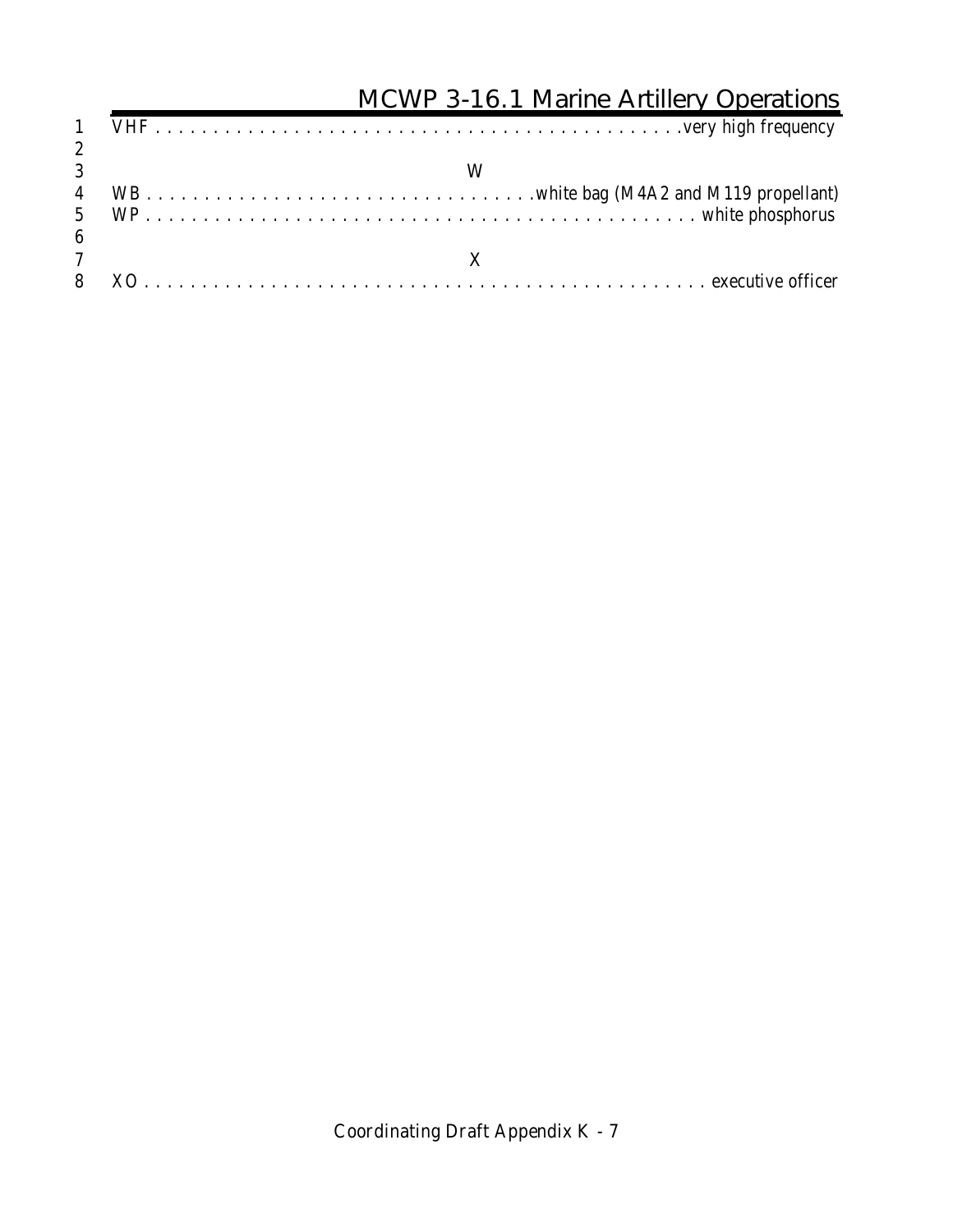- 
- 

 $3 \quad A$ 

 **Acquire (JP 1-02) -** 1. When applied to acquisition radars, the process of detecting the presence and location of a target in sufficient detail to permit identification. 2. When applied to tracking radars, the process of positioning a radar beam so that a target is in that beam to permit the effective employment of weapons. See also **target acquisition.** 

- **Adjust fire (JP 1-02) -** In artillery and naval gunfire support: 1. An order or request to initiate an adjustment of fire. 2. A method of control transmitted in the call for fire by the observer or spotter to indicate that he will control the adjustment.
- 
- **Adjustment of fire (JP 1-02)** Process used in artillery and naval gunfire to obtain correct bearing, range, and height of burst (if time fuzes are used) when engaging a target by observed fire. See also **spot.**
- 

 **Administrative control – (JP 1-02)** Direction or exercise of authority over subordinate or other organizations in respect to administration and support, including organization of Service forces, control of resources and equipment, personnel management, unit logistics, individual and unit training, readiness, mobilization, demobilization, discipline, and other matters not included in the operational missions of the subordinate or other organizations. Also called **ADCON.**

- 
- **Advance Party** A group of unit representatives dispatched to a planned new position in advance of the main body to prepare the position for the arrival of the unit and its equipment.
- 

 **Aiming circle -** An optical instrument used to orient the tube of an indirect fire weapon in a desired direction. This instrument can measure both the horizontal and vertical angles.

- **Aiming post -** A striped rod used in pairs as a close-in aiming point.
- **Air defense – (JP 1-02)** All defensive measures designed to destroy attacking enemy aircraft or missiles in the Earth's envelope of atmosphere, or to nullify or reduce the effectiveness of such attack.
- 
- **Alternate position (JP 1-02)** The position given to a weapon, unit, or individual to be occupied when the primary position becomes untenable or unsuitable for carrying out the mission. The alternate position is located so that the unit can continue the mission it had when in its primary position.
- 
- **Ammunition (JP 1-02)** see **munition**.
- 
- **Ammunition report** A report used to maintain an accurate ammunition status of firing units.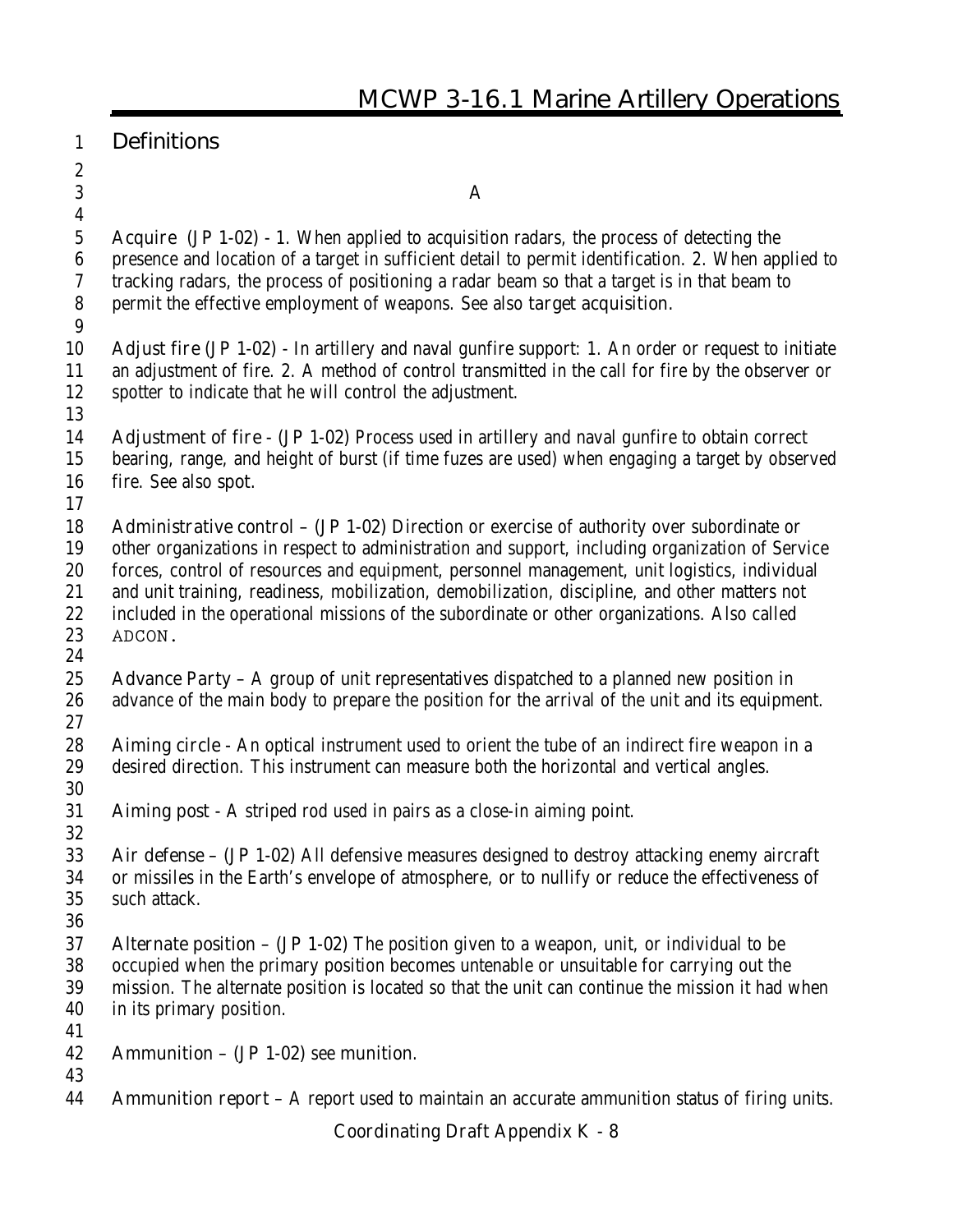**ammunition supply point -** An area designated to receive, store, reconfigure, and issue class V material. It is normally located at or near the division area. (MCRP 5-12D) **amphibious objective area** - (DOD, NATO) A geographical area, delineated in the initiating directive, for purposes of command and control within which is located the objective(s) to be secured by the amphibious task force. This area must be of sufficient size to ensure accomplishment of the amphibious task force's mission and must provide sufficient area for conducting necessary sea, air, and land operations. (Joint Pub. 1-02) **amphibious assault ship (general purpose) -** (DOD) A naval ship designed to embark, deploy, and land elements of a landing force in an assault by helicopters, landing craft, amphibious vehicles, and by combinations of these methods. Designated as LHA. (Joint Pub 1- 02). A ship capable of transporting approximately 1,900 troops with the helicopters, boats, and amphibious vehicles to land them. (MCRP 5-12C) **amphibious assault ship (multipurpose) -** The largest and most versatile amphibious ship. While similar to the LHA in design, it also has a convertible role allowing it to accomodate twenty AV-8B aircraft and four light airborne multipurpose system (LAMPS) III helicopters. This enables the commander, amphibious task force to control the sea while projecting power ashore. Also called LHD. (MCRP 5-12C) **Angle-T – (JP 1-02)** In artillery and naval gunfire support, the angle formed by the intersection of the gun-target line and the observer-target line. **Area fire –** A volume of fire delivered in a prescribed area, generally for neutralization effects. **Area of operations – (JP 1-02)** An operational area defined by the joint force commander for land and naval forces. Areas of operation do not typically encompass the entire operational area of the joint force commander, but should be large enough for component commanders to accomplish their missions and protect their forces. **Area of responsibility – (JP 1-02)** The geographical area associated with a combatant command within which a combatant commander has authority to plan and conduct operations. 2. In naval usage, a predefined area of enemy terrain for which supporting ships are responsible for covering by fire on known targets or targets of opportunity and by observation. Also called **AOR. Area target – (JP 1-02)** A target consisting of an area rather than a single point. **Artillery Fire Plan –** A part of the operation plan of the supported unit or force which contains the necessary information and instructions pertaining to the employment of artillery. The fire plan consists of three parts: the basic document, the target list, and schedules of fires.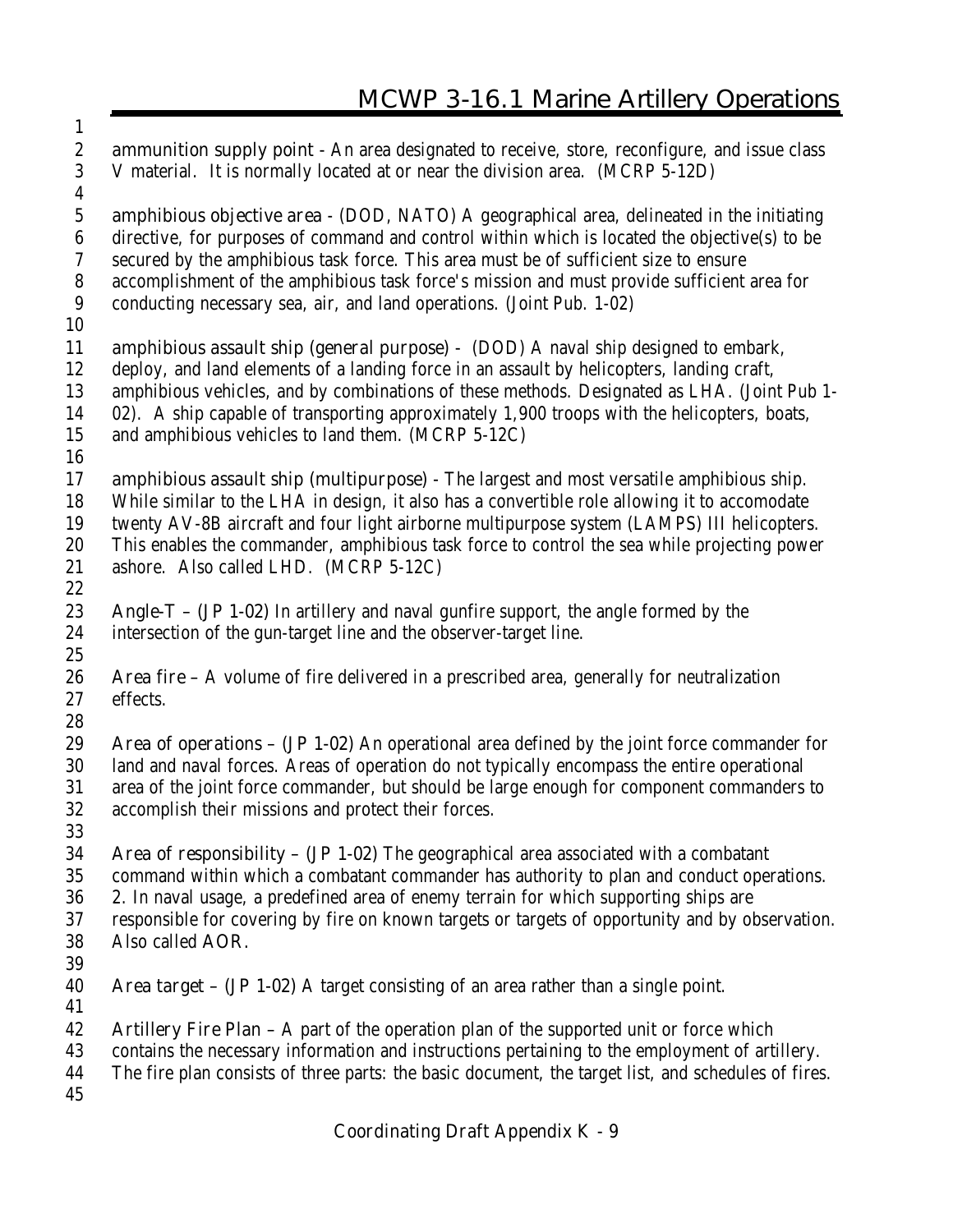**Artillery Groupment –** Temporary formations used when one unit must exercise greater control over another unit than is inherent in a reinforcing mission. When a suitable artillery headquarters is unavailable, an artillery battalion or battery may be attached to another or like size to form an artillery groupment. **Artillery preparation – (JP 1-02)** Artillery fire delivered before an attack to destroy, neutralize, or suppress the enemy's defense and to disrupt communications and disorganize the enemy's defense. The preparation is planned by a direct support field artillery battalion or higher echelon in coordination with the ground commander. It is an intense volume of fire delivered in accordance with a time schedule. The fires normally commence prior to H-hour and may extend beyond it. They may start at a prescribed time or be held on call. The duration of the preparation is influenced by factors such as the fire support needs of the entire force, number of targets and firing assets, and available ammunition. **Artillery target intelligence zone -** An area in enemy territory that the maneuver commander wants to monitor closely. Weapon locations in this zone will be reported immediately. Their priority is exceeded only by targets in a critical friendly zone or a call-for-fire zone. **Assault Fire – (JP 1-02)** 1. That fire delivered by attacking troops as they close with the enemy. 2. In artillery, extremely accurate, short-range destruction fire at point targets. **Assign – (JP 1-02)** 1. To place units or personnel in an organization where such placement is relatively permanent, and/or where such organization controls and administers the units or personnel for the primary function, or greater portion of the functions, of the unit or personnel. 2. To detail individuals to specific duties or functions where such duties or functions are primary and/or relatively permanent. See also **attach. Attach – (JP 1-02)** 1. The placement of units or personnel in an organization where such placement is relatively temporary. 2. The detailing of individuals to specific functions where such functions are secondary or relatively temporary, e.g., attached for quarters and rations; attached for flying duty. See also **assign. At my command – (JP1-02)** In artillery and naval gunfire support, the command used when it is desired to control the exact time of delivery of fire. **available supply rate** - (NATO) The rate of consumption that can be allocated considering the supplies and facilities available for a planned operation or a given period. (Joint Pub. 1-02) **Aviation combat element – (JP 1-02)** The Marine air-ground task force (MAGTF) element that is task organized to provide all or a portion of the functions of Marine Corps aviation in varying degrees based on the tactical situation and the MAGTF mission and size. These functions are air reconnaissance, antiair warfare, assault support, offensive air support, electronic warfare, and control of aircraft and missiles. The ACE is organized around an aviation headquarters and varies in size from a reinforced helicopter squadron to one or more Marine aircraft wing(s). It includes those aviation command (including air control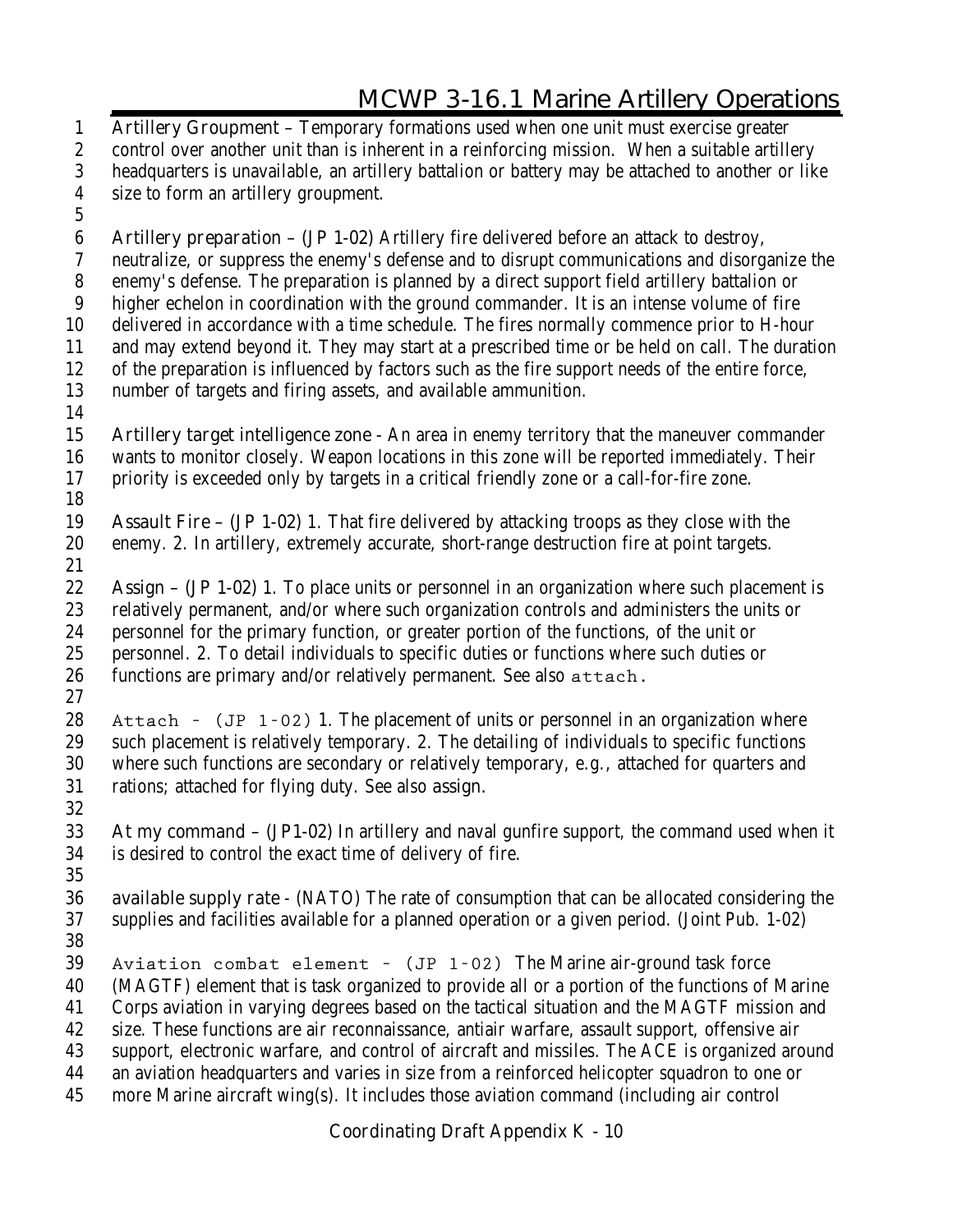| $\mathbf{1}$<br>$\boldsymbol{2}$    | agencies), combat, combat support, and combat service support units required by the situation.<br>Normally, there is only one ACE in a MAGTF.                                                                                                                                                                                                                                                                           |
|-------------------------------------|-------------------------------------------------------------------------------------------------------------------------------------------------------------------------------------------------------------------------------------------------------------------------------------------------------------------------------------------------------------------------------------------------------------------------|
| 3<br>$\boldsymbol{4}$<br>$\sqrt{5}$ | Azimuth of fire - The direction, expressed in mils, that a battery is laid (oriented) on when it<br>occupies a position.                                                                                                                                                                                                                                                                                                |
| $\boldsymbol{6}$<br>$\rm 7$         | $\mathbf B$                                                                                                                                                                                                                                                                                                                                                                                                             |
| $\bf 8$<br>9<br>10                  | <b>Backup computer system <math>-</math></b> A hand-held computer used as the primary backup to the battery<br>coputer system.                                                                                                                                                                                                                                                                                          |
| 11<br>12<br>13                      | <b>Barrage fire – (JP 1-02)</b> Fire which is designed to fill a volume of space or area rather than<br>aimed specifically at a given target. See also fire.                                                                                                                                                                                                                                                            |
| 14<br>15<br>16                      | <b>Base-ejection shell</b> – A type of projectile that ejects its payload from the base, such as the<br>ICM projectile.                                                                                                                                                                                                                                                                                                 |
| 17<br>18<br>19<br>20                | <b>Basic load - (JP 1-02)</b> The quantity of supplies required to be on hand within, and which can<br>be moved by, a unit or formation. It is expressed according to the wartime organization of the<br>unit or formation and maintained at the prescribed levels.                                                                                                                                                     |
| 21<br>22<br>23                      | Basic load of ammunition - the amount of ammunition a unit is authorized to maintain to<br>initiate combat and sustain itself until resupplied.                                                                                                                                                                                                                                                                         |
| 24<br>25<br>26<br>27                | <b>Battery center - (JP 1-02)</b> A point on the ground, the coordinates of which are used as a<br>reference indicating the location of the battery in the production of firing data. Also called<br>chart location of the battery.                                                                                                                                                                                     |
| 28<br>29<br>30<br>31<br>32<br>33    | <b>Battery computer system</b> - An automated data processing system located in the firing battery.<br>Consists of three major components: lightweight computer unit, power distribution unit, and 1<br>to 12 gun display units. Used to compute accurate firing data and as a digital communications<br>interface.                                                                                                     |
| 34<br>35<br>36                      | <b>Battery operations center</b> - A facility established to serve as an alternate FDC and as the<br>battery command post.                                                                                                                                                                                                                                                                                              |
| 37<br>38<br>39<br>40<br>41<br>42    | <b>beach support area</b> - (DOD) In amphibious operations, the area to the rear of a landing force<br>or elements thereof, established and operated by shore party units, which contains the facilities<br>for the unloading of troops and materiel and the support of the forces ashore; it includes<br>facilities for the evacuation of wounded, enemy prisoners of war, and captured materiel. (Joint<br>Pub. 1-02) |
| 43<br>44<br>45                      | <b>Blood agent – (JP 1-02)</b> A chemical compound, including the cyanide group, that affects<br>bodily functions by preventing the normal utilization of oxygen by body tissues.                                                                                                                                                                                                                                       |

A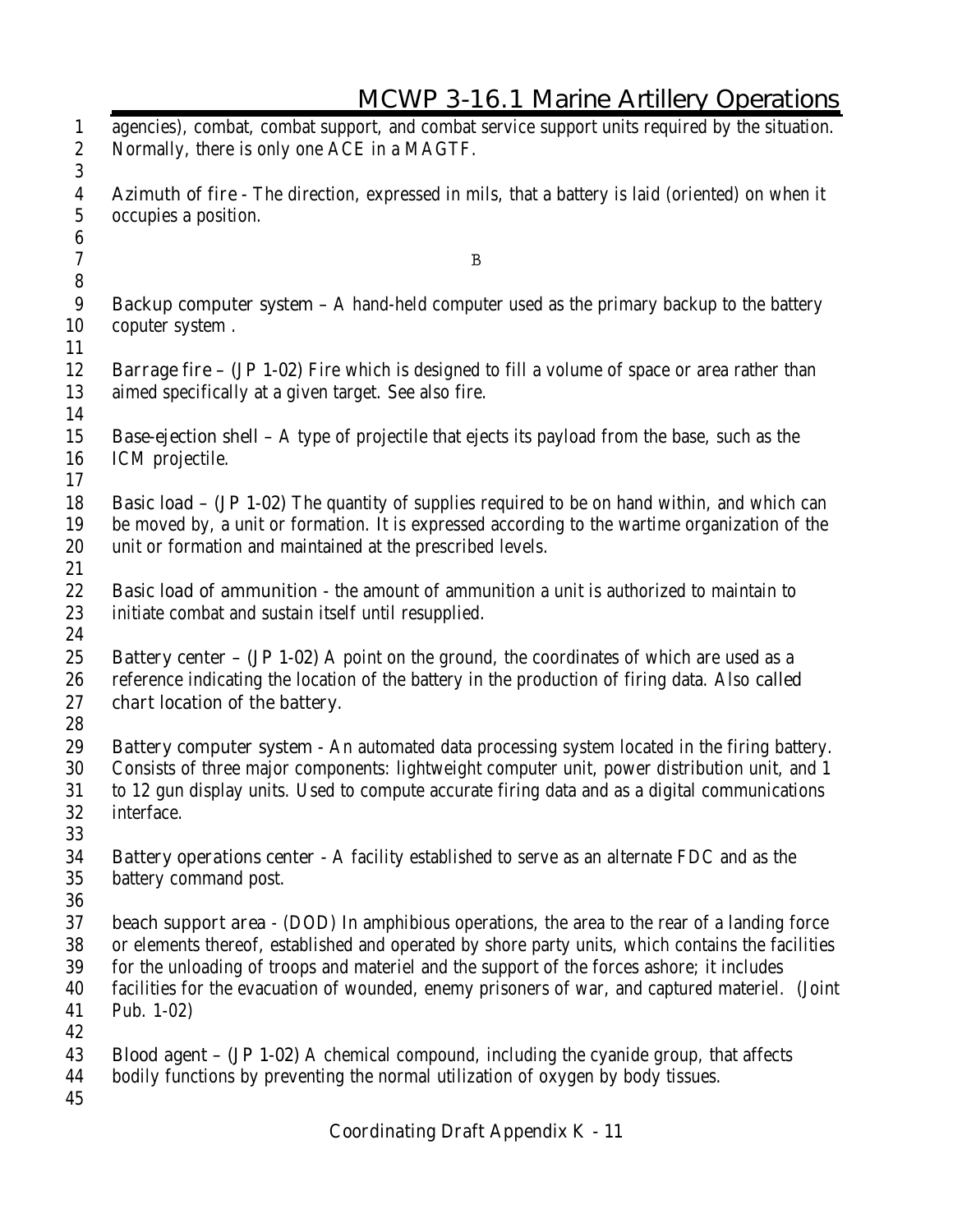| <b>MCWP 3-16.1 Marine Artillery Operations</b>                                                                                                                                                                                                                                                                                                                                                          |
|---------------------------------------------------------------------------------------------------------------------------------------------------------------------------------------------------------------------------------------------------------------------------------------------------------------------------------------------------------------------------------------------------------|
| Boresighting - The process by which the optical axes of the weapon sights are aligned parallel<br>to the axis of the cannon tube. The primary methods of boresighting are the distant aiming<br>point, the testing target, or standard angle. Boresight is verified with the M140/M139<br>alignment device.                                                                                             |
|                                                                                                                                                                                                                                                                                                                                                                                                         |
| $\mathbf C$                                                                                                                                                                                                                                                                                                                                                                                             |
| <b>Caliber</b> - 1. The diameter of the bore of a weapon; obtained in rifled weapons by measuring<br>between opposite lands. 2. Diameter of a projectile. 3. Unit of measure used to express, the<br>length of the bore of a weapon. The number of calibers is determined by dividing the length of<br>the bore of the weapon (from breech face of the tube to the muzzle) by the diameter of its bore. |
| <b>Call for fire - (JP 1-02)</b> A request for fire containing data necessary for obtaining the required<br>fire on a target.                                                                                                                                                                                                                                                                           |
| <b>Call for fire zone</b> - An area in enemy territory that the maneuver commander considers<br>extremely important to neutralize fires from by immediate counterfire.                                                                                                                                                                                                                                  |
| <b>Cancel - (JP 1-02)</b> In artillery and naval gunfire support, the term, "cancel," when coupled<br>with a previous order, other than an order for a quantity or type of ammunition, rescinds that<br>order.                                                                                                                                                                                          |
| Cancel check firing - (JP 1-02) The order to rescind check firing.                                                                                                                                                                                                                                                                                                                                      |
| <b>Cannibalize</b> - (DOD, NATO) To remove serviceable parts from one item of equipment in<br>order to install them on another item of equipment. (Joint Pub 1-02)                                                                                                                                                                                                                                      |
| <b>Cannot observe - (JP 1-02)</b> A type of fire control which indicates that the observer or spotter<br>will be unable to adjust fire, but believes a target exists at the given location and is of sufficient<br>importance to justify firing upon it without adjustment or observation.                                                                                                              |
| <b>Cease fire – (JP 1-02)</b> A command given to air defense artillery units to refrain from firing<br>on, but to continue to track, an airborne object. Missiles already in flight will be permitted to<br>continue to intercept.                                                                                                                                                                      |
| Cease loading - (JP 1-02) In artillery and naval gunfire support, the command used during<br>firing of two or more rounds to indicate the suspension of inserting rounds into the weapon.                                                                                                                                                                                                               |
| Centers of gravity - (JP 1-02) Those characteristics, capabilities, or localities from which a military<br>force derives its freedom of action, physical strength, or will to fight.                                                                                                                                                                                                                    |
| <b>Centigray (cGy)</b> - A unit of absorbed dose of radiation (one centigray equals one rad).<br>The term centigray (1/100 of a gray) (one gray equals 100 rads) has replaced the term rad and<br>is the equivalent of one rad.                                                                                                                                                                         |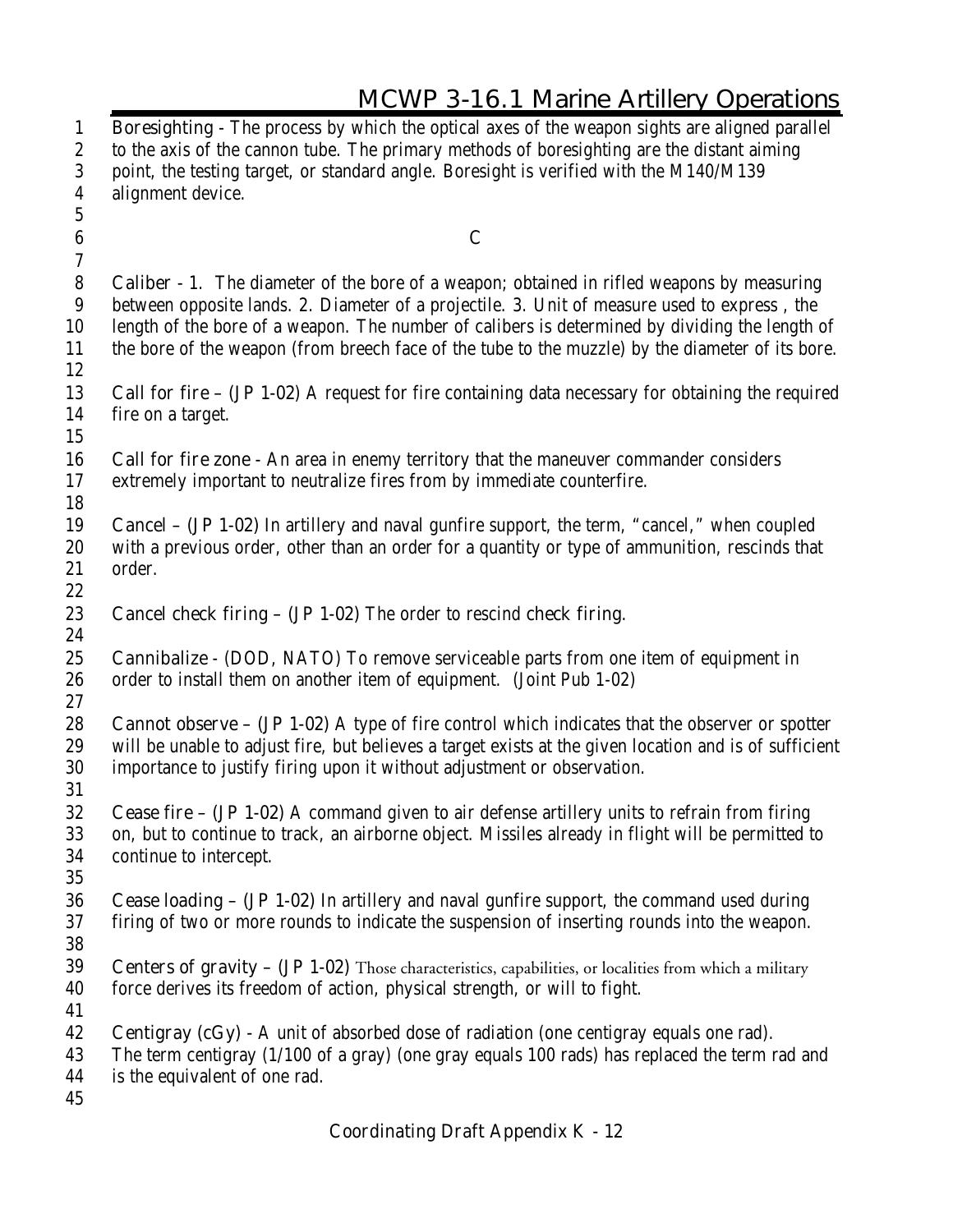|                                      | <b>MCWP 3-16.1 Marine Artillery Operations</b>                                                                                                                                                    |
|--------------------------------------|---------------------------------------------------------------------------------------------------------------------------------------------------------------------------------------------------|
| $\mathbf{1}$<br>$\boldsymbol{2}$     | <b>Charge - (JP 1-02)</b> 1. The amount of propellant required for a fixed, semi-fixed, or separate<br>loading projectile, round or shell. It may also refer to the quantity of explosive filling |
| $\boldsymbol{3}$<br>$\boldsymbol{4}$ | contained in a bomb, mine or the like. 2. In combat engineering, a quantity of explosive,<br>prepared for demolition purposes.                                                                    |
| $\mathbf 5$                          |                                                                                                                                                                                                   |
| $6\phantom{.}6$<br>$\overline{7}$    | <b>Checkfiring – (JP 1-02)</b> In artillery and naval gunfire support, a command to cause a<br>temporary halt in firing.                                                                          |
| 8                                    |                                                                                                                                                                                                   |
| $9\phantom{.0}$                      | <b>Checkpoint – (JP 1-02)</b> 1. A predetermined point on the surface of the Earth used as a means                                                                                                |
| 10<br>11                             | of controlling movement, a registration target for fire adjustment, or reference for location. 2.<br>Center of impact; a burst center. 3. Geographical location on land or water above which the  |
| 12                                   | position of an aircraft in flight may be determined by observation or by electrical means. 4. A                                                                                                   |
| 13                                   | place where military police check vehicular or pedestrian traffic in order to enforce circulation                                                                                                 |
| 14<br>15                             | control measures and other laws, orders, and regulations.                                                                                                                                         |
| 16                                   | <b>Chemical agent – (JP 1-02)</b> A chemical substance which is intended for use in military                                                                                                      |
| 17                                   | operations to kill, seriously injure, or incapacitate personnel through its physiological effects.                                                                                                |
| 18                                   | The term excludes riot control agents, herbicides, smoke, and flame.                                                                                                                              |
| 19                                   |                                                                                                                                                                                                   |
| 20<br>21                             | Chemical defense - (JP 1-02) The methods, plans and procedures involved in establishing and<br>executing defensive measures against attack utilizing chemical agents. See also NBC defense.       |
| 22                                   |                                                                                                                                                                                                   |
| 23                                   | <b>Chemical dose - (JP 1-02)</b> The amount of chemical agent, expressed in milligrams, that is                                                                                                   |
| 24                                   | taken or absorbed by the body.                                                                                                                                                                    |
| 25                                   |                                                                                                                                                                                                   |
| 26                                   | <b>Circular error probable – (JP 1-02)</b> An indicator of the delivery accuracy of a weapon                                                                                                      |
| 27                                   | system, used as a factor in determining probable damage to a target. It is the radius of a circle                                                                                                 |
| 28<br>29                             | within which half of a missile's projectiles are expected to fall. Also called CEP.                                                                                                               |
| 30                                   | <b>Close column -</b> A convoy in which vehicles move at intervals of less than 100 meters.                                                                                                       |
| 31                                   |                                                                                                                                                                                                   |
| 32                                   | <b>Close support – (JP 1-02)</b> That action of the supporting force against targets or objectives                                                                                                |
| 33                                   | which are sufficiently near the supported force as to require detailed integration or                                                                                                             |
| 34                                   | coordination of the supporting action with the fire, movement, or other actions of the                                                                                                            |

- supported force. See also **direct support; general support; mutual support; support.**
- **Close supporting fire (JP 1-02)** Fire placed on enemy troops, weapons, or positions which, because of their proximity, present the most immediate and serious threat to the supported unit. See also **supporting fire.**
- 

- **Collective call signe (JP 1-02)** Any call sign which represents two or more facilities,
- commands, authorities, or units. The collective call sign for any of these includes the
- commander thereof and all subordinate commanders therein. See also **call sign.**
-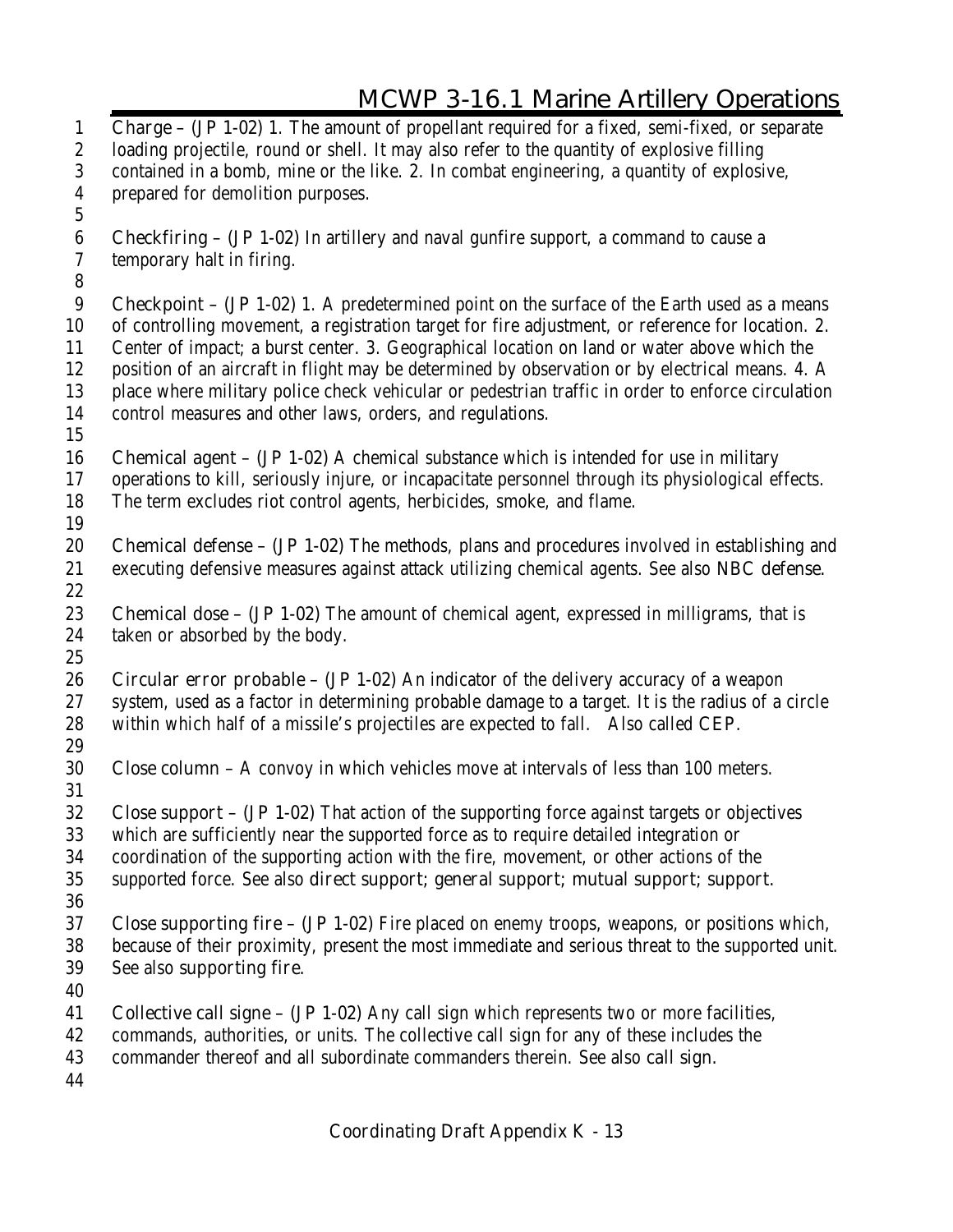**Collocation – (JP 1-02)** The physical placement of two or more detachments, units, organizations, or facilities at a specifically defined location. **Combat essential equipment** - Those items of equipment whose availability is essential and indispensable for the execution of the combat and training missions of the unit. Although current directives establish what equipment is combat essential, commanding officers will make the final determination as to whether this equipment or any other item is combat essential for his command. **Combat power – (JP 1-02)** The total means of destructive and/or disruptive force which a Military unit/formation can apply against the opponent at a given time. **Combat service support – (JP 1-02)** The essential capabilities, functions, activities, and tasks necessary to sustain all elements of operating forces in theater at all levels of war. Within the national and theater logistic systems, it includes but is not limited to that support rendered by service forces in ensuring the aspects of supply, maintenance, transportation, health services, and other services required by aviation and ground combat troops to permit those units to accomplish their missions in combat. Combat service support encompasses those activities at all levels of war that produce sustainment to all operating forces on the battlefield. **Combat service support areas -** (DOD) An area ashore that is organized to contain the necessary supplies, equipment, installations, and elements to provide the landing force with combat service support throughout the operation. (Joint Pub 1-02) **Combat service support detachment -** A separate task organization of combat service support assets formed for the purpose of providing rearming, refueling, and/or repair capabilities to the Marine air-ground task force or designated subordinate elements; e.g., a battalion conducting independent operations or an aircraft squadron operating at a remote airfield. The combat service support element normally provides the command element a combat service support detachment. Also called CSSD. (MCRP 5-12D) **Combat service support element – (JP 1-02)** The Marine air-ground task force (MAGTF) element that is task-organized to provide the full range of combat service support necessary to accomplish the MAGTF mission. The CSSE can provide supply, maintenance, transportation, deliberate engineering, health, postal, disbursing, prisoner of war, information systems, exchange, utilities, legal, and graves registration services. The CSSE varies in size from a Marine expeditionary unit (MEU) service support group (MSSG) to a force service support group (FSSG). Normally, there is only one combat service support element in a MAGTF. **Command – (JP 1-02)** 1. The authority that a commander in the Armed Forces lawfully exercises over subordinates by virtue of rank or assignment. Command includes the authority and responsibility for effectively using available resources and for planning the employment of,

- organizing, directing, coordinating, and controlling military forces for the accomplishment of
- assigned missions. It also includes responsibility for health, welfare, morale, and discipline of
- assigned personnel. 2. An order given by a commander; that is, the will of the commander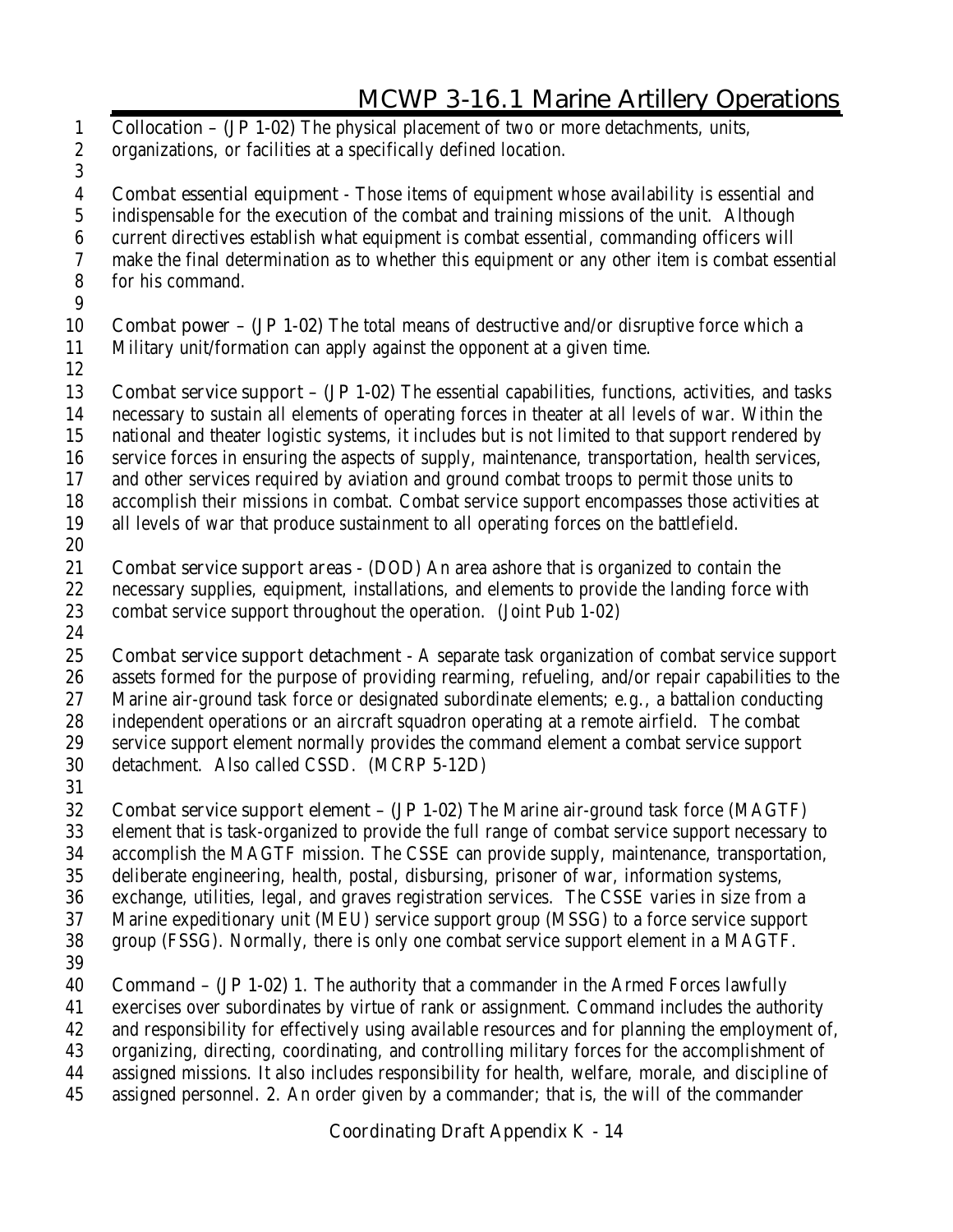expressed for the purpose of bringing about a particular action. 3. A unit or units, an organization, or an area under the command of one individual. **Command and control – (JP 1-02)** The exercise of authority and direction by a properly designated commander over assigned and attached forces in the accomplishment of the mission. Command and control functions are performed through an arrangement of personnel, equipment, communications, facilities, and procedures employed by a commander in planning, directing, coordinating, and controlling forces and operations in the accomplishment of the mission. Also called **C2. Command and control system – (JP 1-02)** The facilities, equipment, communications, procedures, and personnel essential to a commander for planning, directing, and controlling operations of assigned forces pursuant to the missions assigned. **Command element – (JP 1-02)** The Marine air-ground task force (MAGTF) headquarters. The CE is a permanent organization composed of the commander, general or executive and special staff sections, headquarters section, and requisite communications and service support facilities. The CE provides command, control, and coordination essential for effective planning and execution of operations by the other three elements of the MAGTF. There is only one CE in a MAGTF. **Commander's estimate of the situation – (JP 1-02)** A logical process of reasoning by which a commander considers all the circumstances affecting the military situation and arrives at a decision as to a course of action to be taken to accomplish the mission. A commander's estimate which considers a military situation so far in the future as to require major assumptions is called a commander's long-range estimate of the situation. See also **estimate of the situation. Command post – (JP 1-02)** A unit's or subunit's headquarters where the commander and the staff perform their activities. In combat, a unit's or subunit's headquarters is often divided into echelons; the echelon in which the unit or subunit commander is located or from which such commander operates is called a command post. **Command post report –** A report used to report the time of opening and closing of the CP and the location of the new CP. **Common control (artillery) – (JP 1-02)** Horizontal and vertical map or chart location of points in the target area and position area, tied in with the horizontal and vertical control in use by two or more units. May be established by firing, survey, or combination of both, or by assumption. **Common grid –** A common grid is the sum of all components of relative survey, as well as the geodetic system, coordinate system, and the projection/grid system of the operational area. Through these components all fire support and targeting assets are oriented the same, to

prescribed accuracies, with respect to azimuth, position, and elevation.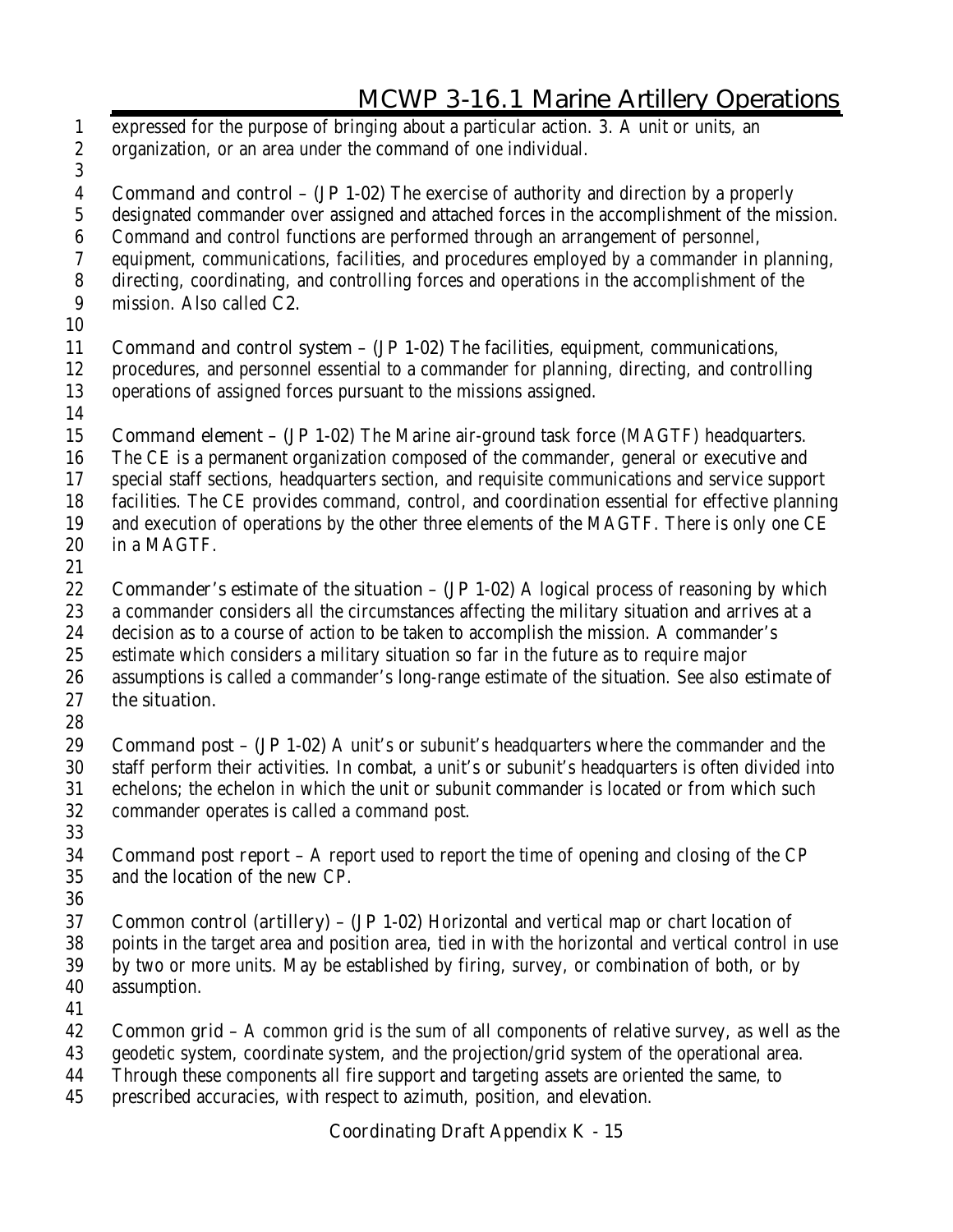**Common sensory boundary -** A line established by the division artillery or FA brigade that divides TA areas of search into dose and deep areas for the AN/TPQ-36 and AN/TPQ-37 respectively. This boundary is established to prevent target duplication and maximize range capabilities of the radars.

 **Complete round – (JP 1-02)** A term applied to an assemblage of explosive and nonexplosive components designed to perform a specific function at the time and under the conditions desired. Examples of complete rounds of ammunition are: a. separate loading--consisting of a primer, propelling charge, and, except for blank ammunition, a projectile and a fuze. b. fixed or semifixed--consisting of a primer, propelling charge, cartridge case, a projectile, and, except when solid projectiles are used, a fuze. c. bomb--consisting of all component parts required to drop and function the bomb once. d. missile--consisting of a complete warhead section and a missile body with its associated components and propellants. e. rocket—

- consisting of all components necessary to function.
- 

- **Concentrated fire** Fire from a number of weapons directed at a single point or small area. In Marine artillery, the term *massed fire* is synonymous with concentrated fire.
- 

 **Concept of operations – (JP 1-02)** A verbal or graphic statement, in broad outline, of a commander's assumptions or intent in regard to an operation or series of operations. The concept of operations frequently is embodied in campaign plans and operation plans; in the latter case, particularly when the plans cover a series of connected operations to be carried out simultaneously or in succession. The concept is designed to give an overall picture of the operation. It is included primarily for additional clarity of purpose.

- 
- **Contingent zone of fire (JP 1-02)** An area within which a designated ground unit or fire support ship may be called upon to deliver fire. See also **zone of fire.**
- 

 **Continuity of operations – (JP 1-02)** The degree or state of being continuous in the conduct of functions, tasks, or duties necessary to accomplish a military action or mission in carrying out the national military strategy. It includes the functions and duties of the commander, as well as the supporting functions and duties performed by the staff and others acting under the authority and direction of the commander.

 **Continuous fire – (JP 1-02)** 1. Fire conducted at a normal rate without interruption for application of adjustment corrections or for other causes. 2. In field artillery and naval gunfire support, loading and firing at a specified rate or as rapidly as possible consistent with accuracy within the prescribed rate of fire for the weapon. Firing will continue until terminated by the command end of mission or temporarily suspended by the command cease loading or check firing.

 **Continuous illumination fire – (JP 1-02)** A type of fire in which illuminating projectiles are fired at specified time intervals to provide uninterrupted lighting on the target or

specified area. See also **coordinated illumination.**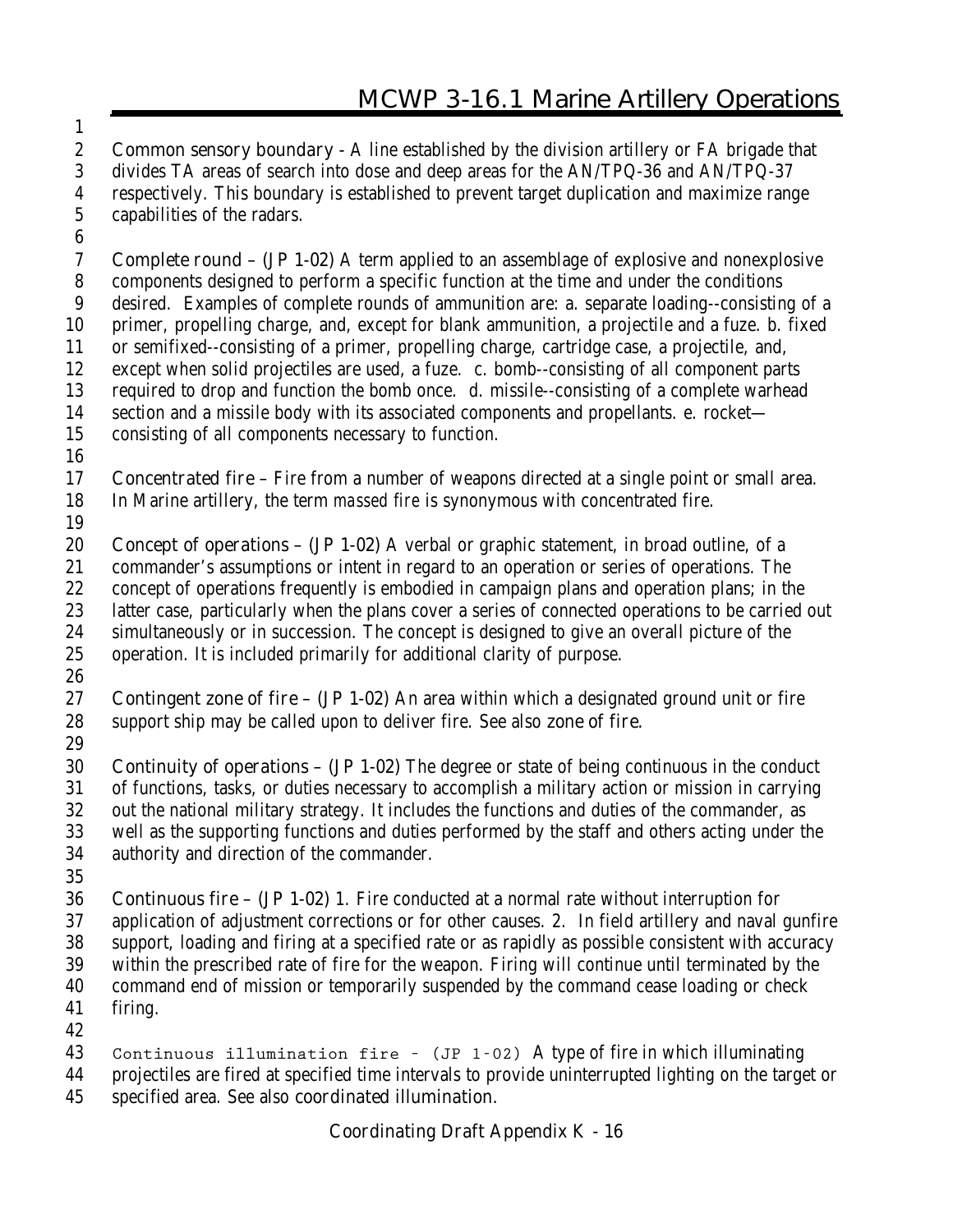| $\mathbf{1}$     |                                                                                                                 |
|------------------|-----------------------------------------------------------------------------------------------------------------|
| $\boldsymbol{2}$ | <b>Control - (JP 1-02)</b> 1. Authority which may be less than full command exercised by a                      |
| 3                | commander over part of the activities of subordinate or other organizations. 2. In mapping,                     |
| $\boldsymbol{4}$ | charting, and photogrammetry, a collective term for a system of marks or objects on the Earth                   |
| $\bf 5$          | or on a map or a photograph, whose positions or elevations, or both, have been or will be                       |
| $\boldsymbol{6}$ | determined. 3. Physical or psychological pressures exerted with the intent to assure that an                    |
| $\boldsymbol{7}$ | agent or group will respond as directed. 4. An indicator governing the distribution and use of                  |
| ${\bf 8}$        | documents, information, or material. Such indicators are the subject of intelligence community                  |
| 9                | agreement and are specifically defined in appropriate regulations. See also administrative                      |
| 10               | control; operational control; tactical control.                                                                 |
| 11               |                                                                                                                 |
| 12               | <b>Converged sheaf - (JP 1-02)</b> The lateral distribution of fire of two or more pieces so that the           |
| 13               | planes of fire intersect at a given point. See also open sheaf; parallel sheaf; sheaf; special                  |
| 14               | sheaf.                                                                                                          |
| 15               |                                                                                                                 |
| 16               | <b>Convoy – (JP 1-02)</b> 1. A number of merchant ships or naval auxiliaries, or both, usually                  |
| 17               | escorted by warships and/or aircraft, or a single merchant ship or naval auxiliary under surface                |
| 18               | escort, assembled and organized for the purpose of passage together. 2. A group of vehicles                     |
| 19               | organized for the purpose of control and orderly movement with or without escort protection.                    |
| 20               |                                                                                                                 |
| 21               | <b>Corrective maintenance</b> - (NATO) Maintenance actions carried out to restore a defective item              |
| 22               | to a specified condition. See also preventive maintenance. (Joint Pub. 1-02)                                    |
| 23               |                                                                                                                 |
| 24               | <b>Counterbattery fire - (JP 1-02)</b> Fire delivered for the purpose of destroying or neutralizing             |
| 25               | indirect fire weapon systems.                                                                                   |
| 26               |                                                                                                                 |
| 27               | <b>Counterfire - (JP 1-02)</b> Fire intended to destroy or neutralize enemy weapons. (DOD)                      |
| 28               | Includes counterbattery, counterbombardment, and countermortar fire. See also fire.                             |
| 29               |                                                                                                                 |
| 30               | <b>Counterfire reference grid - A series of 5-kilometer squares covering a zone of action used to</b>           |
| 31               | rapidly orient target acquisition assets and firing units to a target area.                                     |
| 32               |                                                                                                                 |
| 33               | <b>Counterintelligence - (JP 1-02)</b> Information gathered and activities conducted to protect                 |
| 34               | against espionage, other intelligence activities, sabotage, or assassinations conducted by or on                |
| 35               | behalf of foreign governments or elements thereof, foreign organizations, or foreign persons,                   |
| 36               | or international terrorist activities. Also called CI. See also counterespionage;                               |
| 37               | countersabotage; countersubversion; security; security intelligence.                                            |
| 38               |                                                                                                                 |
| 39               | <b>Countermechanized fire - Fire delivered against active enemy mechanized units.</b>                           |
| 40               |                                                                                                                 |
| 41               | <b>Countermortar fire</b> – Fire especially directed against enemy mortars.                                     |
| 42               |                                                                                                                 |
| 43               | <b>Counterpreparation fire <math>-</math> (JP 1-02)</b> Intensive prearranged fire delivered when the imminence |
| 44               | of the enemy attack is discovered. (DOD) It is designed to: break up enemy formations;                          |
|                  |                                                                                                                 |

Æ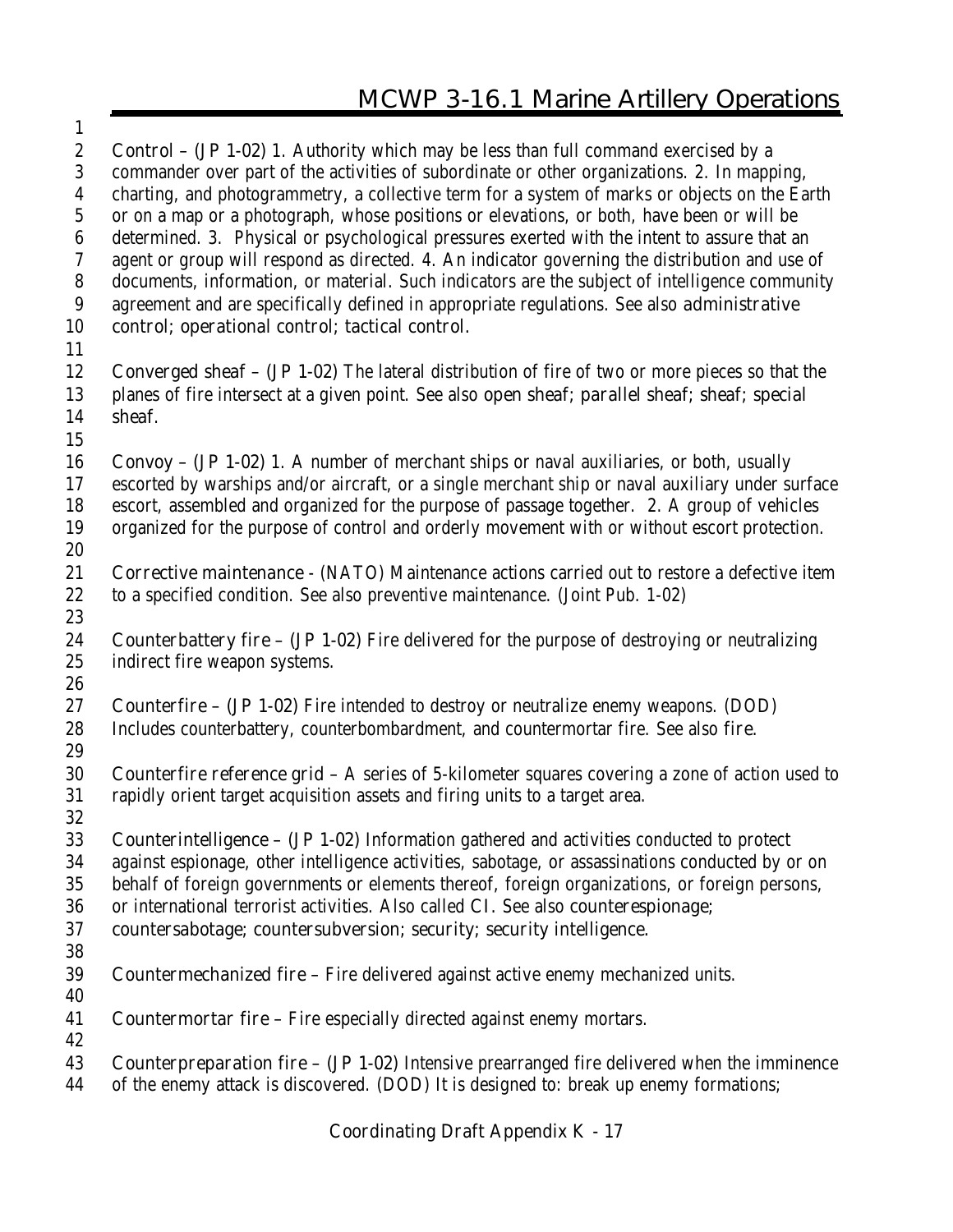disorganize the enemy's systems of command, communications, and observation; decrease the effectiveness of artillery preparation; and impair the enemy's offensive spirit. See also **fire. Course of action – (JP 1-02)** 1. A plan that would accomplish, or is related to, the accomplishment of a mission. 2. The scheme adopted to accomplish a task or mission. It is a product of the Joint Operation Planning and Execution System concept development phase. The supported commander will include a recommended course of action in the commander's estimate. The recommended course of action will include the concept of operations, evaluation of supportability estimates of supporting organizations, and an integrated time-phased data base of combat, combat support, and combat service support forces and sustainment. Refinement of this data base will be contingent on the time available for course of action development. When approved, the course of action becomes the basis for the development of an operation plan or operation order. Also called **COA. Covering fire – (JP 1-02)** 1. Fire used to protect troops when they are within range of enemy small arms. 2. In amphibious usage, fire delivered prior to the landing to cover preparatory operations such as underwater demolition or minesweeping. See also **fire. Crater analysis -** Process by which the direction to an artillery or mortar unit is determined from analysis of the shell crater. Additionally, shell fragments are collected to determine the type of shell that caused the crater. **Crest – (JP 1-02)** A terrain feature of such altitude that it restricts fire or observation in an area beyond, resulting in dead space, or limiting the minimum elevation, or both. **Critical friendly zone -** An area in which are located friendly units or units that the maneuver commander designates as critical. **Cueing -** External actions or inputs that cause a surveillance or target acquisition device to turn on and search a suspect area. **D Damage assessment – (JP 1-02)** 1. The determination of the effect of attacks on targets. (DOD) 2. A determination of the effect of a compromise of classified information on national security. See also **civil damage assessment; military damage assessment. Day-of-ammunition** - Unit of measurement of replenishing ammunition expressed as a specified number of rounds, or items of bulk ammunition as may be appropriate per weapon, unit, individual kit, set, or using device required for one day of combat. (MCRP 5-12C) **Danger close – (JP 1-02)** In artillery and naval gunfire support, information in a call for fire to indicate that friendly forces are within 600 meters of the target. certain cases, administrative information and information on the sensors employed.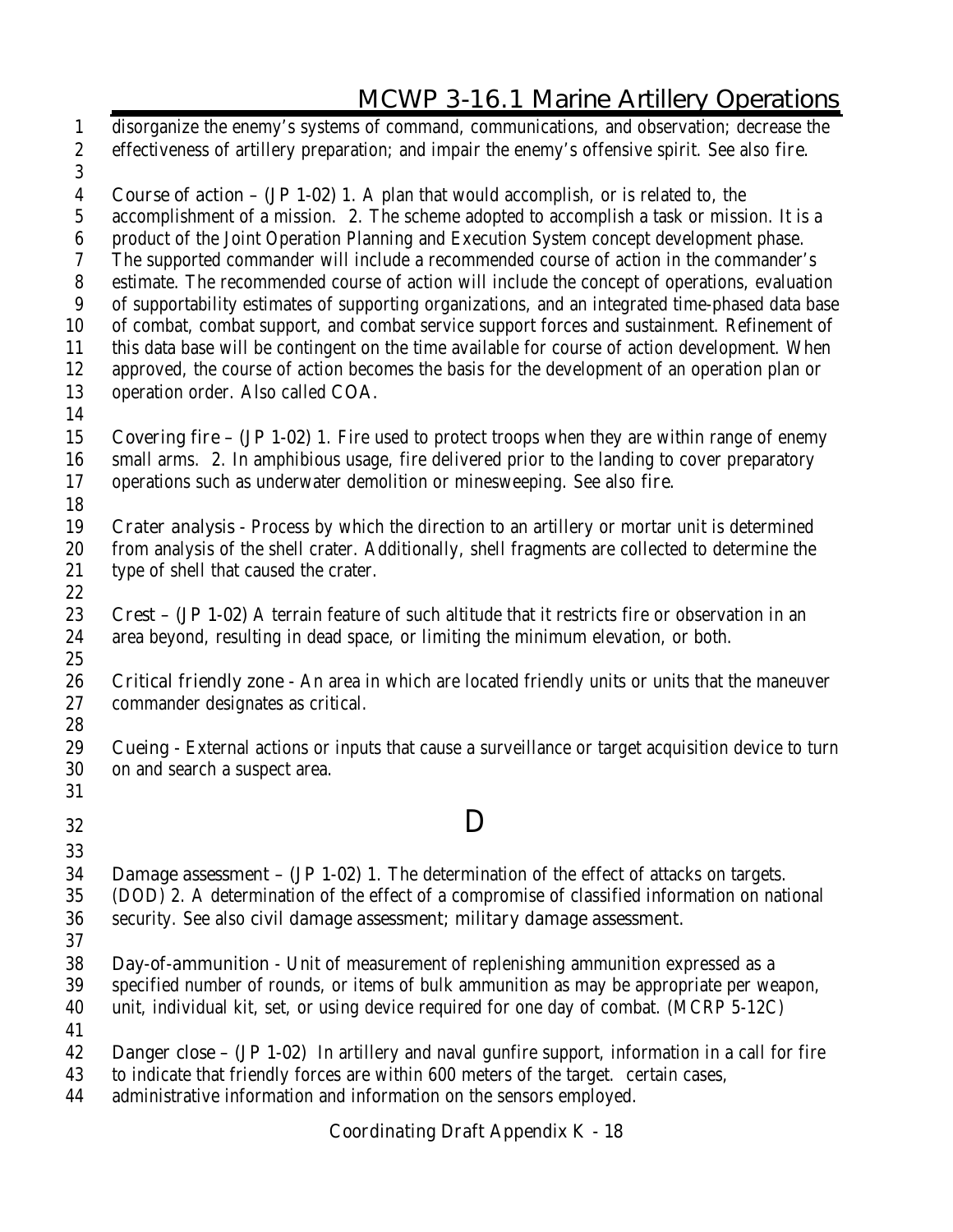| $\mathbf{1}$     |                                                                                                                       |
|------------------|-----------------------------------------------------------------------------------------------------------------------|
| $\boldsymbol{2}$ | <b>Dead space – (JP 1-02)</b> 1. An area within the maximum range of a weapon, radar, or                              |
| 3                | observer, which cannot be covered by fire or observation from a particular position because of                        |
| $\boldsymbol{4}$ | intervening obstacles, the nature of the ground, or the characteristics of the trajectory, or the                     |
| $\mathbf{5}$     | limitations of the pointing capabilities of the weapons. 2. An area or zone which is within                           |
| $\boldsymbol{6}$ | range of a radio transmitter, but in which a signal is not received. 3. The volume of space                           |
| 7                | above and around a gun or guided missile system into which it cannot fire because of                                  |
| ${\bf 8}$        | mechanical or electronic limitations.                                                                                 |
| 9                |                                                                                                                       |
| 10               |                                                                                                                       |
| 11               | <b>Deep supporting fire <math>-</math> (JP 1-02)</b> Fire directed on objectives not in the immediate vicinity of     |
| 12               | our forces, for neutralizing and destroying enemy reserves and weapons, and interfering with                          |
| 13               | enemy command, supply, communications, and observations. See also close supporting fire;                              |
| 14               | direct supporting fire; supporting fire.                                                                              |
| 15               |                                                                                                                       |
| 16               | <b>Deliberate occupation</b> - The occupation of a position by a unit that has been fully prepared for                |
| 17               | occupation by the advance party; for example, howitzer positions have been selected and initial                       |
| 18               | deflections provided to the gun guides.                                                                               |
| 19               |                                                                                                                       |
| 20               | <b>Destruction – (JP 1-02)</b> A type of adjustment for destroying a given target.                                    |
| 21               |                                                                                                                       |
| 22               | <b>Destruction fire - (JP 1-02)</b> Fire delivered for the sole purpose of destroying material objects.               |
| 23               | See also fire.                                                                                                        |
| 24               |                                                                                                                       |
| 25               | <b>Destruction fire mission <math>-</math> (JP 1-02)</b> In artillery, fire delivered for the purpose of destroying a |
| 26               | point target. See also fire.                                                                                          |
| 27               |                                                                                                                       |
| 28               | <b>Detachment - (JP 1-02)</b> 1. A part of a unit separated from its main organization for duty                       |
| 29               | elsewhere. 2. A temporary military or naval unit formed from other units or parts of units.                           |
| 30               |                                                                                                                       |
| 31               | <b>Direct air support center - (JP 1-02)</b> The principal air control agency of the US Marine air                    |
| $32\,$           | command and control system responsible for the direction and control of air operations directly                       |
| 33               | supporting the ground combat element. It processes and coordinates requests for immediate air                         |
| 34               | support and coordinates air missions requiring integration with ground forces and other                               |
| 35               | supporting arms. It normally collocates with the senior fire support coordination center within                       |
| 36               | the ground combat element and is subordinate to the tactical air command center. Also called                          |
| 37               | DASC.                                                                                                                 |
| 38               |                                                                                                                       |
| 39               | <b>Direct fire – (JP 1-02)</b> Gunfire delivered on a target, using the target itself as a point of aim               |
| 40               | for either the gun or the director.                                                                                   |
| 41               |                                                                                                                       |
| 42               | <b>Direct support – (JP 1-02)</b> A mission requiring a force to support another specific force and                   |
| 43               | authorizing it to answer directly the supported force's request for assistance. See also close                        |
| 44               | support; general support; mutual support; support.                                                                    |
| 45               |                                                                                                                       |
|                  | <b>Coordinating Draft Appendix K - 19</b>                                                                             |
|                  |                                                                                                                       |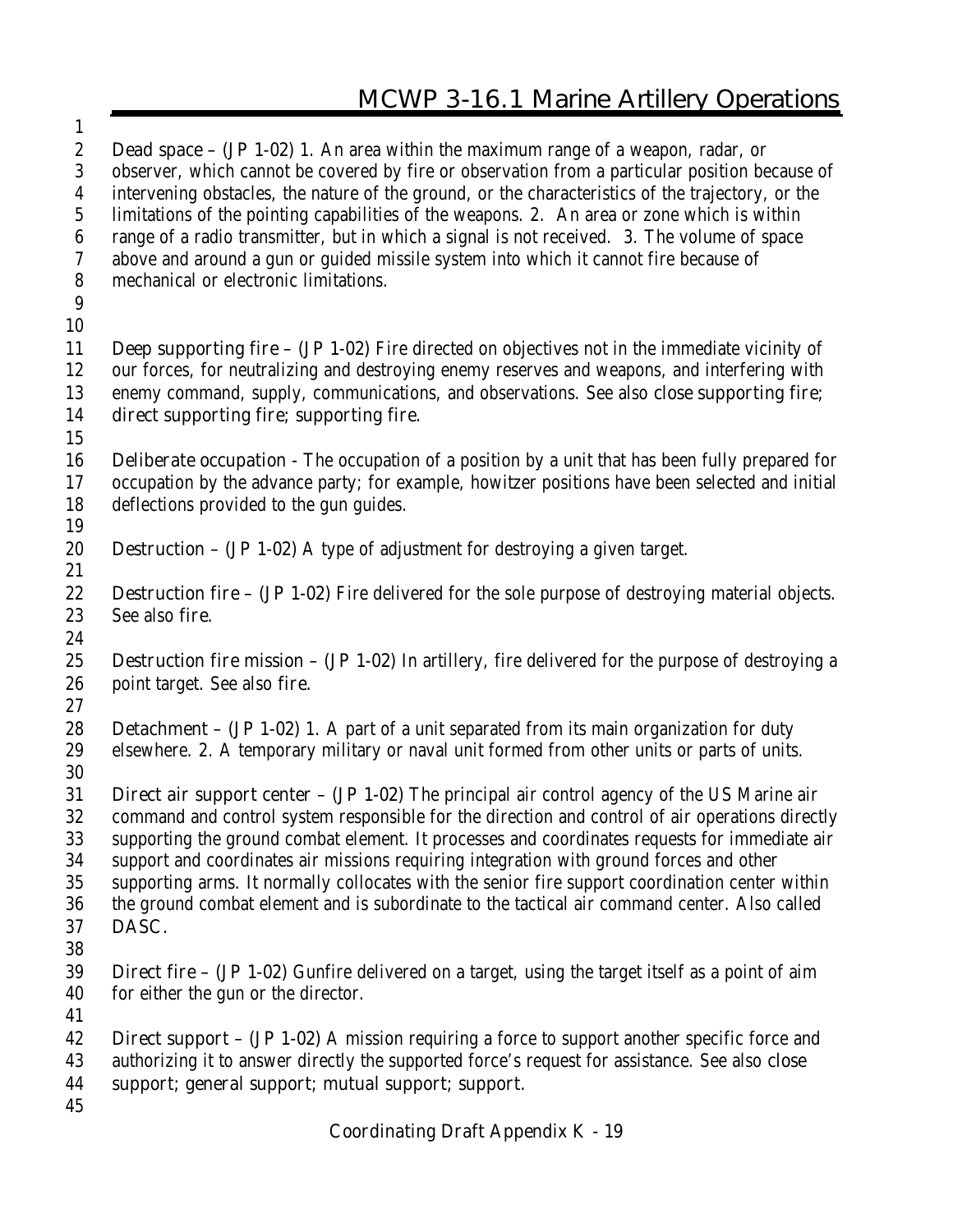**Direct support artillery – (JP 1-02)** Artillery whose primary task is to provide fire requested by the supported unit. **Direct supporting fire – (JP 1-02)** Fire delivered in support of part of a force, as opposed to general supporting fire which is delivered in support of the force as a whole. See also **close supporting fire; deep supporting fire; supporting fire. Dispersion – (JP 1-02)** 1. A scattered pattern of hits around the mean point of impact of bombs and projectiles dropped or fired under identical conditions. 2. In antiaircraft gunnery, the scattering of shots in range and deflection about the mean point of explosion. 3. The spreading or separating of troops, materiel, establishments, or activities which are usually concentrated in limited areas to reduce vulnerability. 4. In chemical and biological operations, the dissemination of agents in liquid or aerosol form. 5. In airdrop operations, the scatter of personnel and/or cargo on the drop zone. 6. In naval control of shipping, the reberthing of a ship in the periphery of the port area or in the vicinity of the port for its own protection in order to minimize the risk of damage from attack. **Displacement –** 1. The act of leaving a position before occupying another. 2. The undesired movement of a sight caused by traversing the tube or by the shock of firing. **Displacement report –** A report used to report the displacement of a firing battery or element. The DISREP is submitted when the unit can no longer fire from its present position due to displacement. **Distant aiming point -** An aiming point at least 1,500 meters from the pieces. **Distributed fire – (JP 1-02)** Fire so dispersed as to engage most effectively an area target. See also **fire. Distribution of fire -** The pattern of bursts in the target area; the sheaf. **Distribution point** - (DOD, NATO) A point at which supplies and/or ammunition, obtained from supporting supply points by a division or other unit, are broken down for distribution to subordinate units. Distribution points usually carry no stocks; items drawn are issued completely as soon as possible. (Joint Pub. 1-02) **Doctrine – (JP 1-02)** Fundamental principles by which the military forces or elements thereof guide their actions in support of national objectives. It is authoritative but requires judgment in application. **Dud – (JP 1-02)** Explosive munition which has not been armed as intended or which has failed to explode after being armed. **Dump** - (DOD, NATO) A temporary storage area, usually in the open, for bombs, ammunition, equipment, or supplies. (Joint Pub. 1-02)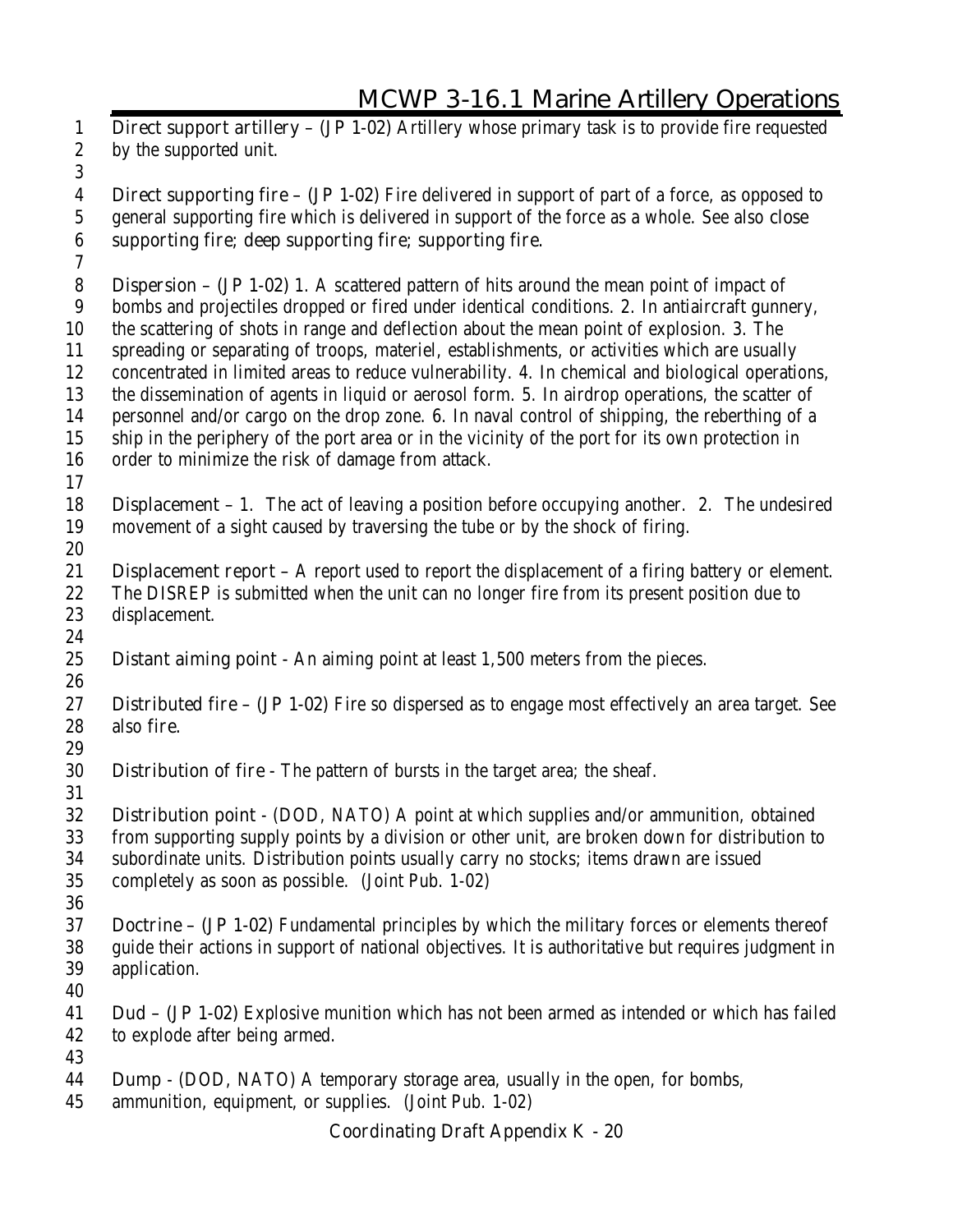|                                        | <b>MCWP 3-16.1 Marine Artillery Operations</b>                                                                                                                                                                                                                                                                                                                                                                                                                                                                                                                                          |
|----------------------------------------|-----------------------------------------------------------------------------------------------------------------------------------------------------------------------------------------------------------------------------------------------------------------------------------------------------------------------------------------------------------------------------------------------------------------------------------------------------------------------------------------------------------------------------------------------------------------------------------------|
| 1                                      |                                                                                                                                                                                                                                                                                                                                                                                                                                                                                                                                                                                         |
| $\boldsymbol{2}$                       |                                                                                                                                                                                                                                                                                                                                                                                                                                                                                                                                                                                         |
| $\boldsymbol{3}$                       | E                                                                                                                                                                                                                                                                                                                                                                                                                                                                                                                                                                                       |
| 4                                      |                                                                                                                                                                                                                                                                                                                                                                                                                                                                                                                                                                                         |
| 5<br>6                                 | <b>Electronic line of sight</b> - A straight, unobstructed path from the transmit antenna of an emitter<br>to either a reflecting object or a receive antenna.                                                                                                                                                                                                                                                                                                                                                                                                                          |
| 7<br>8<br>9                            | <b>Emergency mission</b> – Mission occupying a position, from the march, in response to a call for<br>fire, without prior reconnaissance or preparation of the position. See also hip shoot.                                                                                                                                                                                                                                                                                                                                                                                            |
| 10<br>11<br>12<br>13                   | <b>End of mission - (JP 1-02)</b> In artillery and naval gunfire support, an order given to terminate<br>firing on a specific target.                                                                                                                                                                                                                                                                                                                                                                                                                                                   |
| 14<br>15<br>16<br>17                   | <b>End of orienting line</b> - A point on the orienting line marked by any sharply defined<br>permanent or semipermanent object such as a steeple, flag-pole, or stake. It should be visible<br>during darkness.                                                                                                                                                                                                                                                                                                                                                                        |
| 18<br>19<br>20<br>21<br>22<br>23<br>24 | <b>Explosive ordnance - (JP 1-02)</b> All munitions containing explosives, nuclear fission or fusion<br>materials and biological and chemical agents. This includes bombs and warheads; guided and<br>ballistic missiles; artillery, mortar, rocket, and small arms ammunition; all mines, torpedoes,<br>and depth charges; demolition charges; pyrotechnics; clusters and dispensers; cartridge and<br>propellant actuated devices; electro-explosive devices; clandestine and improvised explosive<br>devices; and all similar or related<br>items or components explosive in nature. |
| 25                                     |                                                                                                                                                                                                                                                                                                                                                                                                                                                                                                                                                                                         |
| 26                                     | F                                                                                                                                                                                                                                                                                                                                                                                                                                                                                                                                                                                       |
| 27                                     |                                                                                                                                                                                                                                                                                                                                                                                                                                                                                                                                                                                         |
| 28<br>29<br>30<br>31                   | Field storage location - A controlled, limited-access area in which a unit having custody of<br>nuclear weapons stores them. Its primary purpose is to prevent unauthorized and uncontrolled<br>access to the weapons.                                                                                                                                                                                                                                                                                                                                                                  |
| 32<br>33<br>34                         | <b>Final protective fire <math>-</math> (JP 1-02)</b> An immediately available prearranged barrier of fire<br>designed to impede enemy movement across defensive lines or areas.                                                                                                                                                                                                                                                                                                                                                                                                        |
| 35<br>36                               | <b>Fire – (JP 1-02)</b> 1. The command given to discharge a weapon(s). 2. To detonate the main<br>explosive charge by means of a firing system. See also barrage fire; call fire; close                                                                                                                                                                                                                                                                                                                                                                                                 |
| 37<br>38<br>39<br>40<br>41             | supporting fire; concentrated fire; counterfire; counter-preparation fire; covering fire;<br>deep supporting fire; destruction fire; direct fire; direct supporting fire; distributed fire;<br>grazing fire; harassing fire; indirect fire; interdiction fire; neutralization fire; observed<br>fire; preparation fire; radar fire; registration fire; scheduled fire; searching fire;<br>supporting fire; suppressive fire; unobserved fire; zone fire.                                                                                                                                |
| 42<br>43<br>44<br>45                   | <b>Fire capabilities chart – (JP 1-02)</b> A chart, usually in the form of an overlay, showing the<br>areas which can be reached by the fire of the bulk of the weapons of a unit.                                                                                                                                                                                                                                                                                                                                                                                                      |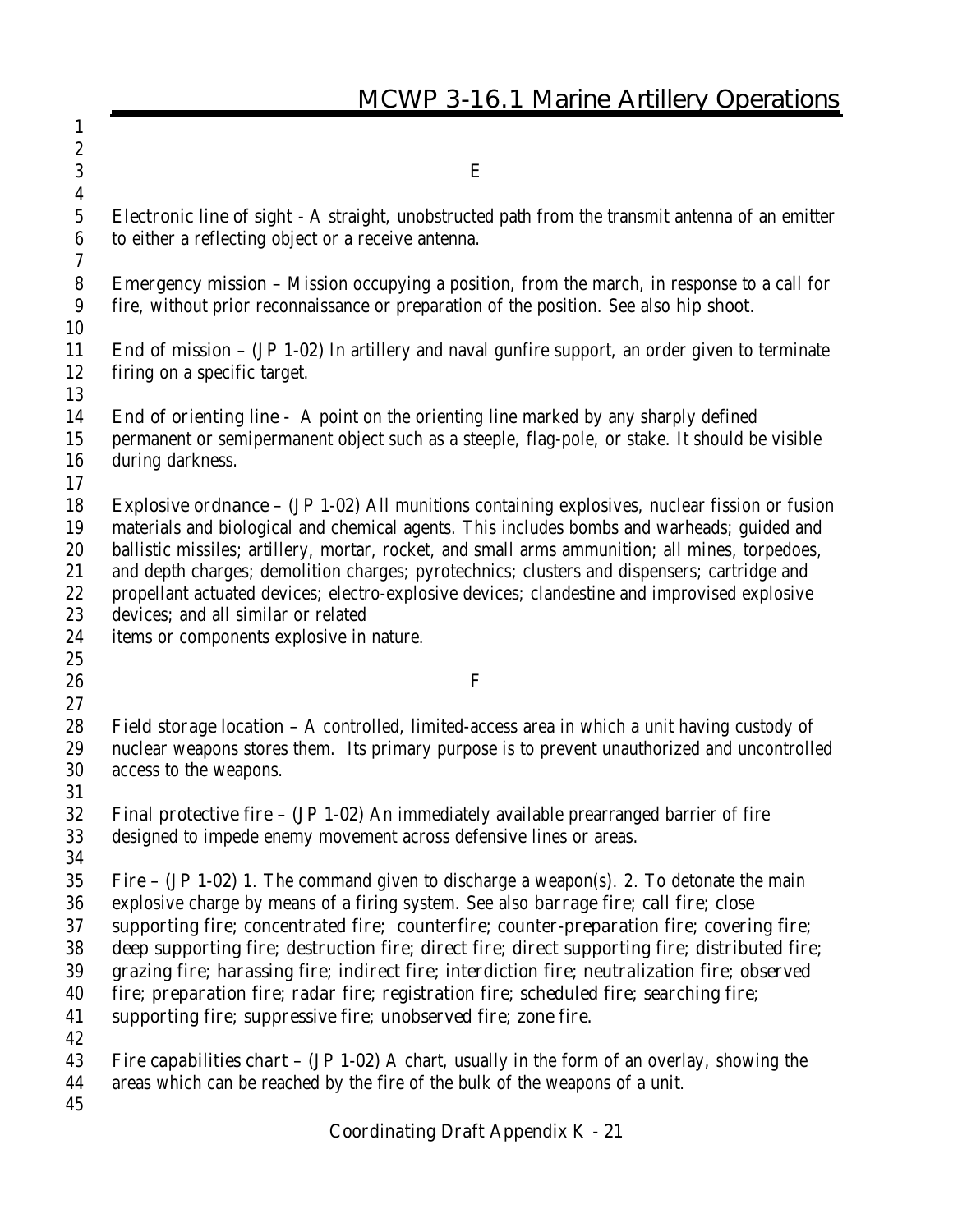| $\mathbf{1}$     | Fire capability report $-$ A report providing the firing status of an artillery battery or element.                                                                                         |
|------------------|---------------------------------------------------------------------------------------------------------------------------------------------------------------------------------------------|
| $\boldsymbol{2}$ | The report is made when a unit occupies a new firing position and is ready to fire, or when a                                                                                               |
| $\boldsymbol{3}$ | change occurs in the number of weapons available (e.g., a gun out of action due to enemy                                                                                                    |
| $\boldsymbol{4}$ | action or a mechanical malfunction).                                                                                                                                                        |
| $5\,$            |                                                                                                                                                                                             |
| 6                | <b>Fire control – (JP 1-02)</b> The control of all operations in connection with the application of fire                                                                                    |
| 7                | on a target.                                                                                                                                                                                |
| $\boldsymbol{8}$ |                                                                                                                                                                                             |
| 9                | Fire control alignment tests - tests performed to determine if the on-carriage fire control                                                                                                 |
| 10               | equipment, the gunner's quadrant, and the alignment device are in correct adjustment.                                                                                                       |
| 11               |                                                                                                                                                                                             |
| 12               | <b>Fire control radar – (JP 1-02)</b> Radar used to provide target information inputs to a weapon                                                                                           |
| 13               | fire control system.                                                                                                                                                                        |
| 14               |                                                                                                                                                                                             |
| 15               | <b>Fire control system – (JP 1-02)</b> A group of interrelated fire control equipment and/or                                                                                                |
| 16               | instruments designed for use with a weapon or group of weapons.                                                                                                                             |
| 17               |                                                                                                                                                                                             |
| 18               | Fire direction center - (JP 1-02) That element of a command post, consisting of gunnery and                                                                                                 |
| 19               | communication personnel and equipment, by means of which the commander exercises fire<br>direction and/or fire control. The fire direction center receives target intelligence and requests |
| 20<br>21         | for fire, and translates them into appropriate fire direction.                                                                                                                              |
| 22               |                                                                                                                                                                                             |
| 23               | <b>Fire for effect – (JP 1-02)</b> 1. Fire which is delivered after the mean point of impact or burst is                                                                                    |
| 24               | within the desired distance of the target or adjusting/ranging point. 2. Term in a call for fire to                                                                                         |
| 25               | indicate the adjustment/ranging is satisfactory and fire for effect is desired.                                                                                                             |
| 26               |                                                                                                                                                                                             |
| 27               | Fire mission - (JP 1-02) 1. Specific assignment given to a fire unit as part of a definite plan.                                                                                            |
| 28               | 2. Order used to alert the weapon/battery area and indicate that the message following is a call                                                                                            |
| 29               | for fire.                                                                                                                                                                                   |
| 30               |                                                                                                                                                                                             |
| 31               | Fire planning - The planning conducted by each supporting arm agency in response to the                                                                                                     |
| 32               | supported commander's fire support plan. Establishing essential tasks and a scheme of fires,                                                                                                |
| 33               | scheduling of fires, provisions for attacking targets of opportunity, positioning of firing                                                                                                 |
| 34               | elements and observers, communications, combat service support, and computation of firing                                                                                                   |
| 35               | data (as applicable) are some of the aspects involved in fire planning.                                                                                                                     |
| 36               |                                                                                                                                                                                             |
| 37               | <b>Firepower – (JP 1-02)</b> 1. The amount of fire which may be delivered by a position, unit, or                                                                                           |
| 38               | weapon system. 2. Ability to deliver fire.                                                                                                                                                  |
| 39               |                                                                                                                                                                                             |
| 40               | Fire support coordination center $-$ (JP 1-02) A single location in which are centralized                                                                                                   |
| 41<br>42         | communications facilities and personnel incident to the coordination of all forms of fire                                                                                                   |
| 43               | support. See also supporting arms coordination center.                                                                                                                                      |
|                  |                                                                                                                                                                                             |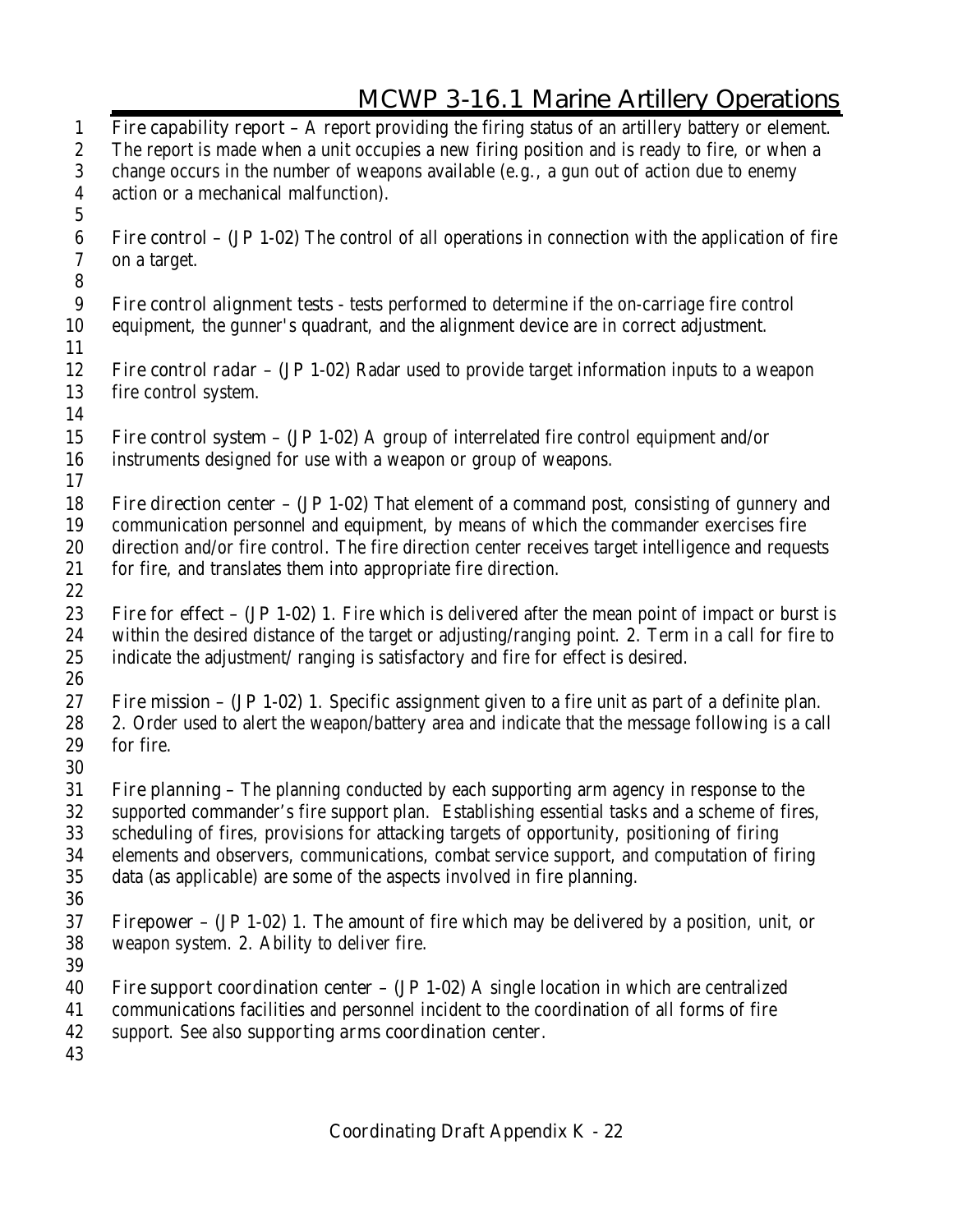**Fire support coordinator –** The officer in charge of the fire support coordination center. He is the direct representative of the commander, landing force for the planning and coordination of all available fire support. **Fire support plan –** The fire support plan is a tactical plan prepared by the FSC, containing the necessary information for the employment of fire support in the operation. It consists of the Concept of Fires, Essential Fire Support Tasks (EFSTs), and the Scheme of Fires. **Firing chart – (JP 1-02)** Map, photo map, or grid sheet showing the relative horizontal and vertical positions of batteries, base points, base point lines, check points, targets, and other details needed in preparing firing data. **Firing point – (JP 1-02)** That point in the firing circuit where the device employed to initiate the detonation of the charges is located. **Firing position –** A specific location occupied or to be occupied by the firing battery or element. **Formations –** Weapons emplacement in a position area as selected by the battery commander. **Forward air controller (airborne) – (JP 1-02)** A specifically trained and qualified aviation officer who exercises control from the air of aircraft engaged in close air support of ground troops. The forward air controller (airborne) is normally an airborne extension of the tactical air control party. Also called **FAC(A). Forward line of own troops – (JP 1-02)** A line which indicates the most forward positions of friendly forces in any kind of military operation at a specific time. The forward line of own troops normally identifies the forward location of covering and screening forces. Also called **FLOT. Forward observer – (JP 1-02)** An observer operating with front line troops and trained to adjust ground or naval gunfire and pass back battlefield information. In the absence of a forward air controller, the observer may control close air support strikes. **G General support – (JP 1-02)** That support which is given to the supported force as a whole and not to any particular subdivision thereof. See also **close support; direct support; mutual support; support**. **General support artillery – (JP 1-02)** Artillery which executes the fire directed by the commander of the unit to which it organically belongs or is attached. It fires in support of the operation as a whole rather than in support of a specific subordinate unit.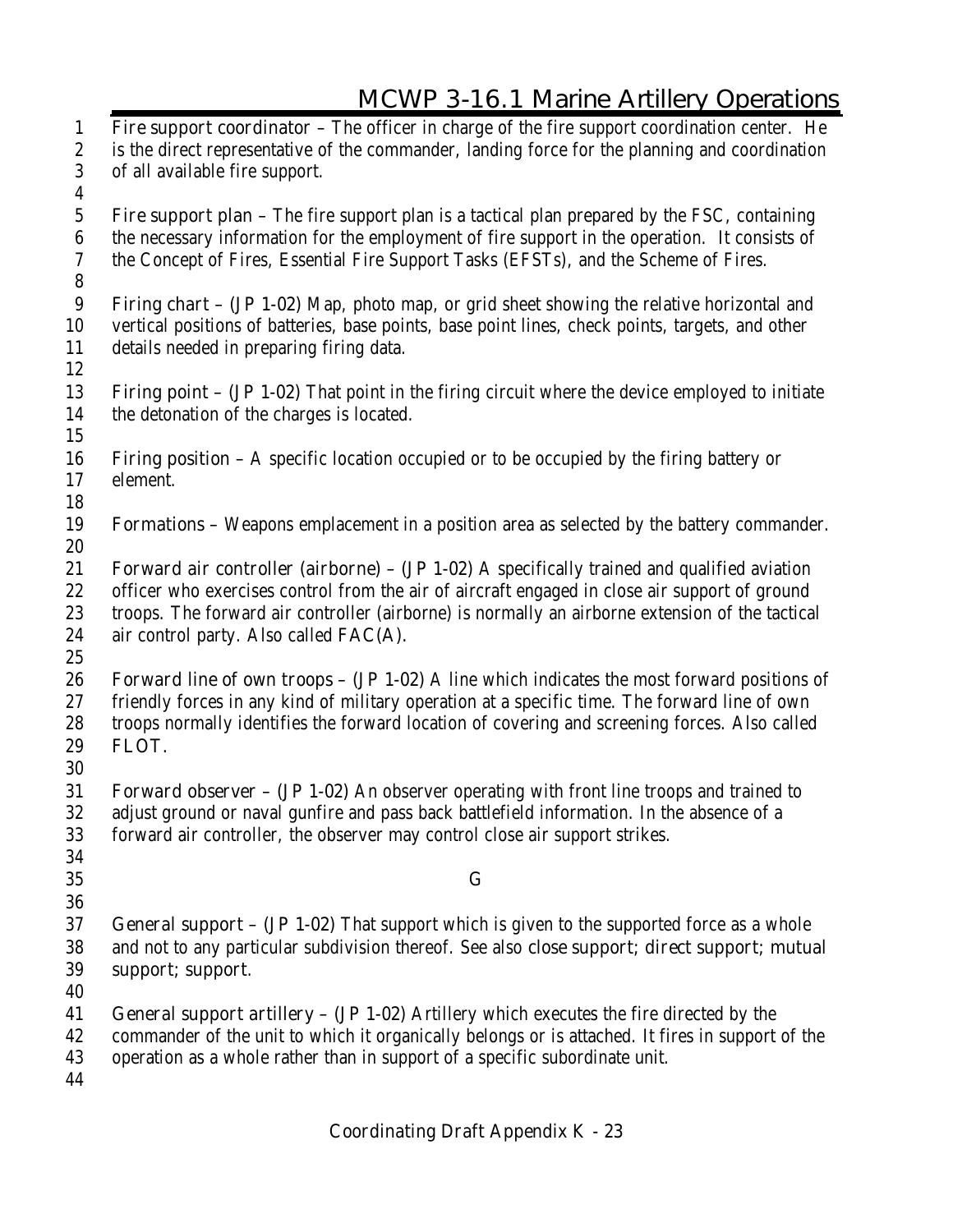**General support-reinforcing – (JP 1-02)** A tactical artillery mission. General support- reinforcing artillery has the mission of supporting the force as a whole and of providing reinforcing fires for another artillery unit. **Grazing fire – (JP 1-02)** Fire approximately parallel to the ground where the center of the cone of fire does not rise above one meter from the ground. See also **fire. Ground combat element – (JP 1-02)** The Marine air-ground task force (MAGTF) element that is task-organized to conduct ground operations. The GCE is constructed around an infantry unit and varies in size from a reinforced infantry battalion to one or more reinforced Marine division(s). The GCE also includes appropriate combat support and combat service support units. Normally, there is only one GCE in a MAGTF. **Gun (JP 1-02)** 1. A cannon with relatively long barrel, operating with relatively low angle of fire, and having a high muzzle velocity. 2. A cannon with tube length 30 calibers or more. See also **howitzer**. **Gun carriage – (JP 1-02)** A mobile or fixed support for a gun. It sometimes includes the elevating and traversing mechanisms. **Gun-target line – (JP 1-02)** An imaginary straight line from gun to target. **H Hang fire – (JP 1-02)** An undesired delay in the functioning of a firing system. **Harassing fire – (JP 1-02)** Fire designed to disturb the rest of the enemy troops, to curtail movement, and, by threat of losses, to lower morale. See also fire. **Hasty defense – (JP 1-02)** A defense normally organized while in contact with the enemy or when contact is imminent and time available for the organization is limited. It is characterized by improvement of the natural defensive strength of the terrain by utilization of foxholes, emplacements, and obstacles. See also **deliberate defense. Hasty occupation -** The occupation of a position that has not been fully prepared for occupation by the advance party. **Hasty survey -** Techniques used to establish rapid and sufficiently accurate direction and/or position data through simplified procedures and with cannon battery TOE equipment. **Helicopter support team** - (DOD, NATO) A task organization formed and equipped for employment in a landing zone to facilitate the landing and movement of helicopter-borne troops, equipment and supplies, and to evacuate selected casualties and enemy prisoners of war. (Joint Pub. 1-02)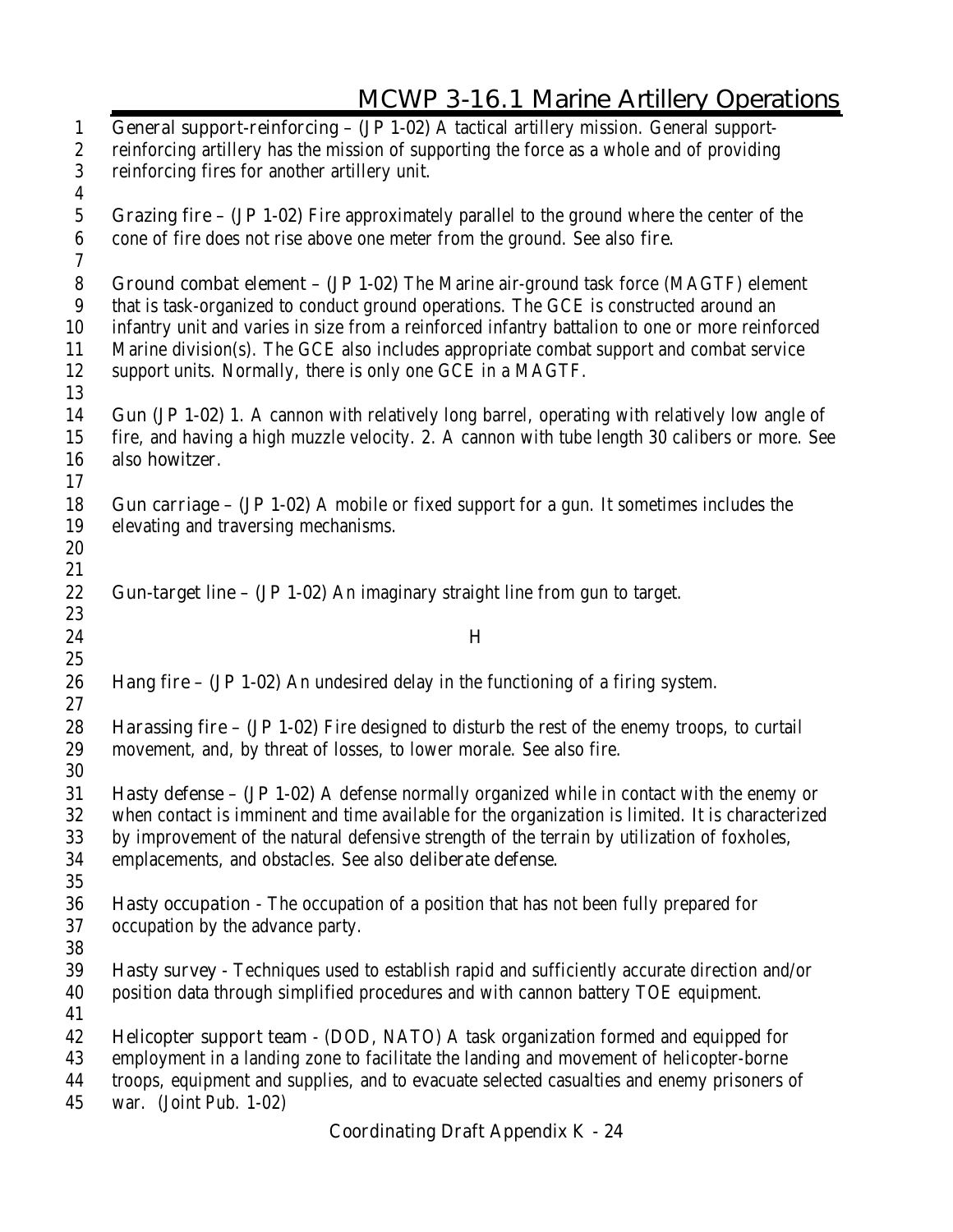**High angle fire – (JP 1-02)** Fire delivered at angles of elevation greater than the elevation that corresponds to the maximum range of the gun and ammunition concerned; fire, the range of which decreases as the angle of elevation is increased. **High-payoff target –** Those high-value targets that must be acquired and successfully atacked for the success of the friendly commander's mission. **High-value target -** Those assets that the enemy commander requires for the successful completion of his mission. **Hip Shoot –** Occupying a position from a convoy without prior reconnaissance and firing from this position in response to a call for fire. See all **emergency mission**. **Howitzer – (JP 1-02)** 1. A cannon which combines certain characteristics of guns and mortars. The howitzer delivers projectiles with medium velocities, either by low or high trajectories. 2. Normally a cannon with a tube length of 20 to 30 calibers; however, the tube length can exceed 30 calibers and still be considered a howitzer when the high angle fire zoning solution permits range overlap between charges. See also **gun**. **I Illumination fire –** Fire designed to illuminate an area. Illumination fire is used to observe enemy operations and movements, to adjust observed fire during hours of darkness, and to provide assistance to friendly night operations. **Immediate counterfire –** The attack of the enemy's indirect fire systems that are inflicting heavy damage on friendly forces. **Indirect fire – (JP 1-02)** Fire delivered on a target that is not itself used as a point of aim for the weapons or the director. **Infiltration – (JP 1-02)** 1. The movement through or into an area or territory occupied by either friendly or enemy troops or organizations. The movement is made, either by small groups or by individuals, at extended or irregular intervals. When used in connection with the enemy, it infers that contact is avoided. 2. In intelligence usage, placing an agent or other person in a target area in hostile territory. Usually involves crossing a frontier or other guarded line. Methods of infiltration are: black (clandestine); grey (through legal crossing point but under false documentation); white (legal). **Intelligence preparation of the battlefield –** IPB is the process of understanding the battlefield, the enemy, and the options presented. The objective of IPB is the early identification of probable courses of enemy action. It is a continuous, systematic, labor-intensive process. It begins with analysis of enemy doctrine and capabilities in a geographical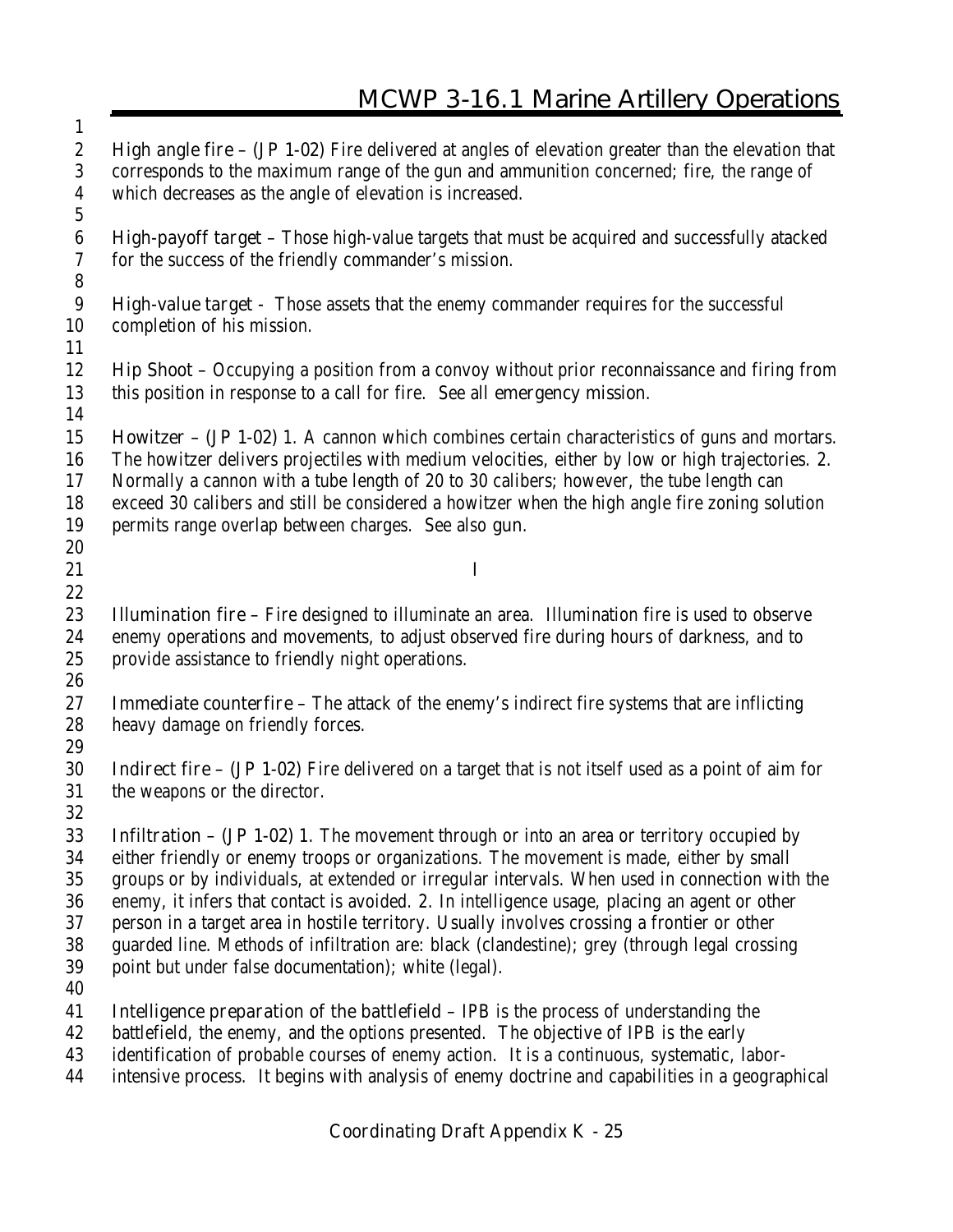|                                                          | <u>MCWF 3-10. FIVIANIE AFUICLY OPCIANOUS</u>                                                                                                                                             |
|----------------------------------------------------------|------------------------------------------------------------------------------------------------------------------------------------------------------------------------------------------|
| $\mathbf{1}$<br>$\boldsymbol{2}$                         | area, the terrain, and the effects of weather on that terrain. The products of IPB are graphic<br>overlays and templates used to visualize and predict enemy intentions.                 |
| $\boldsymbol{3}$<br>4<br>$\mathbf 5$<br>$\boldsymbol{6}$ | <b>Interdiction fire</b> – Fire placed on an area or point to prevent the enemy from using the area or<br>point.                                                                         |
| 7                                                        | <b>Intermediate maintenance (field)</b> - (DOD) That maintenance which is the responsibility of                                                                                          |
| 8                                                        | and performed by designated maintenance activities for direct support of using organizations.                                                                                            |
| 9                                                        | Its phases normally consist of: a. calibration, repair, or replacement of damaged or                                                                                                     |
| 10                                                       | unserviceable parts, components, or assemblies; <b>b</b> . the emergency manufacture of nonavailable                                                                                     |
| 11                                                       | parts; and c. providing technical assistance to using organizations. (Joint Pub. 1-02)                                                                                                   |
| 12                                                       |                                                                                                                                                                                          |
| 13                                                       |                                                                                                                                                                                          |
| 14                                                       | ${\bf J}$                                                                                                                                                                                |
| 15                                                       |                                                                                                                                                                                          |
| 16                                                       | Joint Munitions Effectiveness Manual-Special Operations - (JP 1-02) A publication                                                                                                        |
| 17                                                       | providing a single, comprehensive source of information covering weapon effectiveness,                                                                                                   |
| 18                                                       | selection, and requirements for special operations munitions. In addition, the closely related                                                                                           |
| 19                                                       | fields of weapon characteristics and effects, target characteristics, and target vulnerability are                                                                                       |
| 20                                                       | treated in limited detail required by the mission planner. Although emphasis is placed on                                                                                                |
| 21                                                       | weapons that are currently in the inventory, information is also included for some weapons not                                                                                           |
| 22                                                       | immediately available but projected for the near future. Also called JMEM-SO.                                                                                                            |
| 23                                                       |                                                                                                                                                                                          |
| 24                                                       | K                                                                                                                                                                                        |
| 25                                                       |                                                                                                                                                                                          |
| 26<br>27                                                 | <b>Killing zone – (JP 1-02)</b> An area in which a commander plans to force the enemy to<br>concentrate so as to destroy him with conventional weapons or the tactical employment of     |
| 28                                                       | nuclear weapons.                                                                                                                                                                         |
| 29                                                       |                                                                                                                                                                                          |
| 30                                                       | L                                                                                                                                                                                        |
| 31                                                       |                                                                                                                                                                                          |
| 32                                                       | Laid - A weapon is laid when the axis of the tube is accurately aimed in a predetermined                                                                                                 |
| 33                                                       | direction.                                                                                                                                                                               |
| 34                                                       |                                                                                                                                                                                          |
| 35                                                       | <b>Laser rangefinder - (JP 1-02)</b> A device which uses laser energy for determining the distance                                                                                       |
| 36                                                       | from the device to a place or object.                                                                                                                                                    |
| 37                                                       |                                                                                                                                                                                          |
| 38<br>39<br>40                                           | <b>Lateral spread – (JP 1-02)</b> A technique used to place the mean point of impact of two or more<br>units 100 meters apart on a line perpendicular to the gun-target line.            |
| 41<br>42                                                 | Laying - The process of orienting a weapon for direction.                                                                                                                                |
| 43<br>44<br>45                                           | <b>List of targets - (JP 1-02)</b> A tabulation of confirmed or suspect targets maintained by any<br>echelon for informational and fire support planning purposes. See also target list. |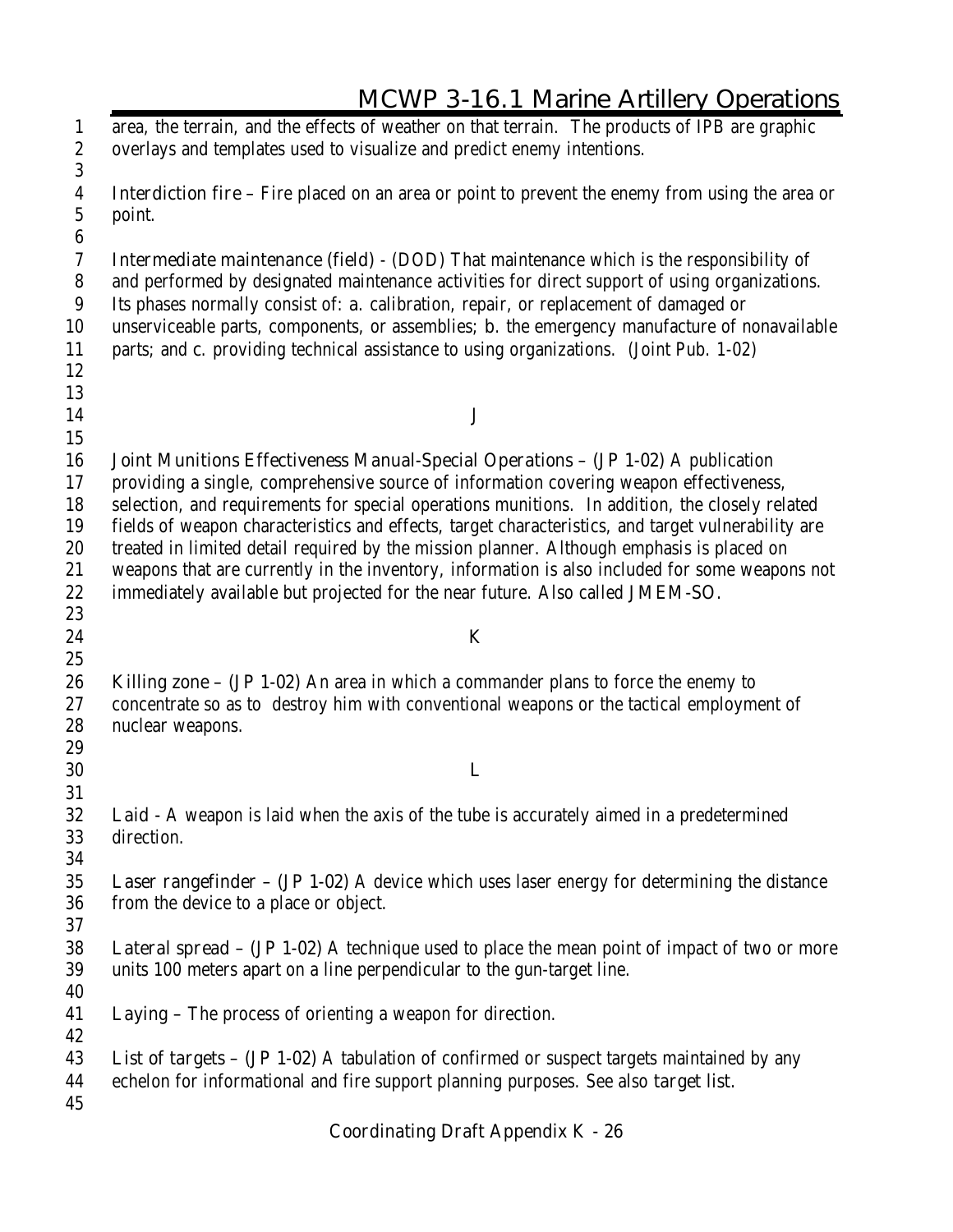**Logistics** - (DOD) The science of planning and carrying out the movement and maintenance of forces. In its most comprehensive sense, those aspects of military operations which deal with: **a**. design and development, acquisition, storage, movement, distribution, maintenance, evacuation, and disposition of materiel; **b**. movement, evacuation, and hospitalization of personnel; c. acquisition or construction, maintenance, operation, and disposition of facilities; and d. acquisition or furnishing of services. (Joint Pub. 1-02) **Lot – (JP 1-02)** Specifically, a quantity of material all of which was manufactured under identical conditions and assigned an identifying lot number. **Low angle fire – (JP 1-02)** Fire delivered at angles of elevation below the elevation that corresponds to the maximum range of the gun and ammunition concerned. **M MAGTF – (JP 1-02)** A task organization of Marine forces (division, aircraft wing, and service support groups) under a single command and structured to accomplish a specific mission. The Marine air-ground task force (MAGTF) components will normally include command, aviation combat, ground combat, and combat service support elements (including Navy Support Elements). Three types of Marine air-ground task forces which can be task organized are the Marine expeditionary unit, Marine expeditionary brigade, and Marine expeditionary force. The 22 four elements of a Marine air-ground task force are: a. command element (CE)--The MAGTF headquarters. The CE is a permanent organization composed of the commander, general or executive and special staff sections, headquarters section, and requisite communications and service support facilities. The CE provides command, control, and coordination essential for effective planning and execution of operations by the other three elements of the MAGTF. There is only one CE in a MAGTF. b. aviation combat element (ACE)--The MAGTF element that is task organized to provide all or a portion of the functions of Marine Corps aviation in varying degrees based on the tactical situation and the MAGTF mission and size. These functions are air reconnaissance, antiair warfare, assault support, offensive air support, electronic warfare, and control of aircraft and missiles. The ACE is organized around an aviation headquarters and varies in size from a reinforced helicopter squadron to one or more Marine aircraft wing(s). It includes those aviation command (including air control agencies), combat, combat support, and combat service support units required by the situation. Normally, there is only one ACE in a MAGTF. c. ground combat element (GCE)--The MAGTF element that is task organized to conduct ground operations. The GCE is constructed around an infantry unit and varies in size from a reinforced infantry battalion to one or more reinforced Marine division(s). The GCE also includes appropriate combat support and combat service support units. Normally, there is only one GCE in a MAGTF. d. combat service support element (CSSE)--The MAGTF element that is task organized to provide the full range of combat service support necessary to accomplish the MAGTF mission. CSSE can provide supply, maintenance, transportation, deliberate engineer, health, postal, disbursing, enemy prisoner of war, automated information systems, exchange, utilities, legal, and graves registration services. The CSSE varies in size from a Marine expeditionary unit (MEU) service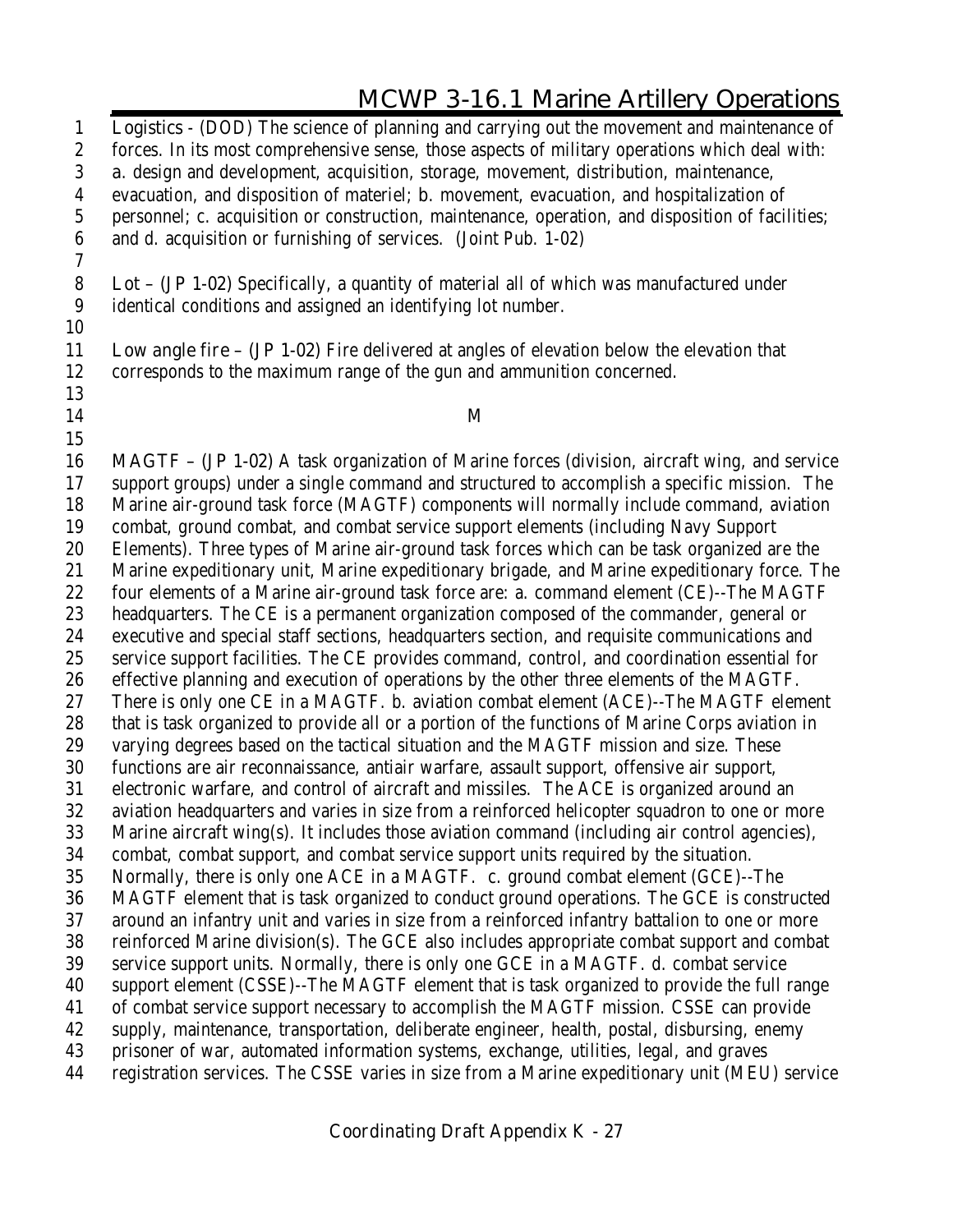**Coordinating Draft Appendix K - 28** support group (MSSG) to a force service support group (FSSG). Normally, there is only one combat service support element in a MAGTF. **Main battle area – (JP 1-02)** That portion of the battlefield in which the decisive battle is fought to defeat the enemy. For any particular command, the main battle area extends rearward from the forward edge of the battle area to the rear boundary of the command's subordinate units. **Main supply route** - (DOD, NATO) The route or routes designated within an area of operations upon which the bulk of traffic flows in support of military operations. (Joint Pub. 1-02) **Maintenance area** - (DOD) A general locality in which are grouped a number of maintenance activities for the purpose of retaining or restoring materiel to a serviceable condition. (Joint Pub. 1-02) **Maneuver -** Maneuver is the movement of forces in relation to the enemy to secure or retain positional advantage. It is the dynamic element of combat--the means of concentrating forces at the critical point to achieve the surprise, psychological shock, physical momentum, and moral dominance which enable smaller forces to defeat larger ones. **Mark – (JP 1-02)** 1. In artillery and naval gunfire support: a. to call for fire on a specified location in order to orient the observer/spotter or to indicate targets; b. to report the instant of optimum light on the target produced by illumination shells. 2. In naval operations, to use a maritime unit to maintain an immediate offensive or obstructive capability against a specified target. **Marking fire – (JP 1-02)** Fire placed on a target for the purpose of identification. **Mass – (JP 1-02)** 1. The concentration of combat power. 2. The military formation in which units are spaced at less than the normal distances and intervals. **Maximum rate of fire –** The rate of fire that a weapon can continue for a short period without seriously overheating. **Meteorological data – (JP 1-02)** Meteorological facts pertaining to the atmosphere, such as wind, temperature, air density, and other phenomena which affect military operations. **Mil –** A unit of measurement for angles. There are 6,400 mils in a complete circle. **Misfire – (JP 1-02)** 1. Failure to fire or explode properly. 2. Failure of a primer or the propelling charge of a round or projectile to function wholly or in part. **Mission – (JP 1—02)** 1. The task, together with the purpose, that clearly indicates the action to be taken and the reason therefor. 2. In common usage, especially when applied to lower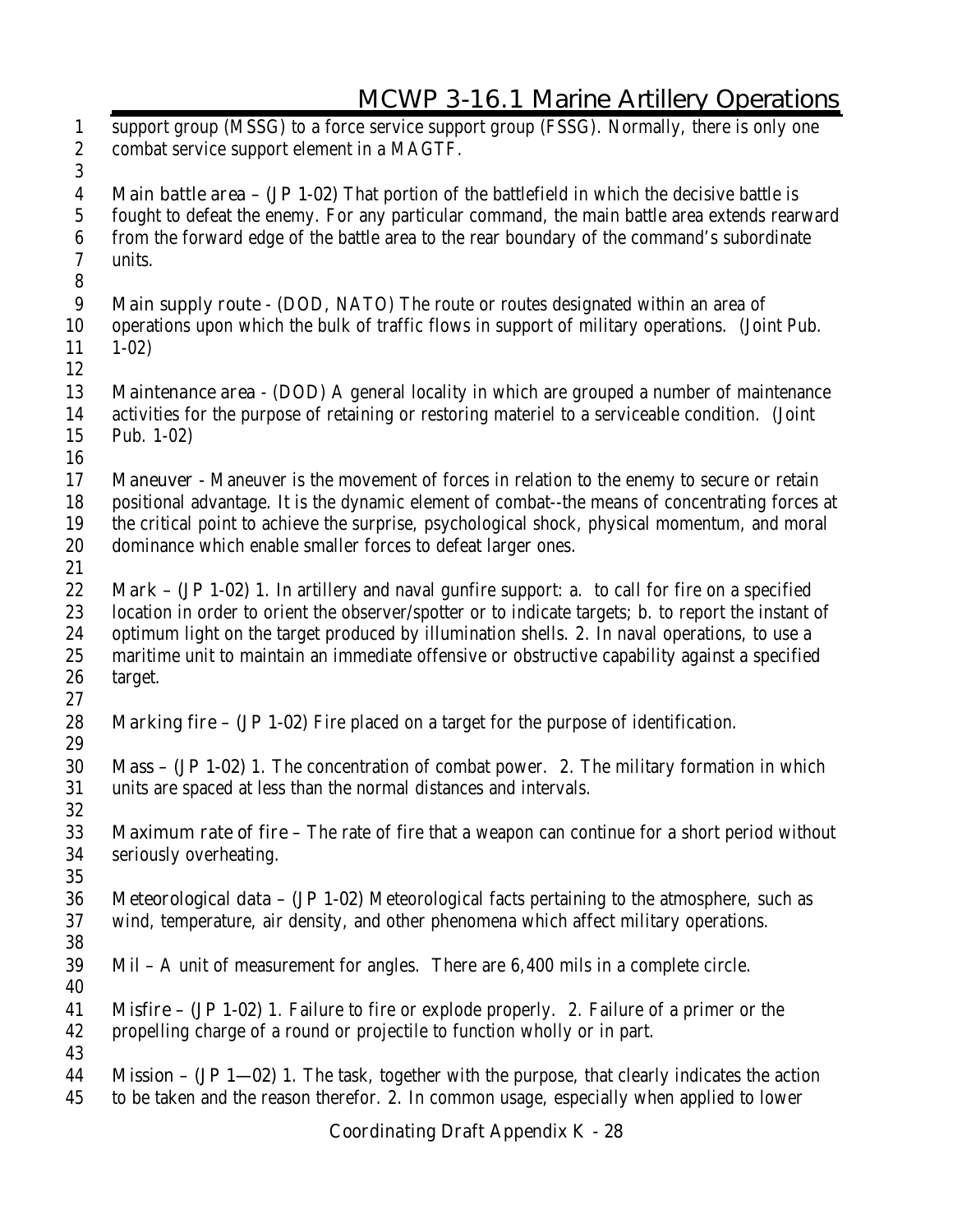military units, a duty assigned to an individual or unit; a task. 3. The dispatching of one or more aircraft to accomplish one particular task.

 **Mission-essential materiel – (JP 1-02)** 1. That materiel which is authorized and available to combat, combat support, combat service support, and combat readiness training forces to accomplish their assigned missions. 2. For the purpose of sizing organic industrial facilities, that Service-designated materiel authorized to combat, combat support, combat service support, and combat readiness training forces and activities, including Reserve and National Guard activities, which is required to support approved emergency and/or war plans, and where the materiel is used to: a. destroy the enemy or his capacity to continue war; b. provide battlefield protection of personnel; c. communicate under war conditions; d. detect, locate, or maintain surveillance over the enemy; e. provide combat transportation and support of men and materiel; and f. support training functions, but is suitable for employment under emergency plans to meet purposes enumerated above. These items are identified by table of authorized materiel control number in an enclosure to the Marine Corps Bulletin in the 3000 series. Also called MEE. **Multiple launch rocket system –** The multiple launch rocket system (MLRS) is a highly mobile, rapid-fire, surface-to-surface, free-flight rocket and guided missile system. It is designed to complement cannon artillery; to attack the enemy deep; and to strike at counterfire, air defense, and high-payoff targets. **Munition – (JP 1-02)** A complete device charged with explosives, propellants, pyrotechnics, initiating composition, or nuclear, biological or chemical material for use in military operations, including demolitions. Certain suitably modified munitions can be used for training, ceremonial or nonoperational purposes. Also called **ammunition.** (Note: In common usage, "munitions" (plural) can be military weapons, ammunition, and equipment.) See also **explosive ordnance. Muzzle velocity – (JP 1-02)** The velocity of a projectile with respect to the muzzle at the instant the projectile leaves the weapon. **N Naval surface fire support – (JP 1-02)** Fire provided by Navy surface gun, missile, and electronic warfare systems in support of a unit or units tasked with achieving the commander's objectives. Also called **NSFS. NBC defense--**Nuclear defense, biological defense, and chemical defense, collectively. The term may not be used in the context of US offensive operations. **Nerve agent (JP 1-02)** A potentially lethal chemical agent which interferes with the transmission of nerve impulses. 

**Net call sign – (JP 1-02)** A call sign which represents all stations within a net.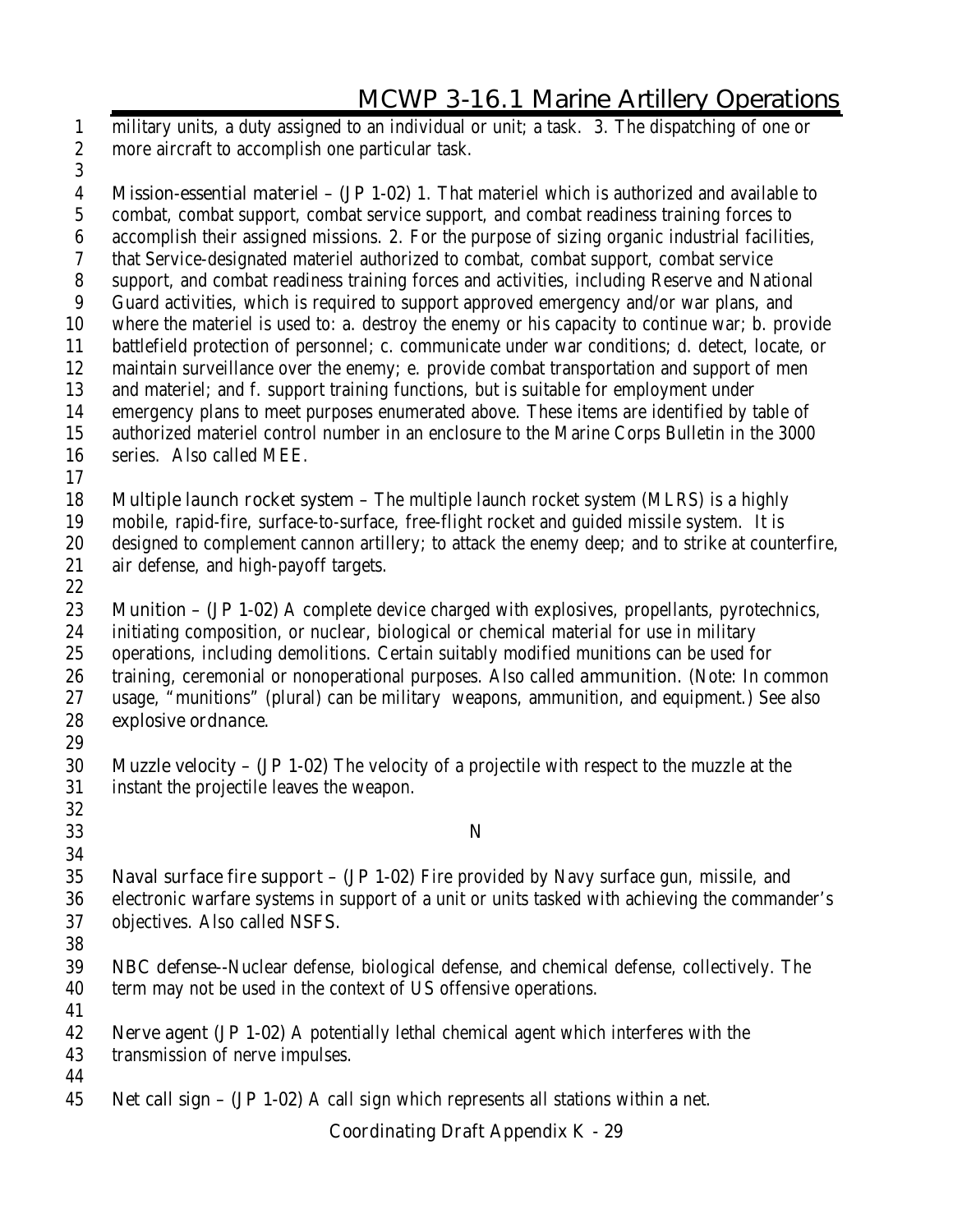| $\bf{l}$                             |                                                                                                                                                                                             |
|--------------------------------------|---------------------------------------------------------------------------------------------------------------------------------------------------------------------------------------------|
| $\boldsymbol{2}$<br>3                | <b>Neutralization fire - (JP 1-02)</b> Fire which is delivered to render the target ineffective or<br>unusable. See also fire.                                                              |
| 4                                    |                                                                                                                                                                                             |
| $\mathbf{5}$                         | <b>Neutralize - (JP 1-02)</b> As pertains to military operations, to render ineffective or unusable.                                                                                        |
| $\boldsymbol{6}$<br>$\boldsymbol{7}$ | $\mathbf 0$                                                                                                                                                                                 |
| $\bf 8$                              |                                                                                                                                                                                             |
| 9                                    | Objective - (JP 1-02) The physical object of the action taken, e.g., a definite tactical feature,                                                                                           |
| 10                                   | the seizure and/or holding of which is essential to the commander's plan. See also target.                                                                                                  |
| 11<br>12                             | <b>Objective area - (JP 1-02)</b> 1. A defined geographical area within which is located an objective                                                                                       |
| 13                                   | to be captured or reached by the military forces. This area is defined by competent authority                                                                                               |
| 14<br>15                             | for purposes of command and control. (DOD) 2. The city or other geographical location<br>where a civil disturbance is occurring or is anticipated, and where Federal Armed Forces are,      |
| 16                                   | or may be, employed.                                                                                                                                                                        |
| 17                                   |                                                                                                                                                                                             |
| 18                                   | <b>Obscuration fire</b> – Fire delivered to suppress the enemy by obscuring his view of the                                                                                                 |
| 19                                   | battlefield.                                                                                                                                                                                |
| 20                                   |                                                                                                                                                                                             |
| 21                                   | <b>Observed fire – (JP 1-02)</b> Fire for which the point of impact or burst can be seen by an                                                                                              |
| 22<br>23                             | observer. The fire can be controlled and adjusted on the basis of observation. See also fire.                                                                                               |
| 24                                   | <b>Observer-target line – (JP 1-02)</b> An imaginary line straight from the observer/spotter to the                                                                                         |
| 25                                   | target.                                                                                                                                                                                     |
| 26                                   |                                                                                                                                                                                             |
| 27                                   | <b>On-call - (JP 1-02)</b> 1. A term used to signify that a prearranged concentration, air strike, or                                                                                       |
| 28                                   | final protective fire may be called for. 2. Preplanned, identified force or materiel requirements                                                                                           |
| 29                                   | without designated time-phase and destination information. Such requirements will be called                                                                                                 |
| 30                                   | forward upon order of competent authority. See also call for fire.                                                                                                                          |
| 31                                   |                                                                                                                                                                                             |
| 32                                   | On-call target - (JP 1-02) In artillery and naval gunfire support, a planned target other than a                                                                                            |
| 33                                   | scheduled target on which fire is delivered when requested.                                                                                                                                 |
| 34                                   |                                                                                                                                                                                             |
| 35                                   | <b>Open column -</b> A convoy in which vehicles move at intervals of $100$ meters.                                                                                                          |
| 36                                   |                                                                                                                                                                                             |
| 37                                   | <b>Open sheaf - (JP 1-02)</b> The lateral distribution of the fire of two or more pieces so that                                                                                            |
| 38                                   | adjoining points of impact or points of burst are separated by the maximum effective width of                                                                                               |
| 39                                   | burst of the type shell being used. See also converged sheaf; parallel sheaf; sheaf; special                                                                                                |
| 40                                   | sheaf.                                                                                                                                                                                      |
| 41<br>42                             |                                                                                                                                                                                             |
| 43                                   | <b>Operational control – (JP 1-02)</b> Transferable command authority that may be exercised by<br>commanders at any echelon at or below the level of combatant command. Operational control |
| 44                                   | is inherent in combatant command (command authority). Operational control may be                                                                                                            |

 $\overline{1}$ 

Æ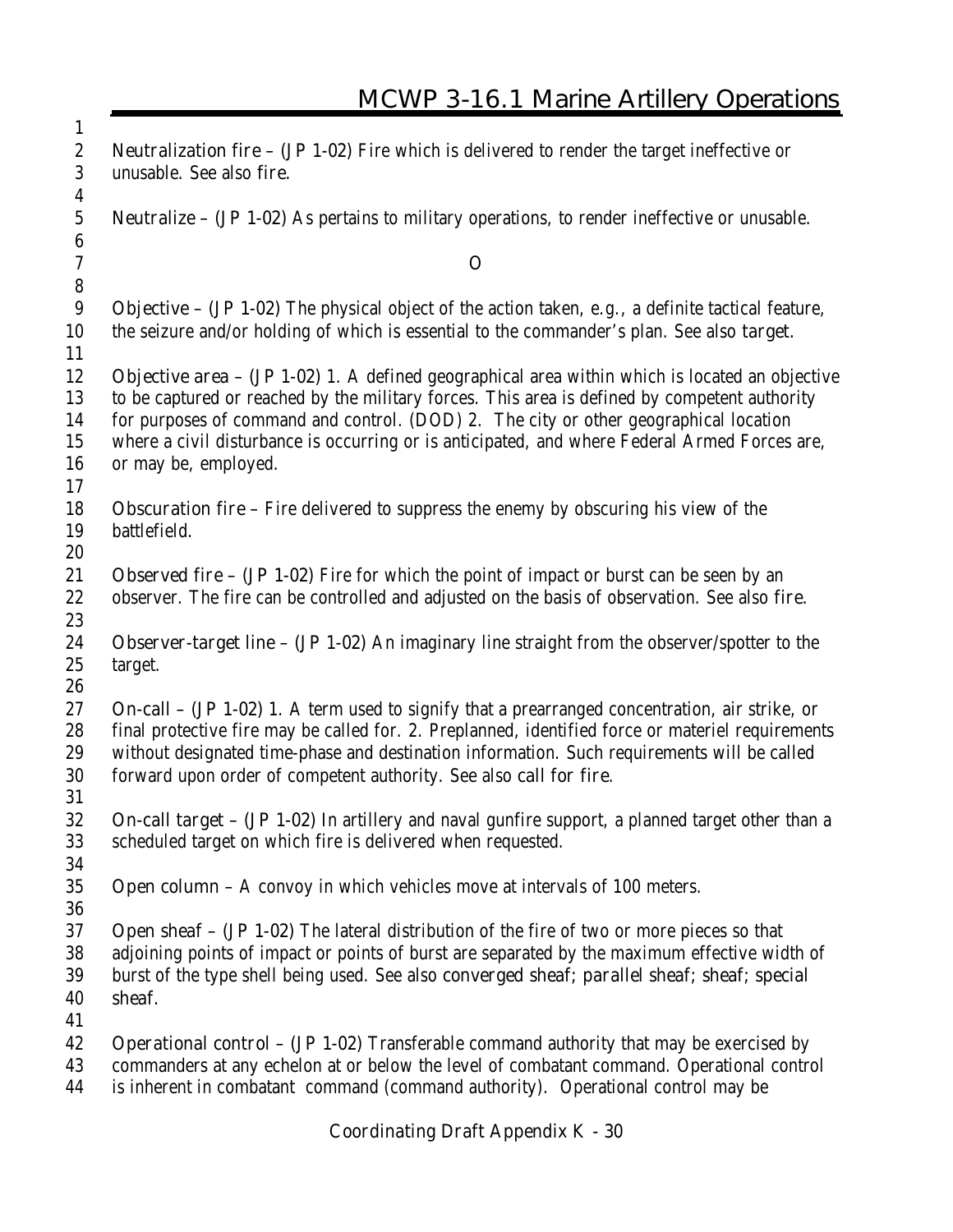delegated and is the authority to perform those functions of command over subordinate forces involving organizing and employing commands and forces, assigning tasks, designating objectives, and giving authoritative direction necessary to accomplish the mission. Operational control includes authoritative direction over all aspects of military operations and joint training necessary to accomplish missions assigned to the command. Operational control should be exercised through the commanders of subordinate organizations. Normally this authority is exercised through subordinate joint force commanders and Service and/or functional component commanders. Operational control normally provides full authority to organize commands and forces and to employ those forces as the commander in operational control considers necessary to accomplish assigned missions. Operational control does not, in and of itself, include authoritative direction for logistics or matters of administration, discipline, internal organization, or unit training. Also called **OPCON. Operations center – (JP 1-02)** The facility or location on an installation, base, or facility used by t he commander to command, control, and coordinate all crisis activities. **Order of battle – (JP 1-02)** The identification, strength, command structure, and disposition of the personnel, units, and equipment of any military force. **Ordnance – (JP 1-02)** Explosives, chemicals, pyrotechnics, and similar stores, e.g., bombs, guns and ammunition, flares, smoke, napalm. **Organic – (JP 1-02)** Assigned to and forming an essential part of a military organization. Organic parts of a unit are those listed in its table of organization for the Army, Air Force, and Marine Corps, and are assigned to the administrative organizations of the operating forces for the Navy. **Organization for combat –** A process which places an artillery unit within an organization (i.e., establishes a command relationship) and assigns the unit a tactical mission. **Organizational maintenance** - (DOD) That maintenance which is the responsibility of and performed by a using organization on its assigned equipment. Its phases normally consist of inspecting, servicing, lubricating, adjusting, and the replacing of parts, minor assemblies, and subassemblies. (Joint Pub. 1-02) **Orienting angle -** A horizontal clockwise angle from the line of fire to the orienting line. **Orienting line -** A line of known direction in the battery area that serves as a basis for laying the battery for direction. The azimuth of the orienting line is the direction from the orienting station to a designated end of the orienting line. **Orienting station -** A point established on the ground which has directional control. The aiming circle is set up over this point to lay the pieces by the orienting angle method.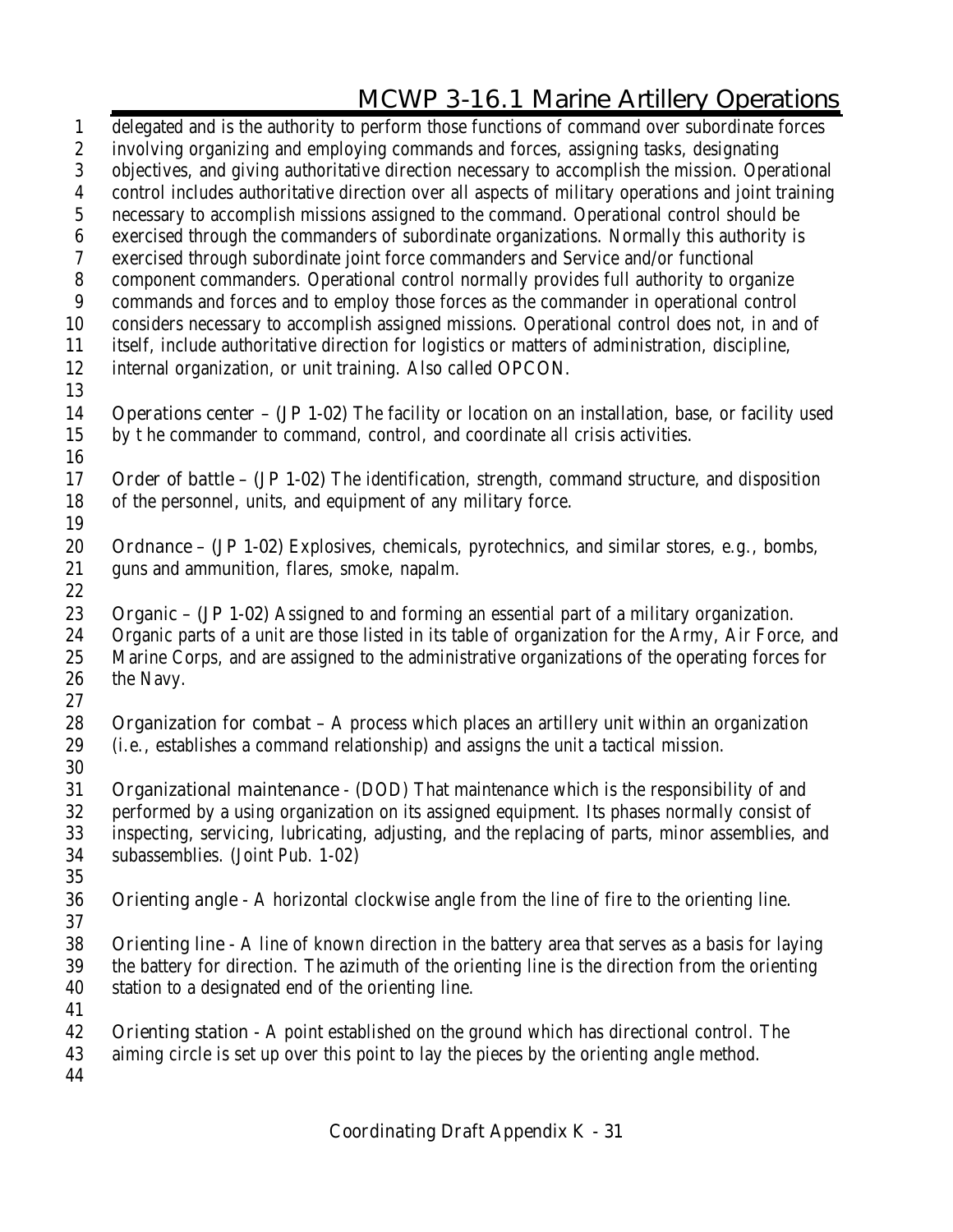| Overlay - (JP 1-02) A printing or drawing on a transparent or semi-transparent medium at the<br>same scale as a map, chart, etc., to show details not appearing or requiring special emphasis on<br><b>Parallel sheaf - (JP 1-02)</b> In artillery and naval gunfire support, a sheaf in which the planes<br>(lines) of fire of all pieces are parallel. See also converged sheaf; open sheaf; sheaf; special<br><b>Planned target - (JP 1-02)</b> In artillery and naval gunfire support, a target on which fire is |
|----------------------------------------------------------------------------------------------------------------------------------------------------------------------------------------------------------------------------------------------------------------------------------------------------------------------------------------------------------------------------------------------------------------------------------------------------------------------------------------------------------------------|
|                                                                                                                                                                                                                                                                                                                                                                                                                                                                                                                      |
|                                                                                                                                                                                                                                                                                                                                                                                                                                                                                                                      |
|                                                                                                                                                                                                                                                                                                                                                                                                                                                                                                                      |
|                                                                                                                                                                                                                                                                                                                                                                                                                                                                                                                      |
|                                                                                                                                                                                                                                                                                                                                                                                                                                                                                                                      |
|                                                                                                                                                                                                                                                                                                                                                                                                                                                                                                                      |
|                                                                                                                                                                                                                                                                                                                                                                                                                                                                                                                      |
|                                                                                                                                                                                                                                                                                                                                                                                                                                                                                                                      |
|                                                                                                                                                                                                                                                                                                                                                                                                                                                                                                                      |
|                                                                                                                                                                                                                                                                                                                                                                                                                                                                                                                      |
|                                                                                                                                                                                                                                                                                                                                                                                                                                                                                                                      |
|                                                                                                                                                                                                                                                                                                                                                                                                                                                                                                                      |
|                                                                                                                                                                                                                                                                                                                                                                                                                                                                                                                      |
| <b>Point target - (JP 1-02)</b> 1. A target of such small dimension that it requires the accurate                                                                                                                                                                                                                                                                                                                                                                                                                    |
| placement of ordnance in order to neutralize or destroy it. 2. nuclear--A target in which the                                                                                                                                                                                                                                                                                                                                                                                                                        |
|                                                                                                                                                                                                                                                                                                                                                                                                                                                                                                                      |
|                                                                                                                                                                                                                                                                                                                                                                                                                                                                                                                      |
| <b>Position area - An area that is occupied, or to be occupied, by an artillery unit with its</b>                                                                                                                                                                                                                                                                                                                                                                                                                    |
| elements disposed to provide artillery support. Position area do not constitute a rigid                                                                                                                                                                                                                                                                                                                                                                                                                              |
| restrictive area for the artillery unit. They should be considered only as guides to be followed                                                                                                                                                                                                                                                                                                                                                                                                                     |
|                                                                                                                                                                                                                                                                                                                                                                                                                                                                                                                      |
|                                                                                                                                                                                                                                                                                                                                                                                                                                                                                                                      |
| <b>Prearranged fire - (JP 1-02)</b> Fire that is formally planned and executed against targets or                                                                                                                                                                                                                                                                                                                                                                                                                    |
| target areas of known location. Such fire is usually planned well in advance and is executed at                                                                                                                                                                                                                                                                                                                                                                                                                      |
| a predetermined time or during a predetermined period of time. See also fire; on call;                                                                                                                                                                                                                                                                                                                                                                                                                               |
|                                                                                                                                                                                                                                                                                                                                                                                                                                                                                                                      |
|                                                                                                                                                                                                                                                                                                                                                                                                                                                                                                                      |
| <b>Precision fire - Fire used for registration and for attack and destruction of point targets.</b>                                                                                                                                                                                                                                                                                                                                                                                                                  |
|                                                                                                                                                                                                                                                                                                                                                                                                                                                                                                                      |
|                                                                                                                                                                                                                                                                                                                                                                                                                                                                                                                      |
|                                                                                                                                                                                                                                                                                                                                                                                                                                                                                                                      |
| <b>Preventive maintenance</b> - (DOD) The care and servicing by personnel for the purpose of                                                                                                                                                                                                                                                                                                                                                                                                                         |
| maintaining equipment and facilities in satisfactory operating condition by providing for                                                                                                                                                                                                                                                                                                                                                                                                                            |
| systematic inspection, detection, and correction of incipient failures either before they occur or                                                                                                                                                                                                                                                                                                                                                                                                                   |
|                                                                                                                                                                                                                                                                                                                                                                                                                                                                                                                      |
|                                                                                                                                                                                                                                                                                                                                                                                                                                                                                                                      |
| <b>Primary position</b> - The position from which a battery intends to perform its assigned mission.                                                                                                                                                                                                                                                                                                                                                                                                                 |
|                                                                                                                                                                                                                                                                                                                                                                                                                                                                                                                      |
| <b>Priority of fire</b> – Guidance to a fire support planner to organize and employ fire support                                                                                                                                                                                                                                                                                                                                                                                                                     |
|                                                                                                                                                                                                                                                                                                                                                                                                                                                                                                                      |
|                                                                                                                                                                                                                                                                                                                                                                                                                                                                                                                      |
| Priority target - (JP 1-02) A target that firing units lay on while not engaged in a fire                                                                                                                                                                                                                                                                                                                                                                                                                            |
| mission. It is designated as critical by a maneuver commander on the basis of type, location, or                                                                                                                                                                                                                                                                                                                                                                                                                     |
| time sensitivity. Generally, one battery will be laid on each priority target (as with an FPF).                                                                                                                                                                                                                                                                                                                                                                                                                      |
|                                                                                                                                                                                                                                                                                                                                                                                                                                                                                                                      |
| means in accordance with the relative importance of the maneuver unit's missions.                                                                                                                                                                                                                                                                                                                                                                                                                                    |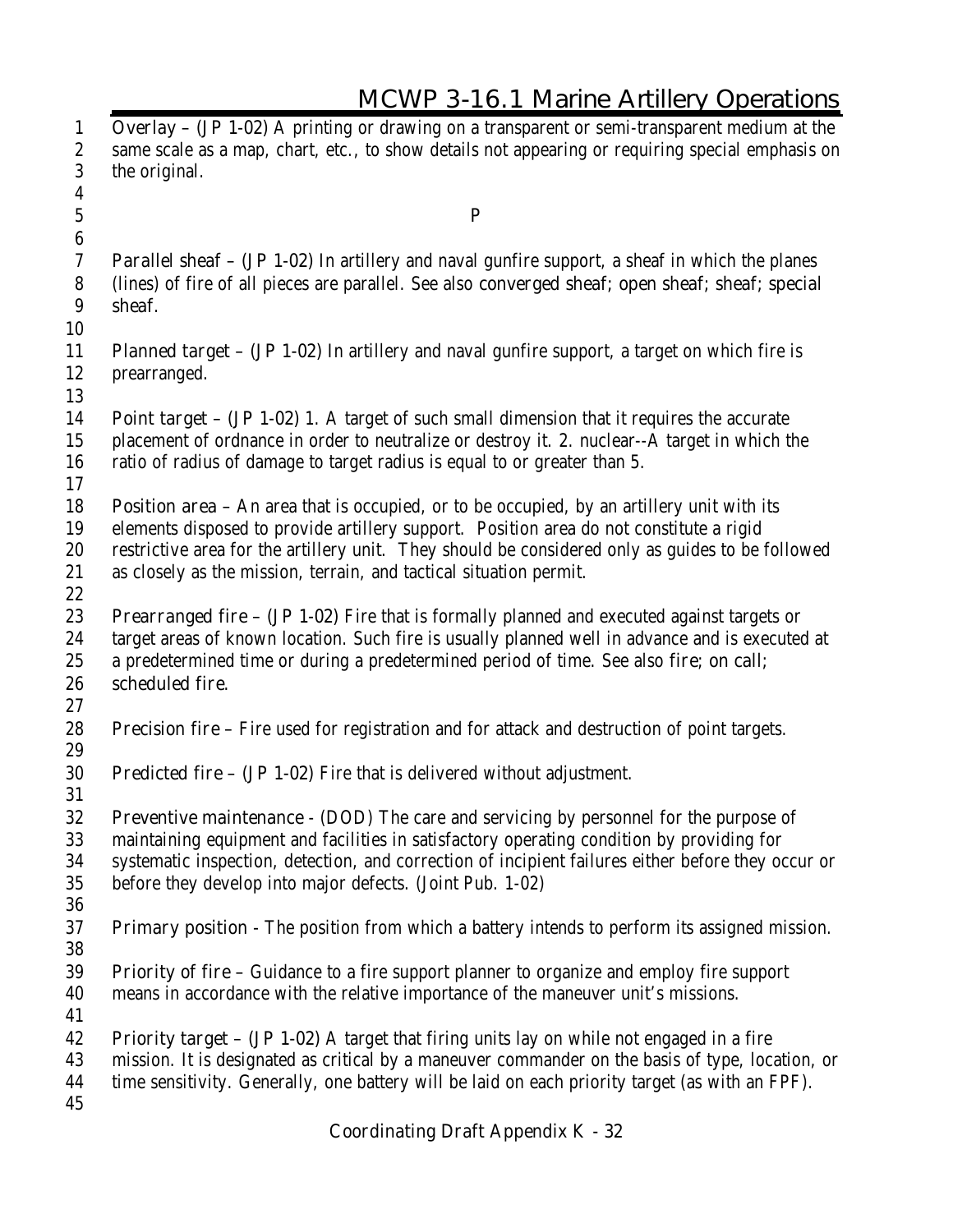| <b>MCWP 3-16.1 Marine Artillery Operations</b>                                                                                                                                                                                                                                                                                                                                                                                                                                                                                                                                                                                                                                         |
|----------------------------------------------------------------------------------------------------------------------------------------------------------------------------------------------------------------------------------------------------------------------------------------------------------------------------------------------------------------------------------------------------------------------------------------------------------------------------------------------------------------------------------------------------------------------------------------------------------------------------------------------------------------------------------------|
| Projectile - (JP 1-02) An object projected by an applied exterior force and continuing in<br>motion by virtue of its own inertia, as a bullet, shell, or grenade. Also applied to rockets and<br>to guided missiles.                                                                                                                                                                                                                                                                                                                                                                                                                                                                   |
| Q                                                                                                                                                                                                                                                                                                                                                                                                                                                                                                                                                                                                                                                                                      |
| <b>Quadrant elevation - (JP 1-02)</b> The angle between the horizontal plane and the axis of the<br>bore when the weapon is laid. (DOD) It is the algebraic sum of the elevation, angle of site, and<br>complementary angle of site.                                                                                                                                                                                                                                                                                                                                                                                                                                                   |
| $\mathbf R$                                                                                                                                                                                                                                                                                                                                                                                                                                                                                                                                                                                                                                                                            |
| <b>Radar--A</b> radio detection device that provides information on range, azimuth and/or elevation<br>of objects.                                                                                                                                                                                                                                                                                                                                                                                                                                                                                                                                                                     |
| <b>Radar fire - (JP 1-02)</b> Gunfire aimed at a target which is tracked by radar. See also fire.                                                                                                                                                                                                                                                                                                                                                                                                                                                                                                                                                                                      |
| Radar report - A report used by the artillery to control and coordinate the use of the radars of<br>the counterbattery radar platoon. The report is used by the counterbattery radar platoon and<br>the controlling artillery unit.                                                                                                                                                                                                                                                                                                                                                                                                                                                    |
| Radiation dose - (JP 1-02) The total amount of ionizing radiation absorbed by material or<br>tissues, expressed in centigrays. (DOD) The term radiation dose is often used in the sense of<br>the exposure dose expressed in roentgens, which is a measure of the total amount of ionization<br>that the quantity of radiation could produce in air. This could be distinguished from the<br>absorbed dose, also given in rads, which represents the energy absorbed from the radiation per<br>gram of specified body tissue. Further, the biological dose, in rems, is a measure of the<br>biological effectiveness of the radiation exposure. See also absorbed dose; exposure dose. |
| <b>Radiation dose rate - (JP 1-02)</b> The radiation dose (dosage) absorbed per unit of time. (DOD)<br>A radiation dose rate can be set at some particular unit of time (e.g., $H + 1$ hour) and would<br>be called $H + 1$ radiation dose rate.                                                                                                                                                                                                                                                                                                                                                                                                                                       |
| <b>Radiation exposure state – (JP 1-02)</b> The condition of a unit, or exceptionally an individual,<br>deduced from the cumulative whole body radiation dose(s) received. It is expressed as a<br>symbol which indicates the potential for future operations and the degree of risk if exposed to<br>additional nuclear radiation.                                                                                                                                                                                                                                                                                                                                                    |
| <b>Radiation intensity – (JP 1-02)</b> The radiation dose rate at a given time and place. It may be<br>used, coupled with a figure, to denote the radiation intensity used at a given number of hours<br>after a nuclear burst, e.g., RI-3 is a radiation intensity 3 hours after the time of burst.                                                                                                                                                                                                                                                                                                                                                                                   |
| <b>Radiation sickness - (JP 1-02)</b> An illness resulting from excessive exposure to ionizing<br>radiation. The earliest symptoms are nausea, vomiting, and diarrhea, which may be followed<br>by loss of hair, hemorrhage, inflammation of the mouth and throat, and general loss of energy.                                                                                                                                                                                                                                                                                                                                                                                         |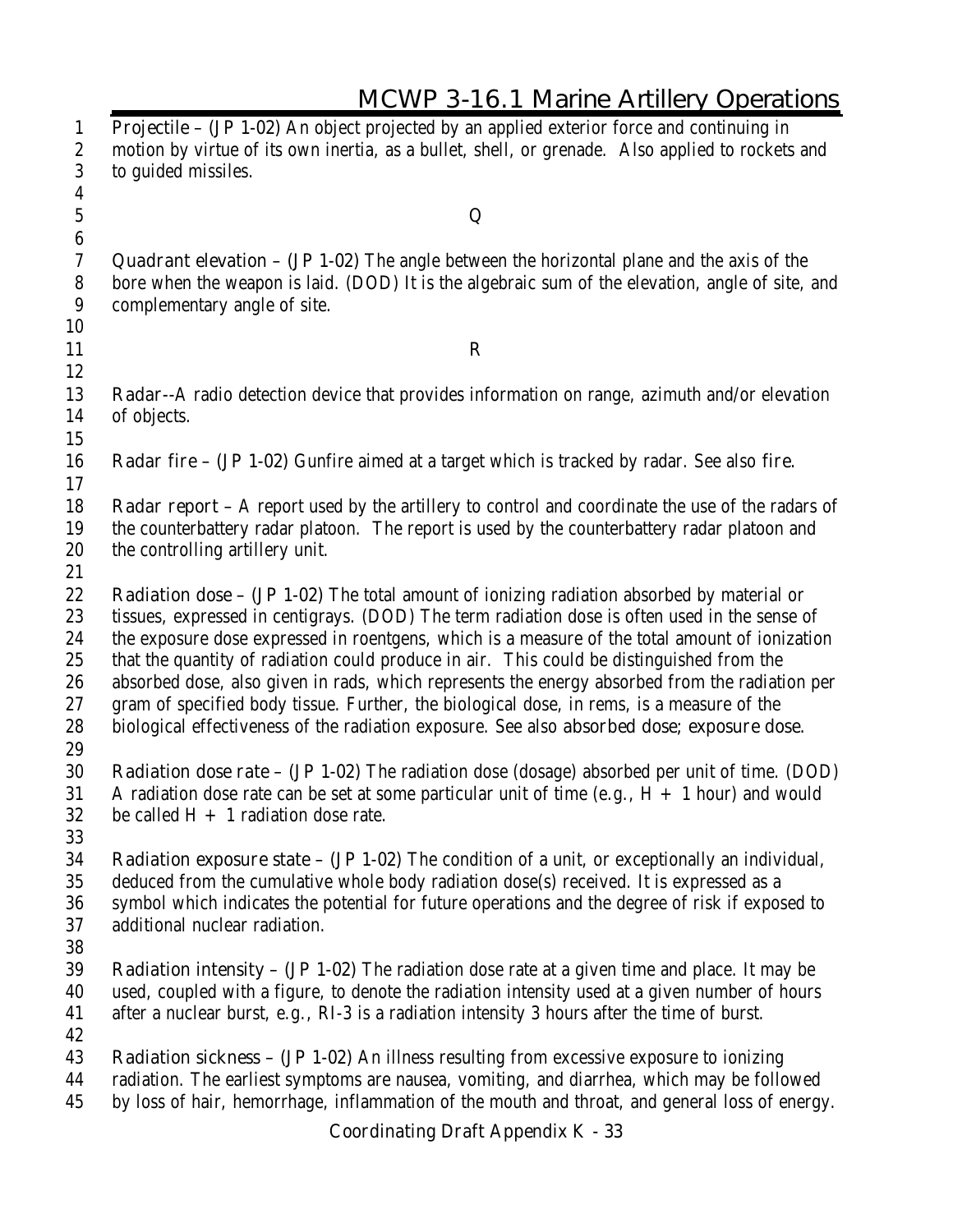| $\bf{l}$         |                                                                                                                                                                                              |
|------------------|----------------------------------------------------------------------------------------------------------------------------------------------------------------------------------------------|
| $\boldsymbol{2}$ | <b>Radiation scattering – (JP 1-02)</b> The diversion of radiation (thermal, electromagnetic, or                                                                                             |
| 3                | nuclear) from its original path as a result of interaction or collisions with atoms, molecules, or                                                                                           |
| 4<br>$\sqrt{5}$  | larger particles in the atmosphere or other media between the source of the radiation (e.g., a<br>nuclear explosion) and a point at some distance away. As a result of scattering, radiation |
| 6                | (especially gamma rays and neutrons) will be received at such a point from many directions                                                                                                   |
| 7                | instead of only from the direction of the source.                                                                                                                                            |
| $8\phantom{1}$   |                                                                                                                                                                                              |
| 9                | <b>Radioactive decay – (JP 1-02)</b> The decrease in the radiation intensity of any radioactive                                                                                              |
| 10               | material with respect to time.                                                                                                                                                               |
| 11               |                                                                                                                                                                                              |
| 12               | <b>Radiation sickness - (JP 1-02)</b> An illness resulting from excessive exposure to ionizing radiation. The                                                                                |
| 13               | earliest symptoms are nausea, vomiting, and diarrhea, which may be followed by loss of hair, hemorrhage,                                                                                     |
| 14               | inflammation of the mouth and throat, and general loss of energy.                                                                                                                            |
| 15               |                                                                                                                                                                                              |
| 16               | <b>Raid - (JP 1-02)</b> An operation, usually small scale, involving a swift penetration of hostile                                                                                          |
| 17               | territory to secure information, confuse the enemy, or to destroy installations. It ends with a                                                                                              |
| 18               | planned withdrawal upon completion of the assigned mission.                                                                                                                                  |
| 19               |                                                                                                                                                                                              |
| 20               | <b>Rally point -</b> A feature identifiable on the ground and on a map used for assembly and                                                                                                 |
| 21               | recovery of vehicles and personnel following an enemy attack.                                                                                                                                |
| 22               |                                                                                                                                                                                              |
| 23               | <b>Rate of fire - (JP 1-02)</b> The number of rounds fired per weapon per minute.                                                                                                            |
| 24               |                                                                                                                                                                                              |
| 25               | <b>Ready – (JP 1-02)</b> The term used to indicate that a weapon(s) is loaded, aimed, and prepared                                                                                           |
| 26               | to fire.                                                                                                                                                                                     |
| 27               |                                                                                                                                                                                              |
| 28               | <b>Rear area - (JP 1-02)</b> For any particular command, the area extending forward from its rear                                                                                            |
| 29               | boundary to the rear of the area assigned to the next lower level of command. This area is                                                                                                   |
| 30               | provided primarily for the performance of support functions.                                                                                                                                 |
| 31<br>32         | Rear operations - Military actions conducted to support and permit force sustainment and to                                                                                                  |
| 33               | provide security for such actions. (MCRP 5-12C)                                                                                                                                              |
| 34               |                                                                                                                                                                                              |
| 35               | <b>Reconnaissance by fire - (JP 1-02)</b> A method of reconnaissance in which fire is placed on a                                                                                            |
| 36               | suspected enemy position to cause the enemy to disclose a presence by movement or return of                                                                                                  |
| 37               | fire.                                                                                                                                                                                        |
| 38               |                                                                                                                                                                                              |
| 39               | <b>Reconnaissance, selection, and occupation of position</b> - A procedure used by artillery units                                                                                           |
| 40               | to assist the rapid and orderly movement of the artillery unit from a position area, assembly                                                                                                |
| 41               | area, or a march column into a position from which it can deliver the fire support required to                                                                                               |
| 42               | accomplish its mission.                                                                                                                                                                      |
| 43               |                                                                                                                                                                                              |
| 44<br>45         | Record as target - (JP 1-02) In artillery and naval gunfire support, the order used to denote<br>that the target is to be recorded for future engagement or reference.                       |

 $\overline{1}$ 

Æ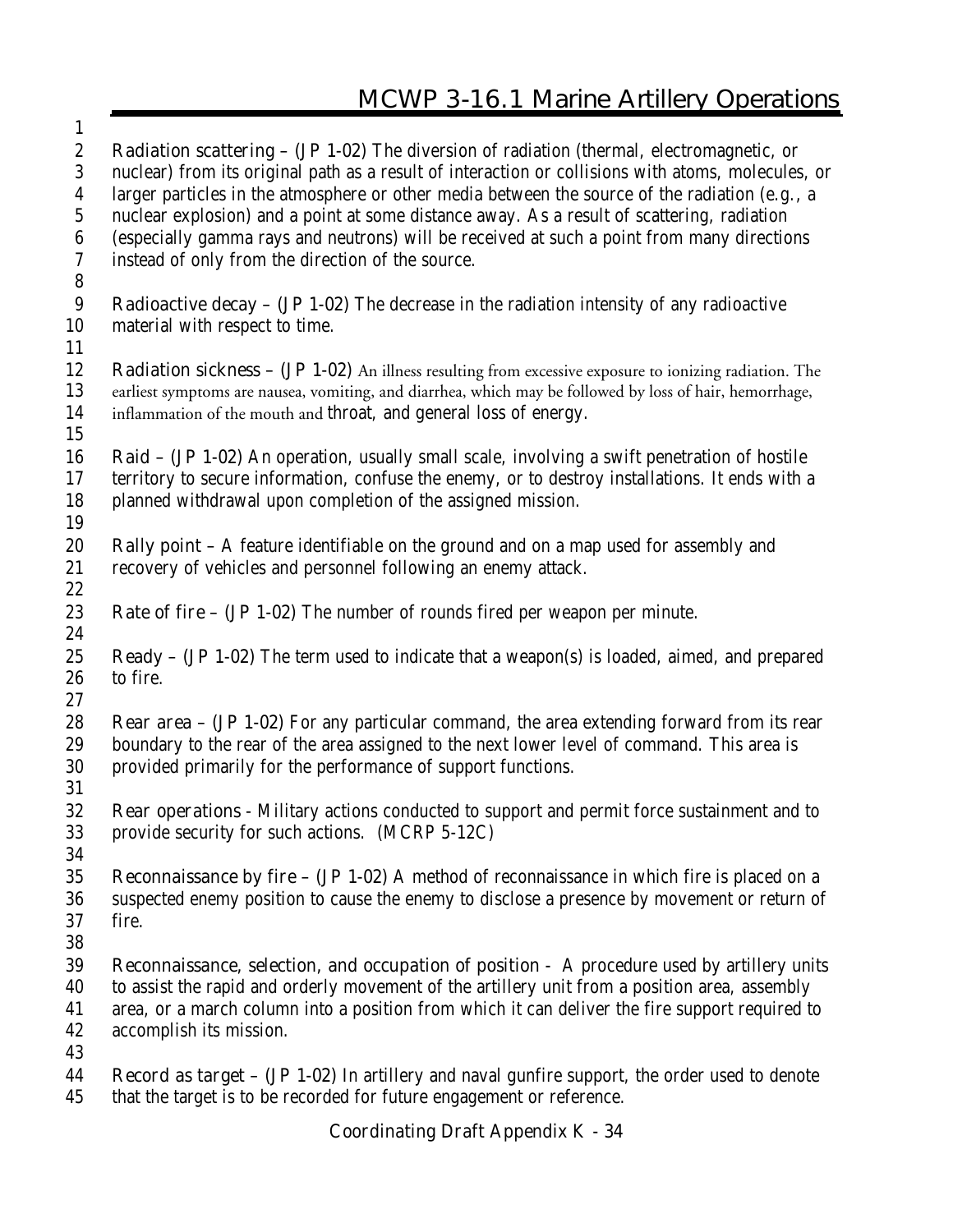| $\mathbf{1}$                |                                                                                                                                                                                 |
|-----------------------------|---------------------------------------------------------------------------------------------------------------------------------------------------------------------------------|
| $\boldsymbol{2}$            | Recovery operations - (DOD) Operations conducted to search for, locate, identify, rescue,                                                                                       |
| 3                           | and return personnel, sensitive equipment, or items critical to national security (Joint Pub 1-                                                                                 |
| 4                           | 02). 1. Those operations executed to recover personnel and/or equipment. 2. Extricating                                                                                         |
| $\sqrt{5}$                  | damaged or disabled equipment and moving it to locations where repairs can be made.                                                                                             |
| 6<br>$\boldsymbol{7}$       | Recovery is the primary responsibility of the using unit. (MCRP 5-12C)                                                                                                          |
| $\bf 8$<br>$\boldsymbol{9}$ | <b>Registration - (JP 1-02)</b> The adjustment of fire to determine firing data corrections.                                                                                    |
| 10<br>11                    | <b>Registration fire – (JP 1-02)</b> Fire delivered to obtain accurate data for subsequent effective<br>engagement of targets. See also fire.                                   |
| 12                          |                                                                                                                                                                                 |
| 13<br>14                    | <b>Registration point - (JP 1-02)</b> Terrain feature or other designated point on which fire is<br>adjusted for the purpose of obtaining corrections to firing data.           |
| 15                          |                                                                                                                                                                                 |
| 16                          | Reinforcing - (JP 1-02) In artillery usage, tactical mission in which one artillery unit                                                                                        |
| 17                          | augments the fire of another artillery unit.                                                                                                                                    |
| 18                          |                                                                                                                                                                                 |
| 19                          | <b>Release point - (JP 1-02)</b> A well-defined point on a route at which the elements composing a                                                                              |
| 20                          | column return under the authority of their respective commanders, each one of these elements                                                                                    |
| 21<br>22                    | continuing its movement towards its own appropriate destination.                                                                                                                |
| 23                          | Repeat - (JP 1-02) In artillery and naval gunfire support, an order or request to fire again the                                                                                |
| 24                          | same number of rounds with the same method of fire.                                                                                                                             |
| 25                          |                                                                                                                                                                                 |
| 26                          | <b>Rounds complete - (JP 1-02)</b> In artillery and naval gunfire support, the term used to report                                                                              |
| 27<br>28                    | that the number of rounds specified in fire for effect have been fired. See also shot.                                                                                          |
| 29                          | <b>Rules of engagement - (JP 1-02)</b> Directives issued by competent military authority which                                                                                  |
| 30<br>31                    | delineate the circumstances and limitations under which United States forces will initiate and/or<br>continue combat engagement with other forces encountered. Also called ROE. |
| 32                          |                                                                                                                                                                                 |
| 33                          | S                                                                                                                                                                               |
| 34                          |                                                                                                                                                                                 |
| 35<br>36                    | <b>Scheduled fire - (JP 1-02)</b> A type of prearranged fire executed at a predetermined time.                                                                                  |
| 37                          | <b>Scheduled target – (JP 1-02)</b> In artillery and naval gunfire support, a planned target on which                                                                           |
| 38<br>39                    | fire is to be delivered at a specific time.                                                                                                                                     |
| 40                          | <b>Schedule of fire - (JP 1-02)</b> Groups of fires or series of fires fired in a definite sequence                                                                             |
| 41                          | according to a definite program. The time of starting the schedule may be ON CALL. For                                                                                          |
| 42<br>43                    | identification purposes schedules may be referred to by a code name or other designation.                                                                                       |
| 44                          | Schedule of targets (JP 1-02) In artillery and naval gunfire support, individual targets, groups                                                                                |
| 45                          | or series of targets to be fired on, in a definite sequence according to a definite program.                                                                                    |
|                             | <b>Coordinating Draft Appendix K - 35</b>                                                                                                                                       |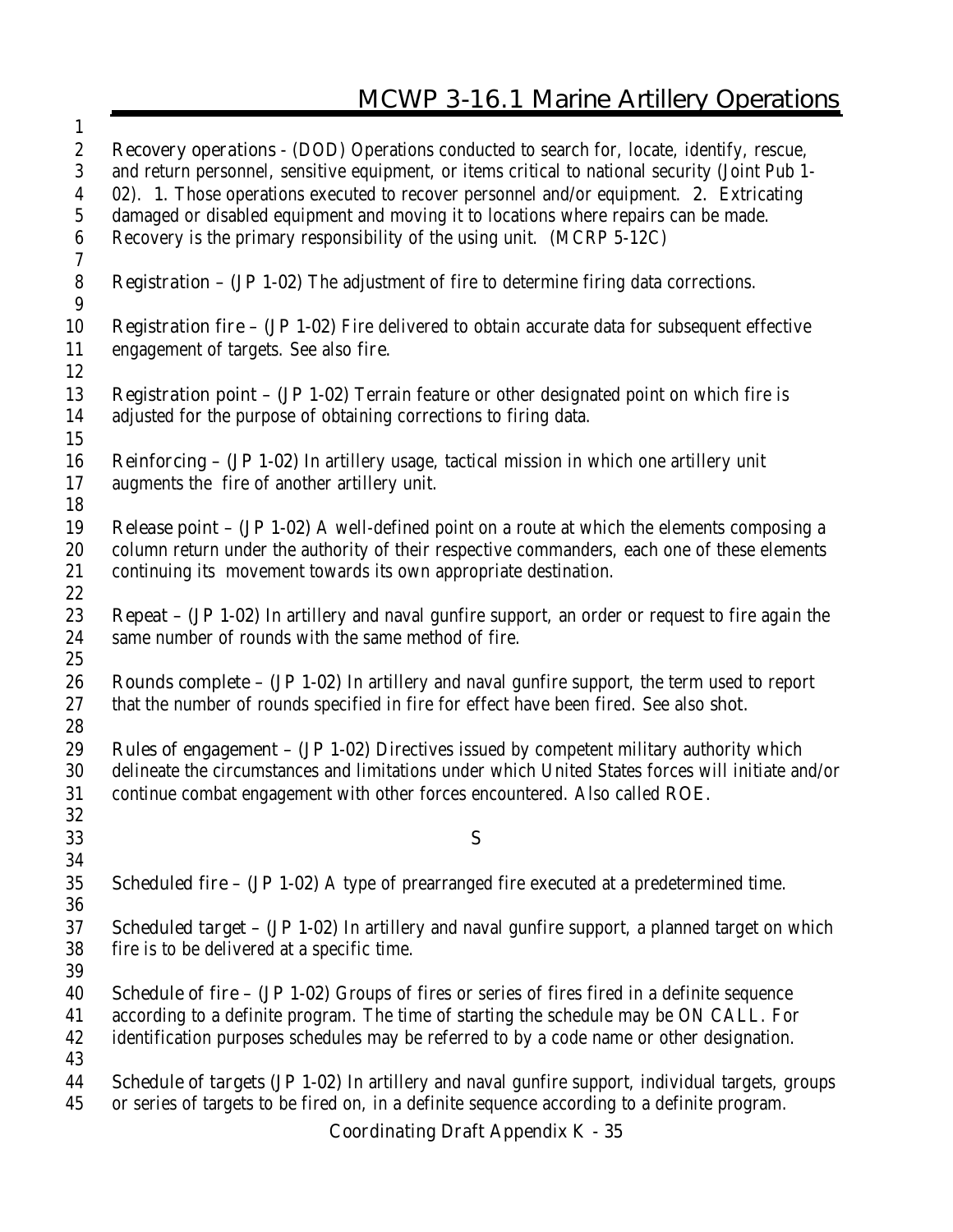**Scheme of maneuver (JP 1-02)** The tactical plan to be executed by a force in order to seize assigned objectives. **Screening fire –** Fire delivered to mask friendly maneuver elements and to conceal the nature of their operations. **Searching fire – (JP 1-02)** Fire distributed in depth by successive changes in the elevation of a gun. See also **fire. Sector – (JP 1-02)** 1. An area designated by boundaries within which a unit operates, and for which it is responsible. 2. One of the subdivisions of a coastal frontier. **Sector of fire – (JP 1-02)** A defined area which is required to be covered by the fire of individual or crew served weapons or the weapons of a unit. **Security area –** The forward of the three echelons of a defensive sector. It is the area forward of the forward edge of the battle area out to the forward positions initially assigned to the security forces. The ground combat element commander may extend the lateral boundaries of subordinate units forward of the forward edge of the battle area, giving them responsibility for the security area within the sector to the forward limit of their boundaries, or he may assign a security force to operate across the entire ground combat element frontage. **Self-propelled weapon –** A weapon that has its cannon permanently installed on a full tracked vehicle which provides its own automotive power. **Semi-fixed ammunition – (JP 1-02)** Ammunition in which the cartridge case is not permanently attached to the projectile. See also **ammunition. Sensor – (JP 1-02)** An equipment which detects, and may indicate, and/or record objects and activities by means of energy or particles emitted, reflected, or modified by objects. **Separate loading ammunition – (JP 1-02)** Ammunition in which the projectile and charge are loaded into a gun separately. See also **ammunition. Serial – (JP 1-02)** 1. An element or a group of elements within a series which is given a numerical or alphabetical designation for convenience in planning, scheduling, and control. (DOD) 2. Any number of aircraft under one commander, usually conveying one air- transportable unit or subunit to the same objective. **Shear – (JP 1-02)** In artillery and naval gunfire support, planned planes (lines) of fire that produce a desired pattern of bursts with rounds fired by two or more weapons. **Shelling report – (JP 1-02)** Any report of enemy shelling containing information on caliber, direction, time, density and area shelled.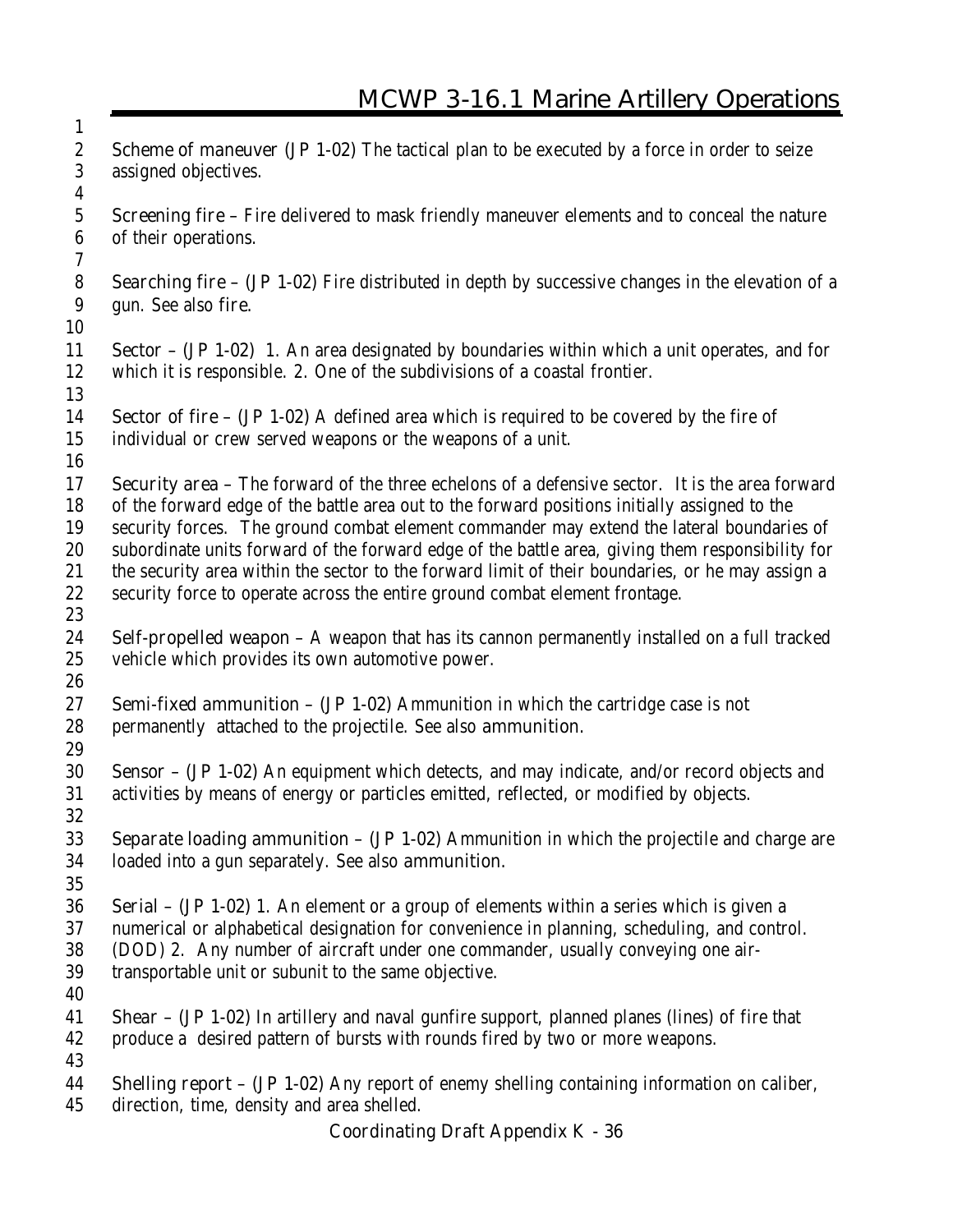| $\mathbf{1}$                         |                                                                                                                                                                                                       |
|--------------------------------------|-------------------------------------------------------------------------------------------------------------------------------------------------------------------------------------------------------|
| $\boldsymbol{2}$<br>$\boldsymbol{3}$ | Shifting fire - (JP 1-02) Fire delivered at constant range at varying deflections; used to cover<br>the width of a target that is too great to be covered by an open sheaf.                           |
| $\boldsymbol{4}$                     |                                                                                                                                                                                                       |
| $\mathbf{5}$<br>$\boldsymbol{6}$     | <b>Shot - (JP 1-02)</b> In artillery and naval gunfire support, a report that indicates a gun, or guns,<br>have been fired. See also rounds complete.                                                 |
| $\boldsymbol{7}$                     |                                                                                                                                                                                                       |
| ${\bf 8}$<br>$\boldsymbol{9}$        | <b>Situation map – (JP 1-02)</b> A map showing the tactical or the administrative situation at a<br>particular time.                                                                                  |
| 10                                   |                                                                                                                                                                                                       |
| 11<br>12                             | <b>Situation report – (JP 1-02)</b> A report giving the situation in the area of a reporting unit or<br>formation.                                                                                    |
| 13                                   |                                                                                                                                                                                                       |
| 14<br>15                             | <b>Slant range - (JP 1-02)</b> The line of sight distance between two points, not at the same level<br>relative to a specific datum.                                                                  |
| 16                                   |                                                                                                                                                                                                       |
| 17<br>18                             | <b>Special ammunition supply point - (JP 1-02)</b> A mobile supply point where special<br>ammunition is stored and issued to delivery units.                                                          |
| 19                                   |                                                                                                                                                                                                       |
| 20<br>21                             | <b>Special sheaf - (JP 1-02)</b> In artillery and naval gunfire support, any sheaf other than parallel,                                                                                               |
| 22                                   | converged, or open.                                                                                                                                                                                   |
|                                      |                                                                                                                                                                                                       |
| 23<br>24                             | Special staff - (JP 1-02) All staff officers having duties at a headquarters and not included in<br>the general (coordinating) staff group or in the personal staff group. The special staff includes |
| 25                                   | certain technical specialists and heads of services, e.g., quartermaster officer, antiaircraft                                                                                                        |
| 26                                   | officer, transportation officer, etc.                                                                                                                                                                 |
| 27                                   |                                                                                                                                                                                                       |
| 28                                   | Splash - (JP 1-02) 1. In artillery and naval gunfire support, word transmitted to an observer                                                                                                         |
| 29                                   | or spotter five seconds before the estimated time of the impact of a salvo or round. 2. In air                                                                                                        |
| 30                                   | interception, target destruction verified by visual or radar means.                                                                                                                                   |
| 31                                   |                                                                                                                                                                                                       |
| 32                                   | Spot - (JP 1-02) 1. To determine by observation, deviations of ordnance from the target for                                                                                                           |
| 33                                   | the purpose of supplying necessary information for the adjustment of fire. 2. To place in a                                                                                                           |
| 34                                   | proper location. (DOD) 3. An approved shipboard helicopter landing site. See also ordnance.                                                                                                           |
| 35                                   |                                                                                                                                                                                                       |
| 36                                   | <b>Start point - A</b> well defined point on a route at which a movement of vehicles begins to be                                                                                                     |
| 37                                   | under the control of the commander of this movement. The first vehicle of a convoy crosses                                                                                                            |
| 38                                   | the start point at a specified time.                                                                                                                                                                  |
| 39                                   |                                                                                                                                                                                                       |
| 40                                   | <b>Submunition – (JP 1-02)</b> Any munition that, to perform its task, separates from a parent                                                                                                        |
| 41                                   | munition.                                                                                                                                                                                             |
| 42                                   |                                                                                                                                                                                                       |
| 43                                   | <b>Supplementary position –</b> A position selected for accomplishment of a specific mission other                                                                                                    |
| 44                                   | than the primary mission.                                                                                                                                                                             |
| 45                                   |                                                                                                                                                                                                       |
|                                      | <b>Coordinating Draft Appendix K - 37</b>                                                                                                                                                             |

Æ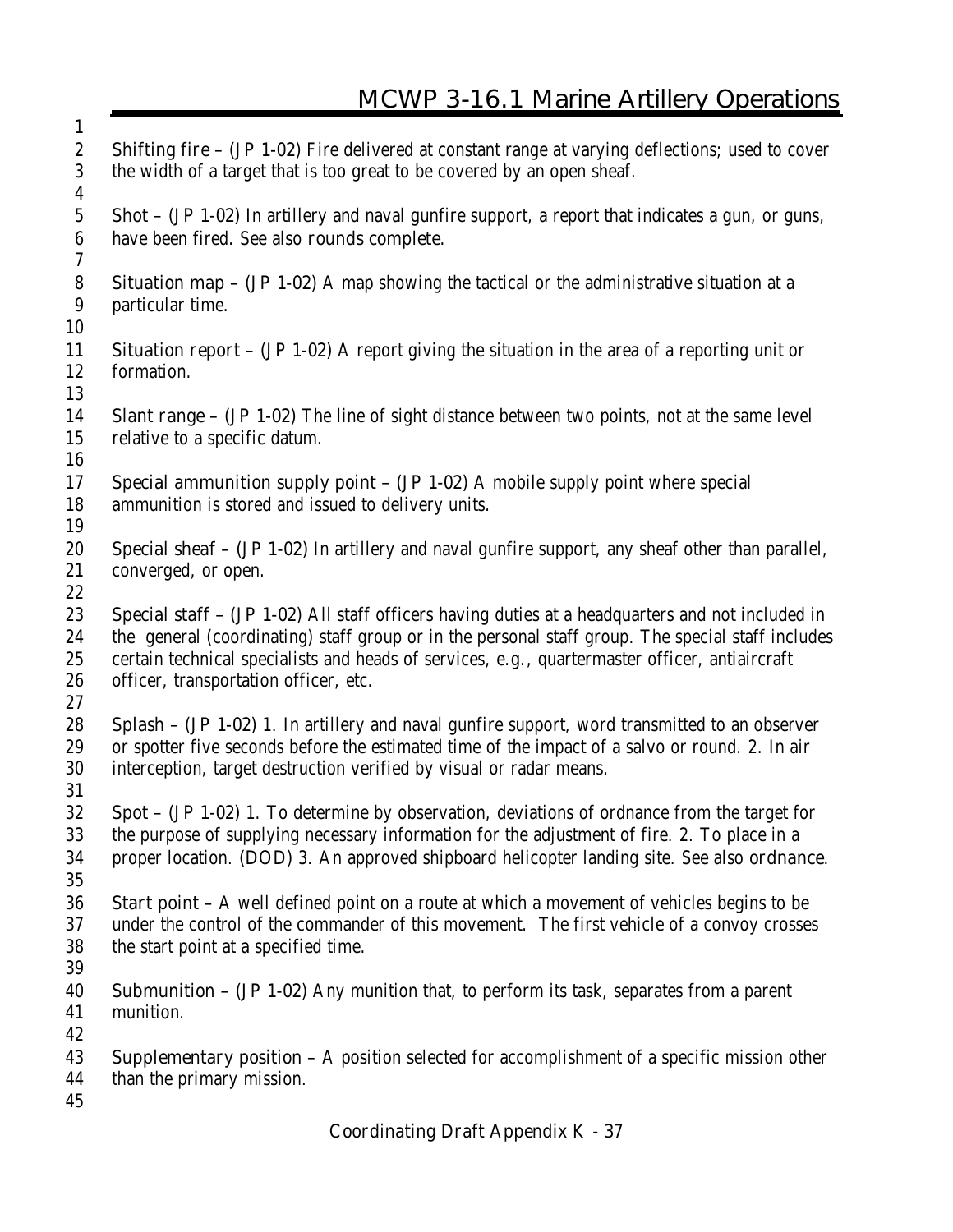**Support – (JP 1-02)** 1. The action of a force which aids, protects, complements, or sustains another force in accordance with a directive requiring such action. 2. A unit which helps another unit in battle. Aviation, artillery, or naval gunfire may be used as a support for infantry. 3. A part of any unit held back at the beginning of an attack as a reserve. 4. An element of a command which assists, protects, or supplies other forces in combat. **Supported commander – (JP 1-02)** The commander having primary responsibility for all aspects of a task assigned by the Joint Strategic Capabilities Plan or other joint operation planning authority. In the context of joint operation planning, this term refers to the commander who prepares operation plans or operation orders in response to requirements of the Chairman of the Joint Chiefs of Staff. **Supporting artillery – (JP 1-02)** Artillery which executes fire missions in support of a specific unit, usually infantry, but **remains under the command of the next higher artillery commander**. **Supporting commander – (JP 1-02)** A commander who provides augmentation forces or other support to a supported commander or who develops a supporting plan. Includes the designated combatant commands and Defense agencies as appropriate. **Supporting fire – (JP 1-02)** Fire delivered by supporting units to assist or protect a unit in combat. See also **close supporting fire; deep supporting fire; direct supporting fire**. **Suppression – (JP 1-02)** Temporary or transient degradation by an opposing force of the performance of a weapons system below the level needed to fulfill its mission objectives. **Suppression mission – (JP 1-02)** A mission to suppress an actual or suspected weapons system for the purpose of degrading its performance below the level needed to fulfill its mission objectives at a specific time for a specified duration. **Suppression of enemy air defenses – (JP 1-02)** That activity which neutralizes, destroys, or temporarily degrades surface-based enemy air defenses by destructive and/or disruptive means. Also called **SEAD. Suppressive fire – (JP 1-02)** Fires on or about a weapons system to degrade its performance below the level needed to fulfill its mission objectives, during the conduct of the fire mission. See also **fire. Survey control point – (JP 1-02)** A survey station used to coordinate survey control. **Survey information center – (JP 1-02)** A place where survey data are collected, correlated, and made available to subordinate units. **Survivability move –** A displacement for the purpose of increasing the artillery unit's chance of survival.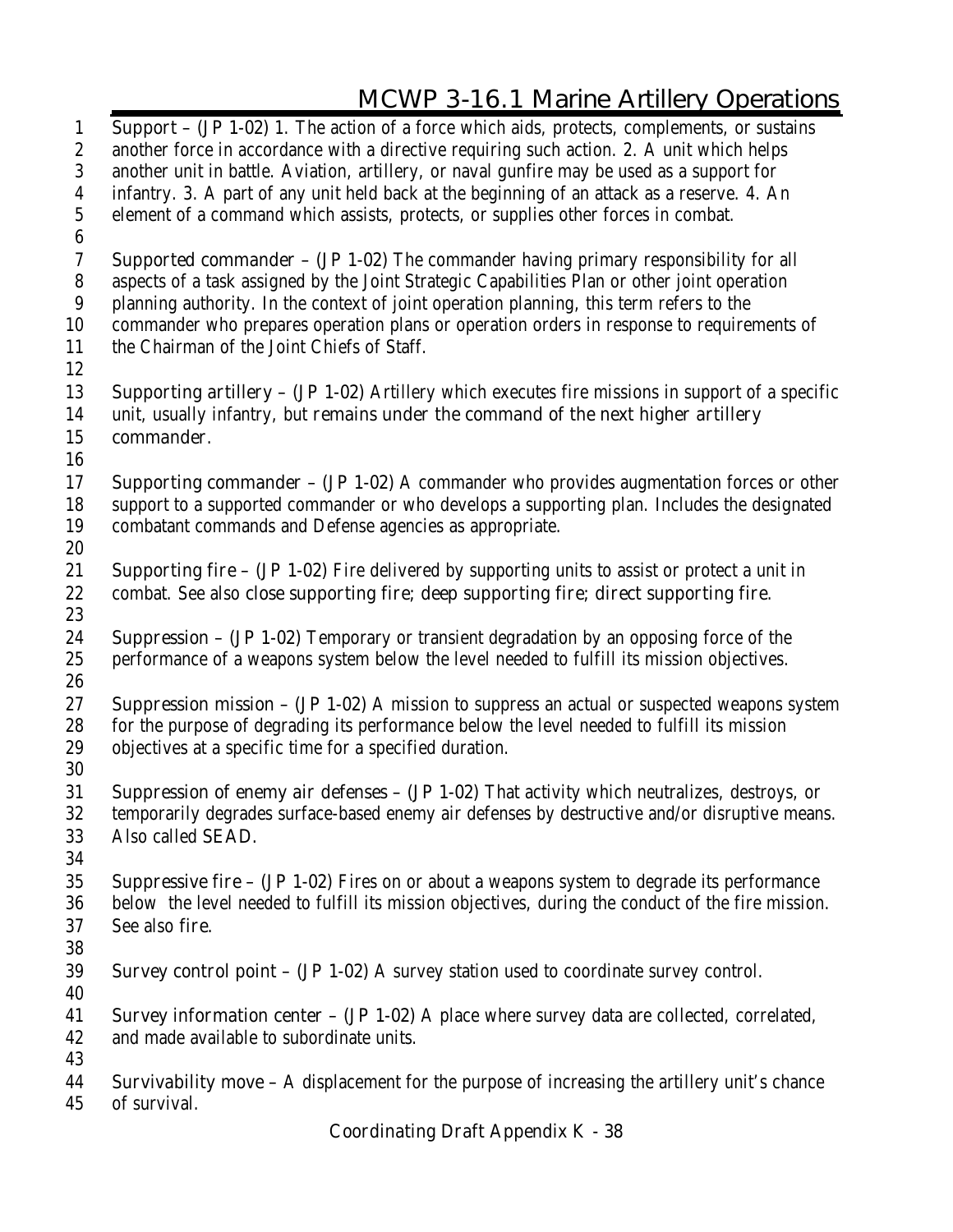**Suspected target –** A possible target that requires further correlation or additional information before it is considered a target. **Sustained rate of fire – (JP 1-02)** Actual rate of fire that a weapon can continue to deliver for an indefinite length of time without seriously overheating. **Sweeping fire –** A method of fire where weapons fire a constant quadrant elevation with several deflections in direct relation to the direction of fire. **T Tactical air command center – (JP 1-02)** The principal US Marine Corps air command and control agency from which air operations and air defense warning functions are directed. It is the senior agency of the US Marine air command and control system which serves as the operational command post of the aviation combat element commander. It provides the facility from which the aviation combat element commander and his battle staff plan, supervise, coordinate, and execute all current and future air operations in support of the Marine air- ground task force. The tactical air command center can provide integration, coordination, and direction of joint and combined air operations. Also called **Marine TACC. Tactical area of responsibility – (JP 1-02)** A defined area of land for which responsibility is specifically assigned to the commander of the area as a measure for control of assigned forces and coordination of support. Also called **TAOR. Tactical control (JP 1-02)** Command authority over assigned or attached forces or commands, or military capability or forces made available for tasking, that is limited to the detailed and, usually, local direction and control of movements or maneuvers necessary to accomplish missions or tasks assigned. Tactical control is inherent in operational control. Tactical control may be delegated to, and exercised at any level at or below the level of combatant command. Also called **TACON. Tactical fire direction –** The control of one or more units in the selection of targets to attack, designation of the unit or units to fire, selection of the method of attack, and selection of the most suitable ammunition for the mission. **Tactical map – (JP 1-02)** A large-scale map used for tactical and administrative purposes. **Tactical march –** The movement of a unit or an element under actual or simulated combat conditions. **Tactical mission –** Defines the fire support responsibility of an artillery unit, normally a battalion, to a supported unit or to another artillery unit.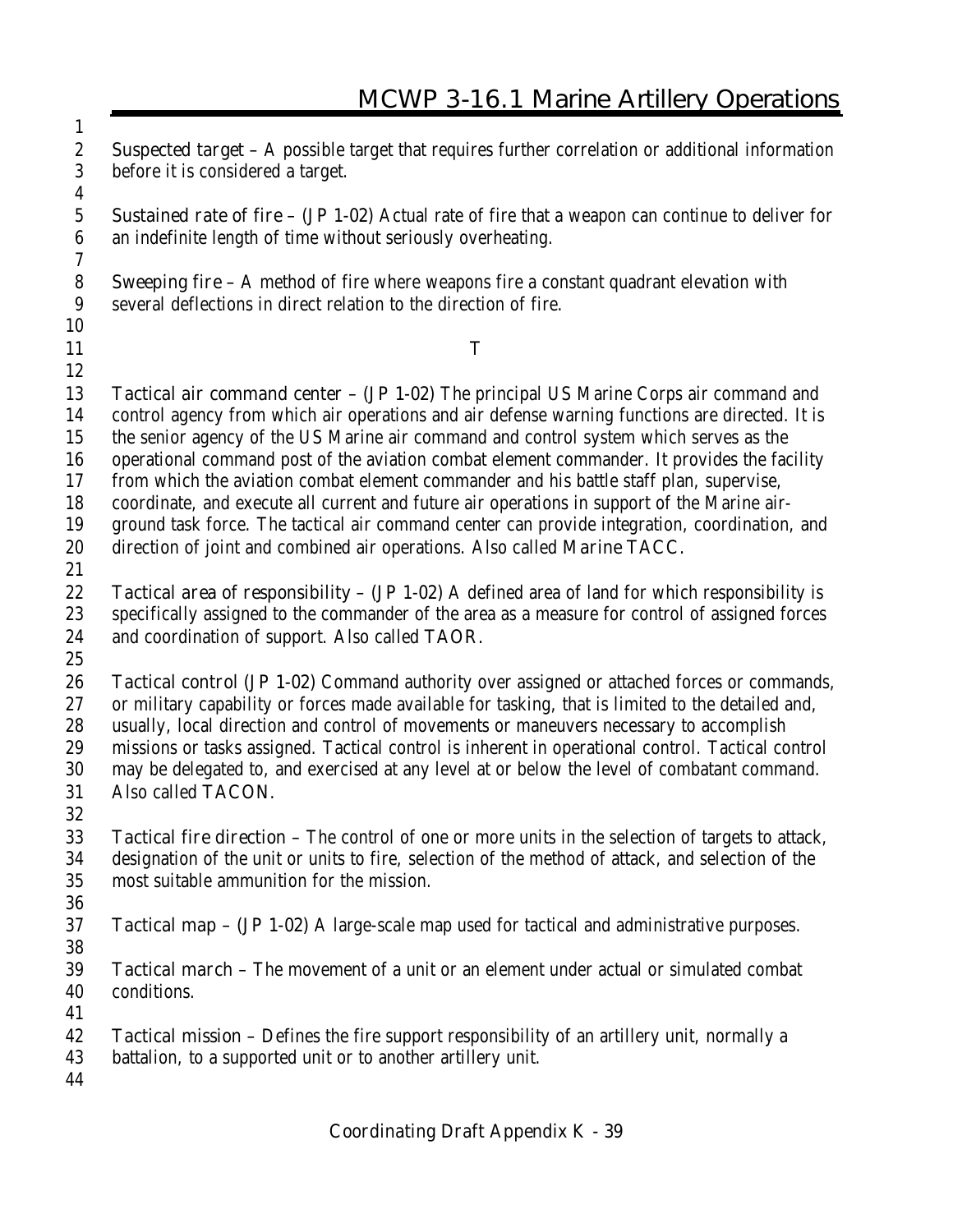**Tactics – (JP 1-02)** 1. The employment of units in combat. 2. The ordered arrangement and maneuver of units in relation to each other and/or to the enemy in order to use their full potentialities. **Target – (JP 1-02)** 1. A geographical area, complex, or installation planned for capture or destruction by military forces. 2. In intelligence usage, a country, area, installation, agency, or person against which intelligence operations are directed. 3. An area designated and numbered for future firing. 4. In gunfire support usage, an impact burst which hits the target. See also **objective area. Target acquisition – (JP 1-02)** The detection, identification, and location of a target in sufficient detail to permit the effective employment of weapons. See also **target analysis**. **Target analysis – (JP 1-02)** An examination of potential targets to determine military importance, priority of attack, and weapons required to obtain a desired level of damage or casualties. See also **target acquisition**. **Target category –** Those categories used to facilitate the processing of target data, particularly the maintenance of counterfire target files. **Targeting (JP 1-02)** 1. The process of selecting targets and matching the appropriate response to them, taking account of operational requirements and capabilities. 2. The analysis of enemy situations relative to the commander's mission, objectives, and capabilities at the commander's disposal, to identify and nominate specific vulnerabilities that, if exploited, will accomplish the commander's purpose through delaying, disrupting, disabling, or destroying enemy forces or resources critical to the enemy. **Target list – (JP 1-02)** The listing of targets maintained and promulgated by the senior echelon of command; it contains those targets that are to be engaged by supporting arms, as distinguished from a command; it contains those targets that are to be engaged by supporting arms, as distinguished from a "list of targets" that may be maintained by any echelon as confirmed, suspected, or possible targets for informational and planning purposes. See also **list of targets**. **Target of opportunity – (JP 1-02)** 1. A target visible to a surface or air sensor or observer, which is within range of available weapons and against which fire has not been scheduled or requested. 2. nuclear--A nuclear target observed or detected after an operation begins that has not been previously considered, analyzed or planned for a nuclear strike. Generally fleeting in nature, it should be attacked as soon as possible within the time limitations imposed for coordination and warning of friendly troops and aircraft. **Target overlay – (JP 1-02)** A transparent sheet which, when superimposed on a particular chart, map, drawing, tracing or other representation, depicts target locations and designations. The target overlay may also show boundaries between maneuver elements, objectives and friendly forward dispositions.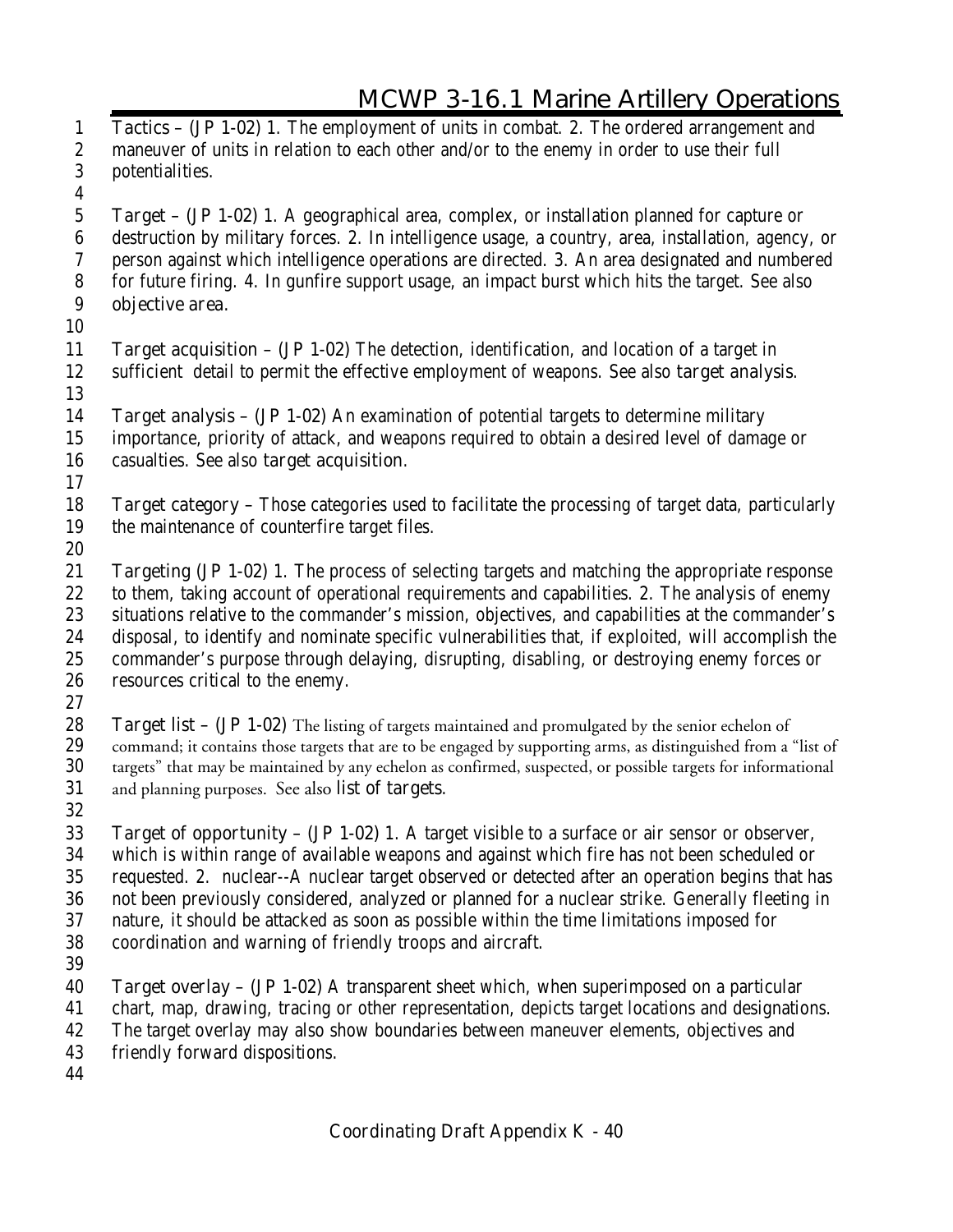**Target prediction –** Predicting a target's existence and location by analyzing available combat information and intelligence. **Target selection standards –** Criteria established by the G-2/S-2 of the supported unit to determine if data is a target or a suspected target. The standards are based on the enemy's demonstrated use of deception and the susceptibility of our collective systems to such deception. The artillery S-2 makes recommendations on the establishment. **Target value analysis –** A method for providing a systematic determination of which target out of the entire target array should be attacked for the greatest tactical benefit. **Technical fire direction –** The conversion of requests for fire to appropriate firing data and fire commands. **Terrain march –** An off-road movement. **Time of flight – (JP 1-02)** In artillery and naval gunfire support, the time in seconds from the instant a weapon is fired, launched, or released from the delivery vehicle or weapons system to the instant it strikes or detonates. **Time on target – (JP 1-02)** 1. Time at which aircraft are scheduled to attack/photograph the target. 2. The actual time at which aircraft attack/photograph the target. 3. The time at which a nuclear detonation is planned at a specified desired ground zero. **Towed weapon –** A weapon which must be moved by an external prime mover, such as a truck or a tractor. The weapon is detached from the prime mover for firing. **Train** - (DOD) **1.** A service force or group of service elements which provides logistic support, e.g., an organization of naval auxiliary ships or merchant ships or merchant ships attached to a fleet for this purpose; similarly, the vehicles and operating personnel which furnish supply, evacuation, and maintenance services to a land unit. **2.** Bombs dropped in short intervals or sequence. (Joint Pub. 1-02) **Trig list – (JP 1-02)** A list published by certain Army units which includes essential information of accurately located survey points. **U Unmanned aerial vehicle--**A powered, aerial vehicle that does not carry a human operator, uses aerodynamic forces to provide vehicle lift, can fly autonomously or be piloted remotely, can be expendable or recoverable, and can carry a lethal or nonlethal payload. Ballistic or semiballistic vehicles, cruise missiles, and artillery projectiles are not considered unmanned aerial vehicles. Also called **UAV.**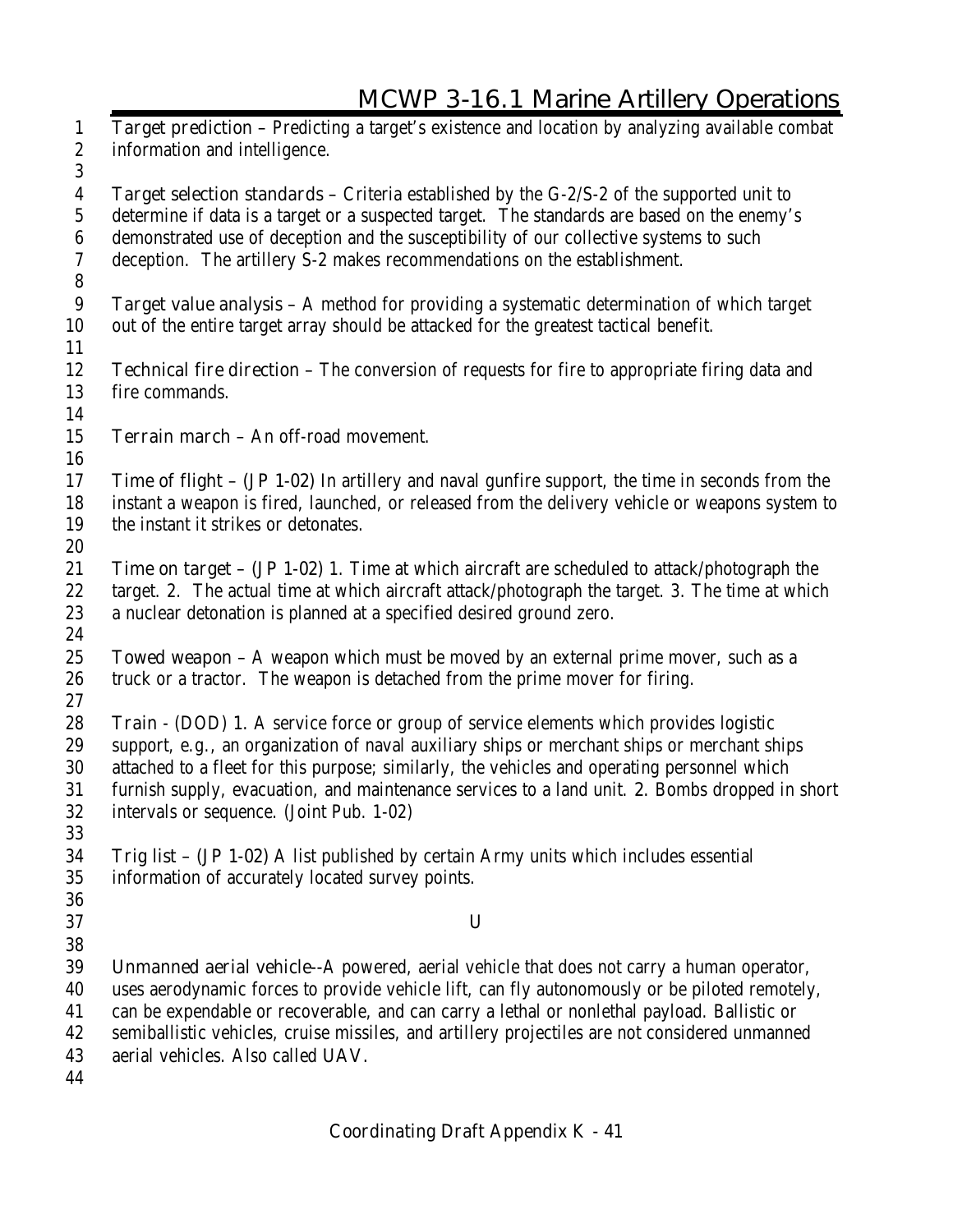|                  | <b>MCWP 3-16.1 Marine Artillery Operations</b>                                                        |
|------------------|-------------------------------------------------------------------------------------------------------|
| 1                | <b>Unobserved fire - (JP 1-02)</b> Fire for which the points of impact or burst are not observed. See |
| $\boldsymbol{2}$ | also fire.                                                                                            |
| 3                |                                                                                                       |
| $\boldsymbol{4}$ | W                                                                                                     |
| $\mathbf{5}$     |                                                                                                       |
| 6                | <b>Weaponeering</b> - (DOD) The process of determining the quantity of a specific type of lethal or   |
| 7                | nonlethal weapons required to achieve a specific level of damage to a given target, considering       |
| $\bf 8$          | target vulnerability, weapon effect, munitions delivery accuracy, damage criteria, probability        |
| 9                | of kill, and weapon reliability. (Joint Pub 1-02)                                                     |
| 10               |                                                                                                       |
| 11               | Z                                                                                                     |
| 12               |                                                                                                       |
| 13               | <b>Zone and sweep fire</b> – A method of fire which combines zone fire and sweeping fire, and is      |
| 14<br>15         | valuable in attacking large, regular-shaped targets.                                                  |
| 16               | <b>Zone fire – (JP 1-02)</b> Artillery or mortar fires that are delivered in a constant direction at  |
| 17               | several quadrant elevations. See also fire.                                                           |
| 18               |                                                                                                       |
| 19               | Zone of $action - (JP 1-02)$ A tactical subdivision of a larger area, the responsibility for which    |
| 20               | is assigned to a tactical unit; generally applied to offensive action. See also <b>sector</b> .       |
| 21               |                                                                                                       |
| 22               | <b>Zone of fire – (JP 1-02)</b> An area into which a designated ground unit or fire support ship      |
| 23               | delivers, or is prepared to deliver, fire support. Fire may or may not be observed. See also          |

**contingent zone of fire.**